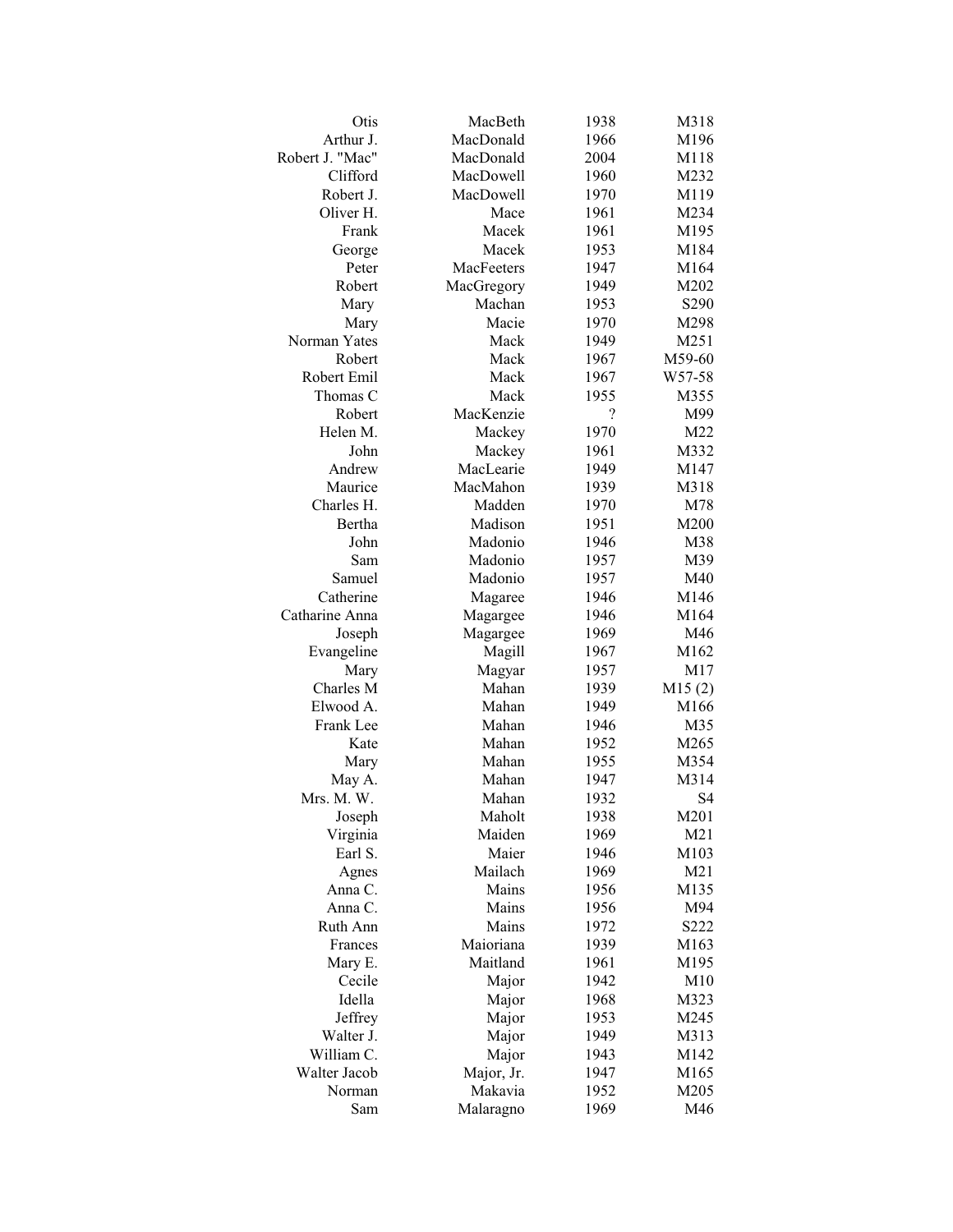| Zelia M.             | Maldinger  | 1984 | M259            |
|----------------------|------------|------|-----------------|
| Joseph               | Malec      | 1962 | M236            |
| Charles              | Maley      | 1950 | M41             |
| Thelma               | Mallen     | 1949 | M313            |
| Leon H.              | Mallett    | 1973 | M119            |
| Mary                 | Mallett    | 1936 | M158            |
| Anna                 | Mallette   | 1958 | M134            |
| John                 | Mallozzi   | 1951 | M210            |
| John Harvey          | Mallsreed  | 1961 | M127            |
| Anna Fay             | Malone     | 1972 | M180            |
| Julia                | Malone     | 1957 | M92             |
| Alice                | Maloney    | 1948 | M202            |
| Milton M.            | Malott     | 1950 | M188            |
| John                 | Malovich   | 1948 | M202(2)         |
| Raymond E.           | Manchester | 1974 | M63-64          |
| Mrs. Sam             | Mancino    | 1939 | M <sub>15</sub> |
| Saviero (Sam)        | Mancino    | 1970 | M79             |
| Kelly                | Mancos     | 1972 | M119            |
| Ross                 | Mancos     | 1972 | M162            |
| Bruno                | Mandalari  | 1946 | M103            |
|                      | Mandalari  | 1957 | M266            |
| Nancy<br>Sam         | Mandalari  |      |                 |
| Leonard              | Mandell    | 1957 | M262(2)         |
|                      | Manes      | 1947 | M339            |
| Edgar<br>Franklin W. |            | 1949 | M278            |
|                      | Manes      | 1970 | M119            |
| Matthew              | Manes      | 1955 | M99             |
| Hannah H.            | Manfrass   | 1956 | M359            |
| Infant girl          | Manfrass   | 1906 | M27             |
| Theodore             | Manfrass   | 1939 | M164            |
| Henry                | Mangold    | 1948 | M38             |
| Jonas E.             | Mangus     | 1932 | M295            |
| Charles Henry        | Manion     | 1954 | M198            |
| L. Myrtle            | Manion     | 1948 | M <sub>16</sub> |
| Emma                 | Mankamyer  | 1960 | M129            |
| Emma F.              | Mankamyer  | 1960 | M250            |
| Joseph               | Manko      | 1960 | M206            |
| Mary                 | Manko      | 1941 | M270            |
| Flora                | Manley     | 1956 | M96             |
| Millard              | Manley     | 1952 | M251            |
| Roger                | Manley     | 1956 | M359            |
| Douglas Allen        | Mann       | 1946 | M145            |
| Infant twins         | Mann       | 1951 | M39             |
| John R.              | Mann       | 1947 | M269            |
| Joseph J.            | Mann       | 1950 | M182            |
| Joseph L.            | Mann       | 1950 | M194            |
| Lydia B.             | Mann       | 1966 | M123            |
| Marian W.            | Mann       | 1955 | M96             |
| R. C.                | Mann       | 1930 | M154            |
| Irene J.             | Manos      | 1972 | M161            |
| J. B.                | Mansell    | 1940 | M1              |
| Doris Jean           | Mansfield  | 1970 | M53             |
| Lancaster W.         | Mansfield  | 1939 | M170            |
| Sarah                | Mansfield  | 1956 | M169            |
| Stanley (Toby)       | Mansfield  | 1974 | M52             |
| Herman R             | Manthei    | 1960 | M46             |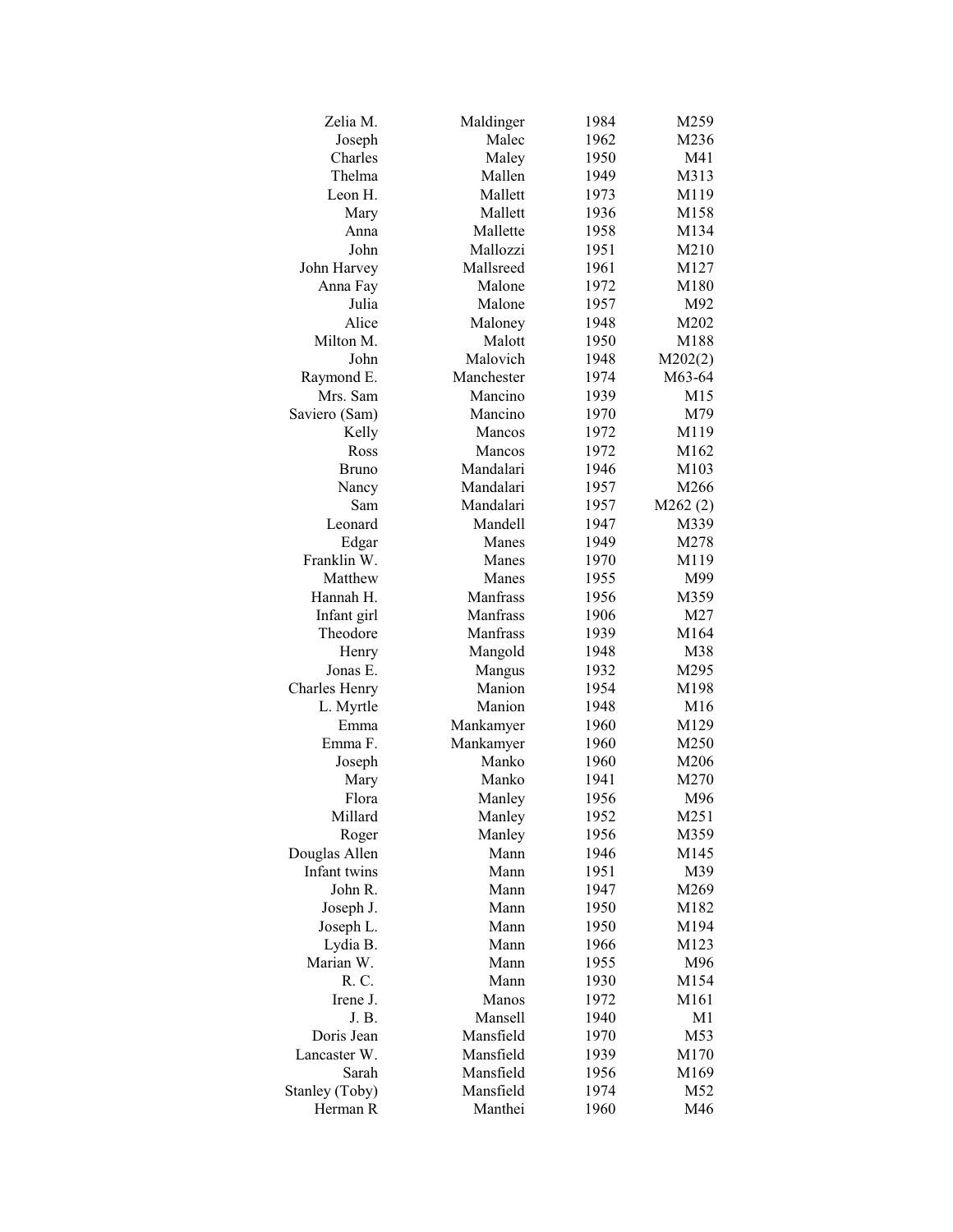| Marie A.            | Manthei   | 1967 | M50              |
|---------------------|-----------|------|------------------|
| Frank Edward        | Mantle    | 1950 | M86              |
| Mathias             | Mantsch   | 1952 | M207             |
| Kitty               | Manwell   | 1929 | M297             |
| Menso J.            | Manwell   | 1960 | M239             |
| Helen K.            | Mapel     | 1976 | M25              |
| Rose May            | Mapel     | 1957 | M8               |
| Henrietta           | Maple     | 1957 | M135             |
| Webster             | Maple     | 1957 | M <sub>5</sub>   |
| Frank               | Marble    | 1930 | M315             |
| Joseph J.           | Marcello  | 1969 | M231             |
| Nicholas            | Marcellus | 1946 | M4               |
| Sam                 | Marcellus | 1956 | M169             |
| Horatio Gerrish     | March     | 1948 | H <sub>298</sub> |
| Angelina            | Marchesi  | 1959 | M170             |
| Mary                | Marciante | 1973 | M10              |
| Salvatore           | Marciante | 1968 | M337             |
| Dan                 | Marginen  | 1960 | M234             |
| Elizabeth           | Marginen  | 1957 | M8               |
| Joseph              | Marietta  | 1949 | M279             |
| Fred                | Marino    | 1951 | M191             |
| Matt                | Marinoff  | 1954 | M197             |
| Gertrude            | Marion    | 1936 | M295             |
| Ida W.              | Maris     | 1955 | M98              |
|                     | Mark      | 1968 | M41              |
| Henry               | Marken    | 1969 | M9               |
| Lloyd<br>Fannie     | Marker    |      | M163(2)          |
|                     | Marker    | 1939 |                  |
| George              | Marker    | 1955 | M341(2)          |
| George E.           |           | 1956 | M353             |
| Infant girl         | Marker    | 1967 | M76              |
| Michael James       | Marker    | 1962 | M162             |
| Mrs. George<br>Carl | Marker    | 1946 | M143             |
|                     | Markle    | 1954 | M288             |
| Ethel               | Markle    | 1954 | M275             |
| Ethel C.            | Markle    | 1954 | M39              |
| Grace B.            | Markley   | 1960 | M235             |
| Joseph W.           | Markley   | 1982 | M357             |
| Minnie              | Markley   | 1956 | M354             |
| Elizabeth           | Markowitz | 1960 | M196             |
| Meyer               | Markowitz | 1954 | M348             |
| Delmar E.           | Marks     | 1965 | M331             |
| Frank               | Marks     | 1961 | M249             |
| Fred                | Marks     | 1951 | M245             |
| Mabel A.            | Marks     | 1952 | M360             |
| Naomi               | Marks     | 1939 | M298             |
| William H           | Marks     | 1954 | M93              |
| Ella                | Markusic  | 2003 | M56              |
| Ty                  | Marlin    | 2010 | M111             |
| Tessie              | Marlock   | 1958 | M273             |
| John P.             | Marlowe   | 1957 | M296             |
| John                | Marovich  | 1963 | M238             |
| Valentine           | Marquait  | 1934 | M282             |
| Jule                | Marquardt | 1946 | S240             |
| Mayme               | Marquardt | 1946 | M147             |
| Aranka M.           | Marquinez | 1968 | S390             |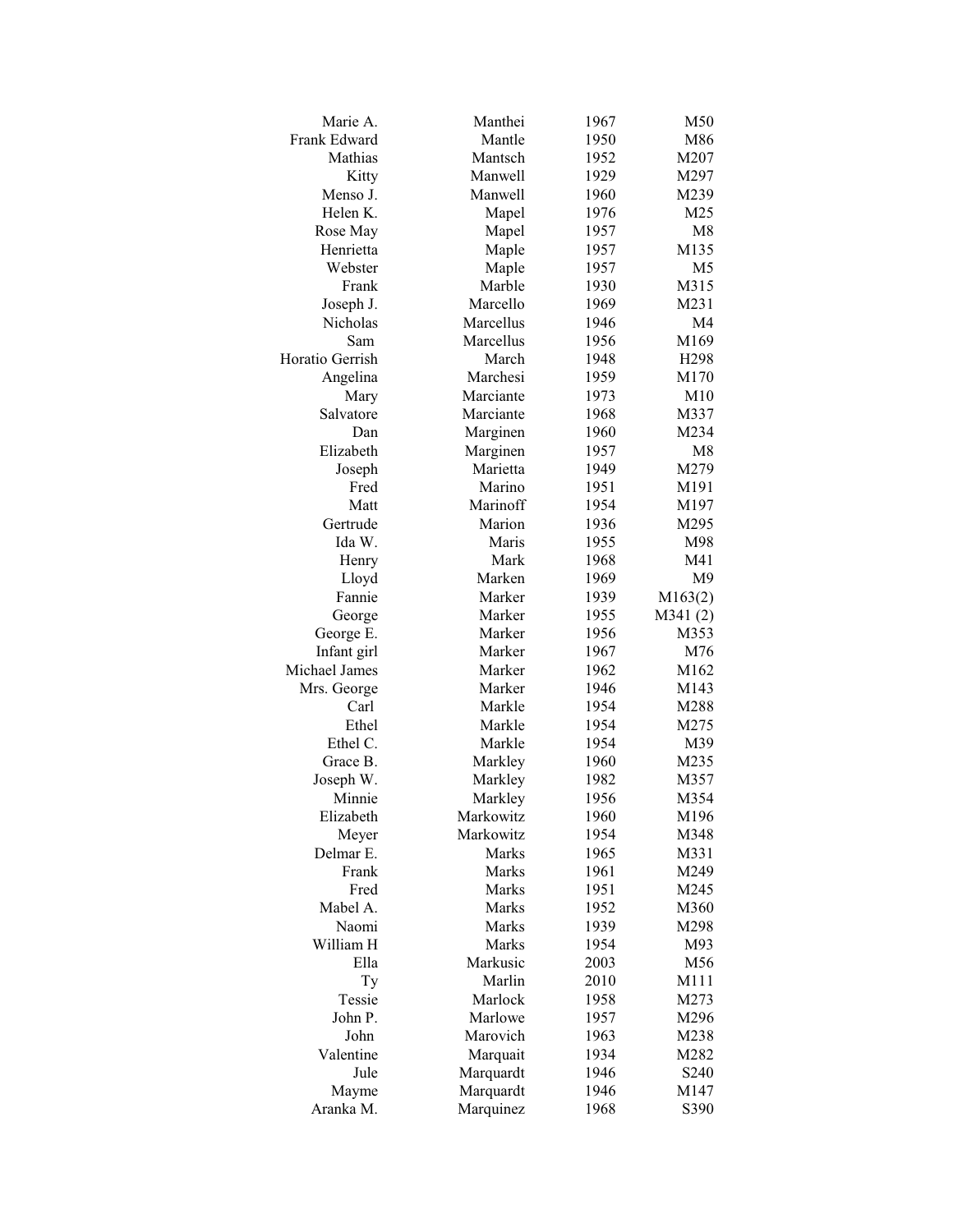| Catherine                  | Marquis              | 1932         | M154         |
|----------------------------|----------------------|--------------|--------------|
| James S.                   | Marquis              | 1929         | M150         |
| Johanna                    | Marquis              | 1961         | M196         |
| Mrs. James                 | Marquis              | 1932         | M157         |
| John                       | Marria               | 1953         | M188         |
| Mary Shuey                 | Marriott             | 1971         | M230         |
| Robert W.                  | Marris               | 1957         | M272         |
| Alois                      | Marschik             | 1971         | M230         |
| Albert                     | Marsh                | 1947         | M282         |
| C.V.                       | Marsh                | 1938         | M149         |
| Edith                      | Marsh                | 1950         | M97          |
| Edith                      | Marsh                | 1950         | M99          |
| Eleanor E.                 | Marsh                | 1971         | M236         |
| <b>Emilly Louise Wells</b> | Marsh                | 1921         | M370         |
| Grace Barnard              | Marsh                | 1934         | M280         |
| Jess L.                    | Marsh                | 1971         | M26          |
| Lottie                     | Marsh                | 1948         | M327         |
| Mary A.                    | Marsh                | 1952         | M251         |
| Maud Freeman               | Marsh                | 1948         | M141         |
| Maud Freeman               | Marsh                | 1948         | M91          |
| Merle                      | Marsh                | 1953         | M219         |
| Myrtle                     | Marsh                | 1955         | M184         |
| Orestes E.                 | Marsh                | 1939         | M32          |
| Ransom R.                  | Marsh                | 1902         | M69          |
| William H.                 | Marsh                | 1937         | M102         |
| William H.                 | Marsh                | 1937         | M171         |
| Anna C.                    | Marshall             | 1958         | M209         |
| <b>Bessie</b>              | Marshall             | 1953         | M38          |
| <b>Billy</b>               | Marshall             | 1997         | M357         |
| George A                   | Marshall             | 1965         | M130         |
| George A.                  | Marshall             | 1965         | M128         |
| Harry                      | Marshall             | 1947         | M252         |
| Helen C.                   | Marshall             | 1966         | M329         |
| Howard Timothy             | Marshall             | 1969         | M45          |
|                            | Marshall             | 1950         | M95          |
| James Daly                 |                      | 1949         | M142         |
| Roy<br>Wilhelmina          | Marshall<br>Marshall |              |              |
|                            | Marstiller           | 1971         | M117         |
| Joey                       | Marstiller           | 1957<br>1957 | M299<br>M346 |
| Joey<br>Harriet Beeson     |                      | 1947         |              |
| John                       | Marston<br>Martell   | 1976         | M252<br>M26  |
|                            |                      |              |              |
| William T.                 | Marteney             | 1957         | M344         |
| Harry<br>Andrew            | Martie, Sr.          | 1949         | M280         |
| Bertha L.                  | Martin               | 1948         | M141         |
|                            | Martin               | 1968         | M337<br>M158 |
| Catherine                  | Martin               | 1934         |              |
| Dorothy Louise             | Martin<br>Martin     | 1969         | M18          |
| Ella                       |                      | 1948         | M36          |
| Gary Linn                  | Martin               | 1947         | M144         |
| Gordon Michael             | Martin               | 1971         | M179         |
| Grace                      | Martin               | 1950         | M95          |
| H. A. "Dick"               | Martin               | 1954         | M276         |
| Harold F                   | Martin               | 1950         | M188         |
| Harold F.                  | Martin               | 1950         | M191         |
| Hattie                     | Martin               | 1956         | M355         |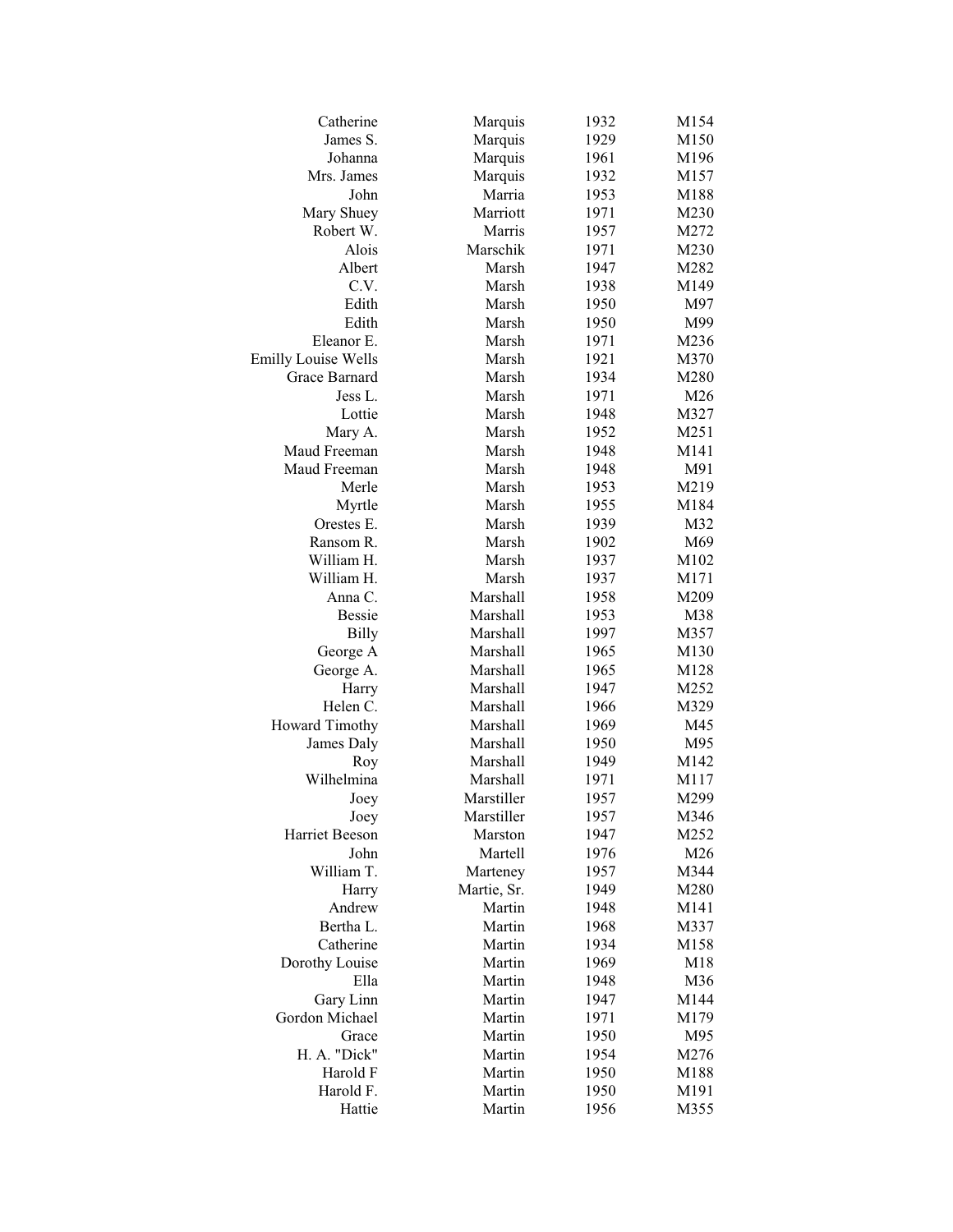| Infant girl       | Martin      | 1953                     | M246           |                 |
|-------------------|-------------|--------------------------|----------------|-----------------|
| John I.           | Martin      | 1967                     | M47            |                 |
| Katherine         | Martin      | 1949                     | M143           |                 |
| Lawrence          | Martin      | 1948                     | M146           |                 |
| Leo J.            | Martin      | 1952                     | M288           |                 |
| Loretta           | Martin      | 1964                     | M125           |                 |
| Lucille           | Martin      | 1963                     | M138           |                 |
| Mary              | Martin      | 1929                     | M149           |                 |
| Mary              | Martin      | 1949                     | M327           |                 |
| Mary C.           | Martin      | 1949                     | M328           |                 |
| Patricia          | Martin      | 1967                     | M162           |                 |
| Richard Neal      | Martin      | 1949                     | M278           |                 |
| Ross J.           | Martin      | 1950                     | M182           |                 |
| Guadalupe "Wally" | Martinez    | 2004                     | M361           |                 |
| Pedro Ramirez     | Martinez    | 1946                     | M37            |                 |
| Frank             | Martinkus   | 1949                     | M327           |                 |
| Fred              | Martino     | 1959                     | M84            |                 |
| Geza              | Marton      | 1948                     | M278           |                 |
| William E.        | Martyn      | 1945                     | M <sub>2</sub> |                 |
| William P.        | Martyne     | 1968                     | M51            |                 |
| John Allen        | Martz       | 1966                     | M128           |                 |
| Elizabeth         | Marvie      | 1960                     | M127           |                 |
| Carl and Gladys   | Marvin      | 1968                     | M51            |                 |
| Dora V.           | Marvin      | 1958                     | M85            |                 |
| E.W.              | Marvin      | 1938                     | M155           |                 |
| E. W.             | Marvin      | 1938                     | M160           |                 |
| Edith             | Marvin      | 1955                     | M40            |                 |
| John              | Marvin      | 1959                     | M256           |                 |
| Ruth              | Marvin      | 1946                     | M33            |                 |
| Sid               | Marvin      | 1963                     | M127           |                 |
| Charles           | Marxen      | 1947                     | M270           |                 |
| Glenn "Jake"      | Marxen      | 1970                     | M225           |                 |
| Glenn H.          | Marxen      | 1970                     | M228           |                 |
| Leonard           | Marxen      | 1954                     | M266           |                 |
| Leonard           | Marxen      | 1959                     | M275           |                 |
| Lucy              | Marxen      | 1954                     | M244           |                 |
| Mary              | Marzin      | 1959                     | M273           |                 |
| Emma              | Masden      | 1951                     | M244           |                 |
| Emma              | Masden      | 1951                     | M261           |                 |
| Charles           | Masika      | 1971                     | M25            |                 |
| Charles           | Masika, Sr. | 1971                     | M22            |                 |
| Frank             | Maskrey     | 1932                     | M151           |                 |
| Alpie Leonard     | Mason       | 1968                     | M231           |                 |
| Altie             | Mason       | 1968                     | M337           |                 |
| Archie            | Mason       | 1934                     | M101           |                 |
| D. M.             | Mason       | 1931                     | M173           |                 |
| E. O.             | Mason       | ?                        | M28            |                 |
| E.O.              | Mason       | $\overline{\mathcal{L}}$ | M367           |                 |
| Edgar             | Mason       | 1871                     | M29            |                 |
| Edgar O.          | Mason       | 1871                     | M368           |                 |
| Elijah            | Mason       |                          | M168           | not an obituary |
| Harry Abram       | Mason       | 1929                     | M295           |                 |
| Hazel             | Mason       | 1954                     | M185           |                 |
| Judson            | Mason       | prob 1850s               | M367           |                 |
| Margaret          | Mason       | abt 1853                 | M367           |                 |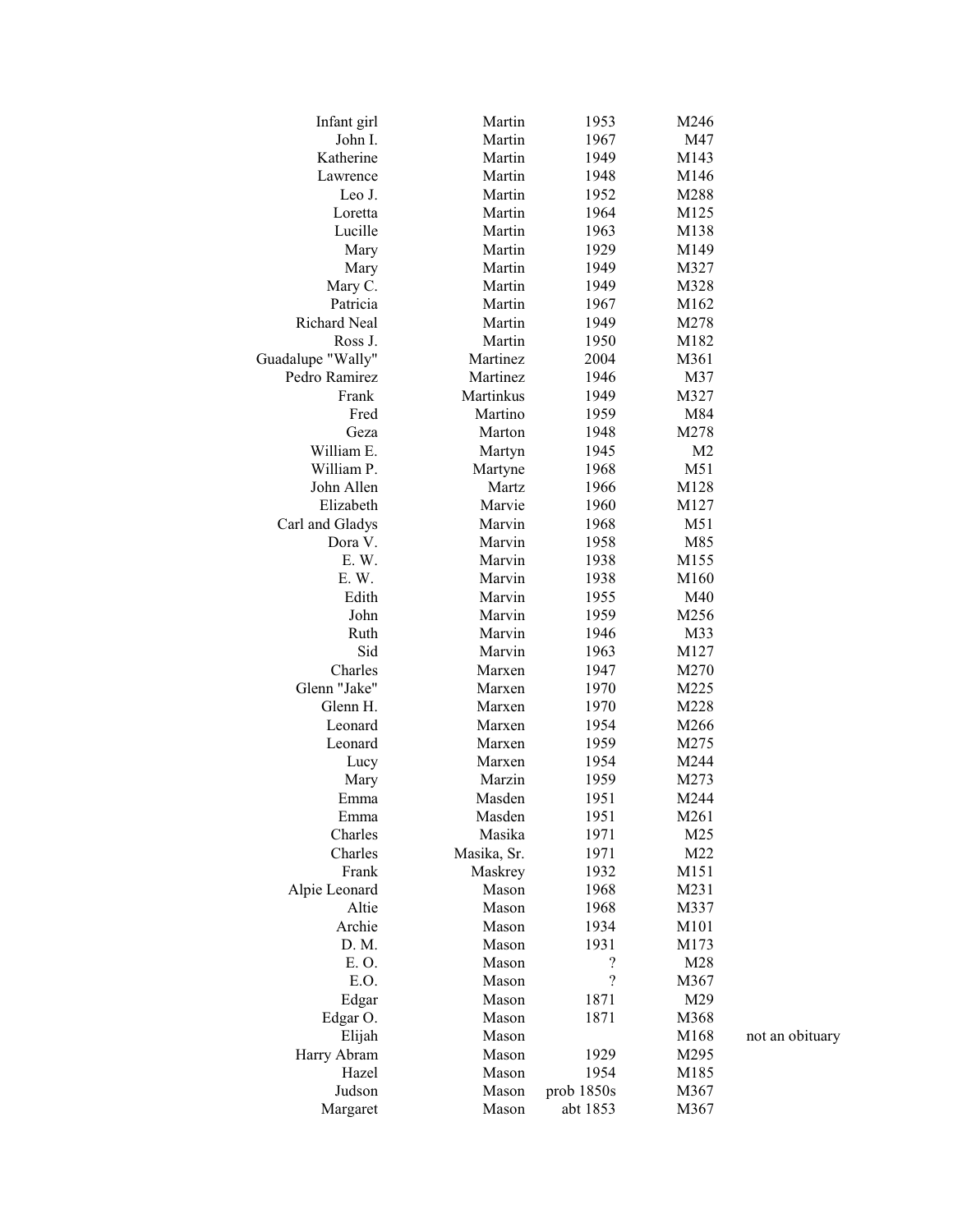| Mary                 | Mason          | 1968  | M43            |                 |
|----------------------|----------------|-------|----------------|-----------------|
| Owen J.              | Mason          | 1946  | M279           |                 |
| Owen J.              | Mason          | 1946  | M35            |                 |
| Thomas               | Mason          | 1952  | M210           |                 |
| Young girl           | Mason          | 1800s | M28            |                 |
| Assunta              | Massari        | 1970  | M334           |                 |
| Edward J.            | Massey         | 1971  | M336           |                 |
| Michelle             | Massien        | 1975  | M22            |                 |
| Anna                 | Massnick       | 1963  | M19            |                 |
| Charles B.           | Mastellar      | 1947  | M146           |                 |
| Charles              | Masteller      | 1947  | M146           |                 |
| Aura                 | <b>Masters</b> | 1947  | M203           |                 |
| Aura                 | <b>Masters</b> | 1947  | M255           |                 |
| Clara R.             | <b>Masters</b> | 1966  | M323           |                 |
| Harry O.             | Masters        | 1970  | M118           |                 |
| William A.           | <b>Masters</b> | 1921  | M69            |                 |
| Oscar F.             | Masterson      | 1954  | M258           |                 |
| Oscar R.             | Masterson      | 1954  | M207           |                 |
| Estelle              | Mastromatteo   | 1969  | M49            |                 |
| James                | Mastromatteo   | 1964  | M338           |                 |
| Maria                | Mastromatteo   | 1938  | M284           |                 |
| Michelina (Esposito) | Mastromatteo   | 1960  | M237           |                 |
| Paul                 | Matas          | 1970  | M78            |                 |
| Guy                  | Mathena        | 1950  | M200           |                 |
| Abner                | Mather         |       | M168           | not an obituary |
| Clarence             | Mather         | 1928  | M30            |                 |
| James                | Mather         | 1959  | M353           |                 |
| Anna                 | Mathews        | 1946  | M103           |                 |
| Carl E.              | Mathews        | 1960  | M206           |                 |
| Charles C.           | Mathews        | 1958  | M273           |                 |
| Theodore F.          | Mathews        | 1952  | M209           |                 |
| Forrest              | Matley         | 1948  | M36            |                 |
| Milan                | Mattes         | 1970  | M132           |                 |
| Barbara              | Matteson       | 1960  | M236           |                 |
| Clyde "Jimmy"        | Matthews       | 1946  | M142           |                 |
| Frank                | Matthews       | 1951  | M346(4)        |                 |
| Jesse                | Matthews       | 1958  | M257           |                 |
| Jessie Ann           | Matthews       | 1947  | M148           |                 |
| Louie J.             | Matthews       | 1932  | M155(2)        |                 |
| Mrs. J.P. Cassady    | Matthews       | 1938  | M316           |                 |
| Ruby                 | Matthews       | 1958  | M211           |                 |
| Caroline             | Matti          | 1935  | M159           |                 |
| Karl A.              | Matti          | 1963  | M249           |                 |
| Mary M.              | Matti          | 1967  | M48            |                 |
| Caleb                | Mattoon        |       | M168           | not an obituary |
| James C.             | Mattoon        | 1953  | M197           |                 |
| Beaton W.            | Mattox         | 1963  | M323           |                 |
| Augusta Maria        | Matulka        | 1948  | M <sub>3</sub> |                 |
| Rudolph              | Matulka        | 1949  | M269           |                 |
| Justina              | Matunic        | 1956  | M344           |                 |
| Joseph Frank         | Matusiak       | 1956  | M356           |                 |
| Anna G.              | Matusz         | 1960  | M232           |                 |
| Onufry               | Matusz         | 1945  | M252           |                 |
| Forrest L.           | Matz           | 1973  | M117           |                 |
| Frank F.             | Matz           | 1968  | M138           |                 |
|                      |                |       |                |                 |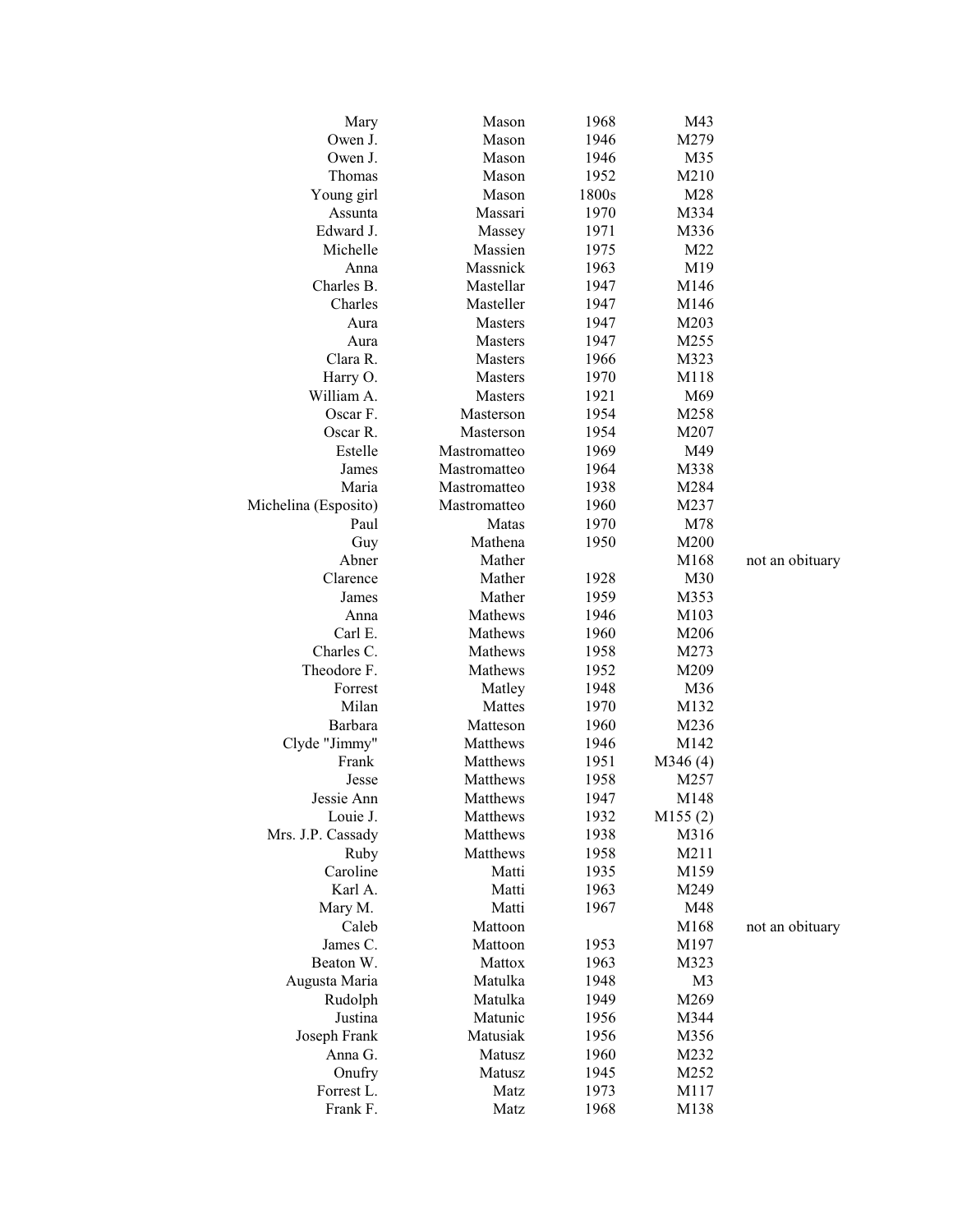| George A.         | Mauer     | 1960 | M90            |
|-------------------|-----------|------|----------------|
| Mahlond           | Maur      | 1971 | M229           |
| Margaret E.       | Maur      | 1966 | M241           |
| Mahlond (Skip) H. | Maur, Jr. | 1978 | M53            |
| Mahlond H.        | Maur, Jr. | 1978 | M51            |
| Charles E         | Maurer    | 1932 | M113(3)        |
| Edgar             | Maurer    | 1958 | M93            |
| Ethel             | Maurer    | 1952 | M208           |
| Norman J.         | Maurer    | 1953 | M263           |
| <b>Bess</b>       | Maus      | 1954 | M200           |
| Frank J.          | Mauser    | 1972 | M179           |
| Frank J.          | Mauser    | 1972 | M259           |
| Frank J.          | Mauser    | 1972 | M336           |
| Barbara Ann       | Mautz     | 1951 | M184           |
| Arthur E.         | Mavis     | 1960 | M249           |
| Helen             | Maxey     | 1974 | M260           |
| Anna              | Maxwell   | 1959 | M262           |
| Beverly           | Maxwell   | 1966 | M <sub>9</sub> |
| J. N.             | Maxwell   | 1937 | M153           |
| Maggie Belle      | Maxwell   | 1955 | M <sub>6</sub> |
| Nellie            | Maxwell   | 1938 | M284           |
| W. Walter         | Maxwell   | 1957 | M319           |
| Anna C.           | May       | 1955 | M133           |
| Antonetta         | May       | 1948 | M37            |
| Charles V.        | May       | 1974 | M132           |
| Clara             | May       | 1957 | M299           |
| Dean F            | May       | 1949 | M139           |
| Deborar K.        | May       | 1956 | M73            |
| Edmund            | May       | 1962 | M21            |
| Edward F.         | May       | 1955 | M319           |
| Edward F.         | May       | 1955 | M341           |
| Elizabeth         | May       | 1933 | M36            |
| Elizabeth         | May       | 1934 | M177           |
| Elizabeth         | May       |      | M69            |
| Florence          | May       | 1955 | M182           |
| Florence          | May       | 1955 | M184           |
| Florence          | May       | 1955 | M183           |
| Fred J.           | May       | 1972 | M196           |
| Joseph J.         | May       | 1948 | M204           |
| Joseph O          | May       | 1958 | M343           |
| Josephine         | May       | 1945 | M35            |
| Lewis             | May       | 1961 | M331           |
| Madelyn           | May       | 1968 | M90            |
| R. L.             | May       | 1955 | M96            |
| Robert R.         | May       | 1985 | M26            |
| Veronica          | May       | 1953 | M265           |
| Veronica          | May       | 1953 | M274           |
| Leon              | May, Sr.  | 1962 | M129           |
| Anton             | Mayer     | 1950 | M99            |
| Edith A           | Mayer     | 1967 | M250           |
| Peter J.          | Mayer     | 1956 | M348           |
| Anna              | Mayernik  | 1974 | M78            |
| Elvarene          | Mayhew    | 1960 | M233           |
| Luella            | Mayhew    | 1957 | M366           |
| Mila              | Maynard   | 1958 | M274           |
|                   |           |      |                |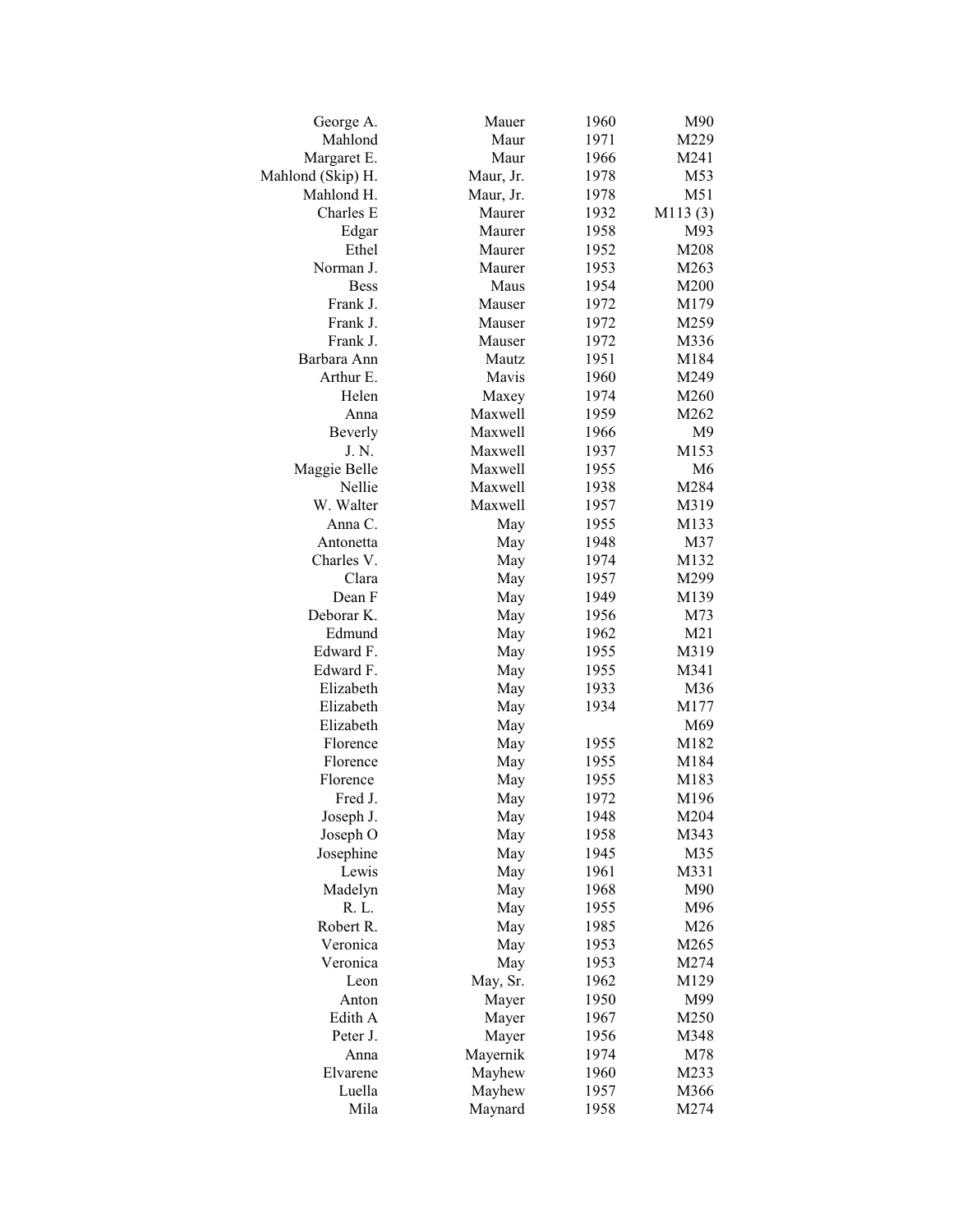| Jon                  | Mayreis            | 1971 | M221           |
|----------------------|--------------------|------|----------------|
| David R.             | Mays               | 1960 | M196           |
| Florence             | Mays               | 1961 | M242           |
| Florence E.          | Mays               | 1961 | M240           |
| Gilbert V.           | Mays               | 1959 | M184           |
| Victoria             | Mazanek            | 1961 | M195           |
| Sue G.               | Maze               | 1972 | M180           |
| Steven               | Mazurka            | 1950 | M186           |
| Lottie               | Mazzola            | 1972 | M162(2)        |
| Eda                  | McAdams            | 1970 | A66            |
| Mildred A.           | McAdams            | 1946 | M103           |
| Mildred A.           | McAdams            | 1946 | M37            |
| Robert C             | McAdoo             | 1947 | M223(4)        |
| Nema                 | McAmis             | 1955 | M194           |
| Mildred F.           | McAnerney          | 1959 | M265           |
| Cora M               | McArthur           | 1959 | M136           |
| Millie               | McArtor            | 1948 | M281           |
| Perry                | McArtor            | 1950 | M85            |
| Kelly                | McBirney           | 1973 | M118           |
| Daisy                | McBride            | 1960 | M206           |
| Earl G.              | McBride            | 1962 | M20            |
| Edith                | McBride            | 1944 | M36            |
| Emily                | McBride            | 1945 | M <sub>3</sub> |
| Estella              | McBride            | 1954 | M264           |
| Estella              | McBride            | 1954 | M276           |
| Frank                | McBride            | 1957 | M257           |
| Marion Gage          | McBride            | 1921 | M68            |
|                      | McBride            |      | M150           |
| Mary Genoey<br>Vodie | McBride            | 1909 |                |
| William H.           |                    | 1952 | M205           |
| William H.           | McBride<br>McBride | 1949 | M16            |
| Millie               |                    | 1949 | M4             |
| C. C.                | McBroom<br>McCabe  | 1902 | M70<br>M27     |
|                      |                    | 1907 |                |
| Donald               | McCabe             | 1967 | M41            |
| William              | McCabe             | 2003 | M57            |
| Willie               | McCadden           | 1953 | M270           |
| Marion               | McCafferty         | 1957 | M17            |
| Andrew J.            | McCaffery          | 1956 | M135           |
| Bertha               | McCaffrey          | 1958 | M74            |
| Josephine            | McCallan           | 1941 | M280           |
| Beverly              | McCalman           | 1965 | M124           |
| Margaret C.          | McCandish          | 1970 | M119           |
| <b>Bernard James</b> | McCann             | 1948 | M166           |
| Edward               | McCann             | 1934 | M308           |
| George               | McCannon           | 1946 | M104           |
| Emma                 | McCarter           | 1948 | M35            |
| Alyce Helen          | McCarthy           | 1950 | M191           |
| Janie                | McCartney          | 1967 | M19            |
| Stacey K.            | McCartney          | 2005 | M357           |
| Neil                 | McCawley           | 1960 | M242           |
| Burrell R.           | McClain            | 1958 | M74            |
| Lena                 | McClaughlin        | 1948 | M328           |
| Eliza                | McClay             | 1939 | M30            |
| Eliza                | McClay             | 1939 | M31            |
| John                 | McClay             | 1971 | M336           |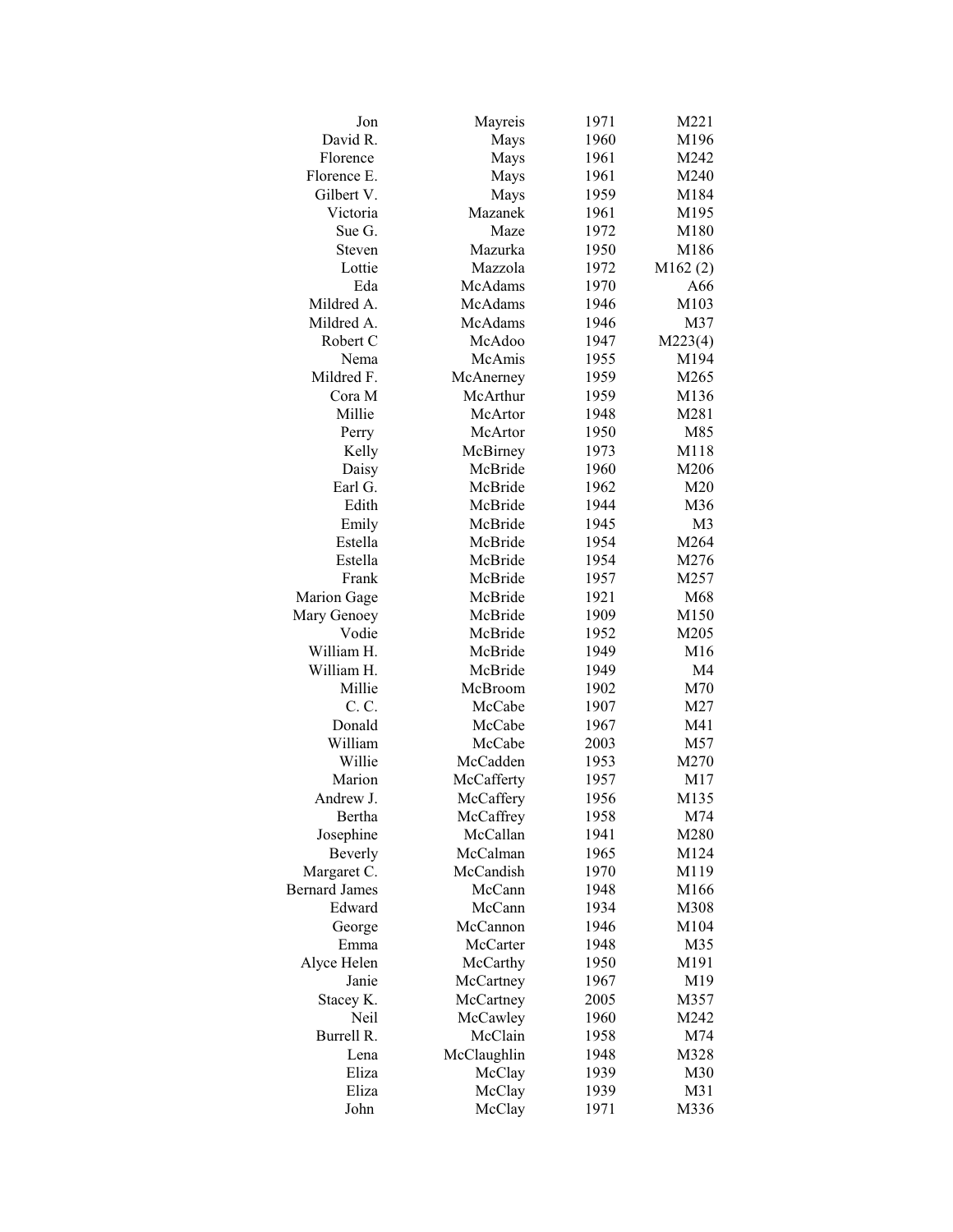| Laura          | McClean         | 1948  | M141        |
|----------------|-----------------|-------|-------------|
| Lee            | McClean         | 1970  | M132        |
| David          | McCleary        | 1950  | M186        |
| Infant girl    | McCleary        | 1963  | M331        |
| George         | McClees         | 1966  | M231        |
| Amelia         | McClellan       | 1928  | M311        |
| Elsie          | McClellan       | 1972  | M259        |
| Jane Ann       | McClellan       | 1953  | M205        |
| Emma           | McClelland      | 1949  | <b>B381</b> |
| John D.        | McClelland      | 1972  | M24         |
| Lois           | McClelland      | 1947  | M146        |
| James          | McClendon       | 1968  | M49         |
| Joe C.         | McClendon       | 1947  | M147        |
| Ralph          | McClendon       | 1967  | M51         |
| Clarence       | McClintock      | 1947  | M255        |
| Clarence       | McClintock      | 1949  | M139        |
| Grace          | McClintock      | 1957  | G136        |
| Harold         | McClintock      | 1934  | M295        |
| Harold         | McClintock      | 1934  | M68         |
| Harold         | McClintock      | 1934  | M72         |
| Harold M.      | McClintock      | 1934? | M368        |
| Howard C.      | McClintock      | 1955  | M92         |
| Martha         | McClintock      | 1929  | M149        |
| Mary           | McCloskey       | 1966  | M18         |
| Rosa Alice     | McCloud         | 1958  | M343        |
| Charles Curtis | McCluer         | 1956  | M134        |
|                |                 |       |             |
| Lyle H.        | McClung         | 1957  | M209        |
| Albert A.      | McClure         | 1957  | M73         |
| Caryl T        | McClure         | 1972  | M229        |
| Edward         | McClure         | 1951  | M244        |
| Karl E.        | McClure         | 1974  | M79         |
| Mary Ellen     | McClure         | 1948  | M143        |
| O'Connell J.   | McClure         | 1957  | M365        |
| Frank L.       | <b>McClures</b> | 1968  | M224        |
| Omar L.        | McColloch       | 1968  | M50         |
| Burl F.        | McCollum        | 1953  | M219        |
| Mrs. Hugh      | McCollum        | 1962  | M124        |
| William D.     | McCollum        | 1939  | M31         |
| Ray            | McComb          | 1930  | M284(2)     |
| Alfred         | McCombs         | 1956  | M356        |
| Alfred Murray  | McCombs         | 1956  | M73         |
| Gerald         | McCombs         | 1957  | M262        |
| Guy C.         | McCombs         | 1973  | M229        |
| Mary           | McCombs         | 1951  | M200        |
| Mary           | McCombs         | 1951  | M258        |
| Ella           | McConaha        | 1947  | S239        |
| Dana           | McConnell       | 1947  | M277        |
| Edward S.      | McConnell       | 1955  | M94         |
| John W.        | McConnell       | 1957  | M261        |
| Leda           | McConnell       | 1958  | M251        |
| Ralph (Red)    | McConnell       | 1936  | M160        |
| William Boyd   | McConnell       | 1907  | M27         |
| William G.     | McConnell       | 1946  | M91         |
| William H.     | McConnell       | 1974  | M79         |
| Edna Jane      | McConney        | 1946  | M103        |
|                |                 |       |             |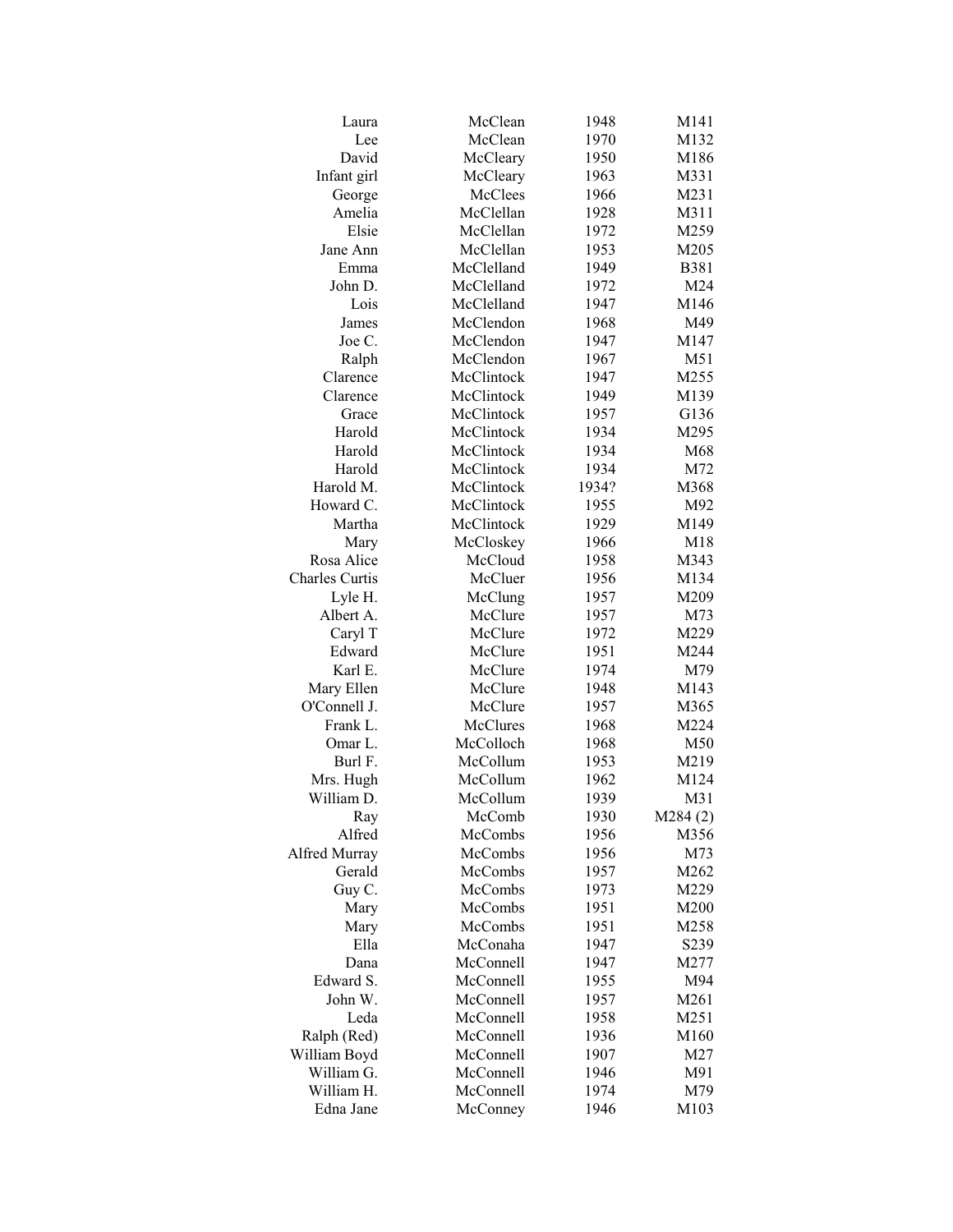| Elmer                 | McConney   | 1955                     | M86          |
|-----------------------|------------|--------------------------|--------------|
| Mary E.               | McConney   | 1941                     | M37          |
| Adelaide              | McCormick  | 1963                     | M320         |
| Berniece              | McCormick  | 1970                     | M26          |
| <b>Bessie Guthrie</b> | McCormick  | 1960                     | M197         |
| Carrie                | McCormick  | 1945                     | M255         |
| Colleen               | McCormick  | 1967                     | M19          |
| Cora Lee              | McCormick  | 2007                     | M215         |
| <b>Edgar Lindsley</b> | McCormick  | 2008                     | M216         |
| Ella                  | McCormick  | $\overline{\mathcal{L}}$ | M68(2)       |
| Frank                 | McCormick  | 1950                     | M348         |
| Gertrude              | McCormick  | 1941                     | M177         |
| James B.              | McCormick  | 1955                     | M258         |
| James B.              | McCormick  | 1955                     | M40          |
| James M.              | McCormick  | 1968                     | M129         |
| Mary E.               | McCormick  | 1957                     | M258         |
| Stella Steward        | McCormick  | 1957                     | M197         |
| Willis Bernard        | McCormick  | 1973                     | M54          |
| James G.              | McCosh     | 1956                     | M266         |
| Bruce R.              | McCoy      | 1967                     | M47          |
| Clyde W.              | McCoy      | 1963                     | M338         |
| David E.              |            | 1971                     | M333         |
| Don A.                | McCoy      |                          |              |
| Frances Luella        | McCoy      | 1960<br>1941             | M239<br>M147 |
| Frank                 | McCoy      | 1939                     |              |
|                       | McCoy      |                          | M318         |
| Frank O.              | McCoy      | 1949                     | M321         |
| Irene                 | McCoy      | 1951                     | M193         |
| James                 | McCoy      | 1953                     | M248         |
| Lee G.                | McCoy      | 1955                     | M134         |
| Mary                  | McCoy      | 1949                     | M147         |
| Mary                  | McCoy      | 1960                     | M240         |
| Maude                 | McCoy      | 1950                     | M193         |
| Ellen                 | McCracken  | 1929                     | M311         |
| H. R. "Dick"          | McCracken  | 1934                     | M317         |
| John                  | McCracken  | 1954                     | M137         |
| John                  | McCracken  | 1954                     | M209         |
| Lena                  | McCrackin  | 1952                     | M355         |
| Peter W.              | McCrae     | 1971                     | M333         |
| Robert                | McCrae     | 1971                     | M333         |
| Rebecca Ann           | McCravy    | 1952                     | M205         |
| Albert                | McCray     | 1960                     | M232         |
| Albert P.             | McCray     | 1960                     | M240         |
| Albert Paul           | McCray     | 1960                     | M289         |
| Kate E.               | McCrea     | 1932                     | M295         |
| Mabel A.              | McCready   | 1972                     | M24          |
| Leila                 | McCreary   | 1958                     | M365         |
| Alfred W              | McCue      | 1956                     | M342(2)      |
| Carolyn B.            | McCue      | 1945                     | M177         |
| George                | McCue      | 1949                     | M280         |
| Mary M.               | McCue      | 1957                     | M350         |
| Mildred               | McCue      | 1959                     | M271         |
| Hazel Neff            | McCullers  | 1956                     | M274         |
| Jason E.              | McCulley   | 1973                     | M226         |
| Florence              | McCulloch  | 1966                     | M45          |
| Carl E.               | McCullough | 1969                     | M20          |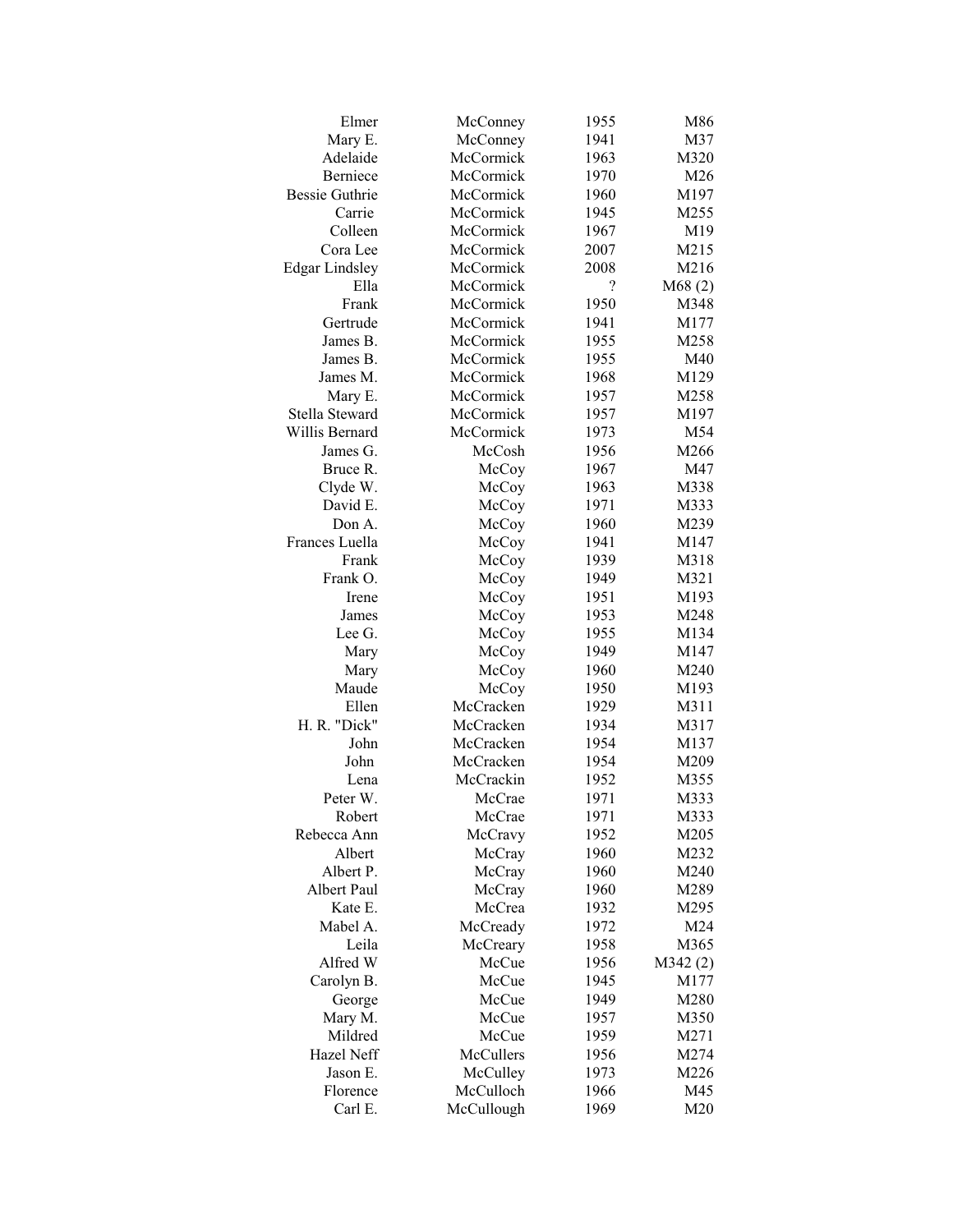| Harold L.             | McCullough       | 1951 | M137             |
|-----------------------|------------------|------|------------------|
| James                 | McCullough       | 1948 | M321             |
| Josephine             | McCullough       | 1966 | M18              |
| Josephine             | McCullough       | 1966 | M75              |
| Laurabelle            | McCullough       | 1972 | M82              |
| William Ford          | McCullough       | 1951 | M194             |
| William J.            | McCullough       | 1952 | C182             |
| Almeda                | McCulty          | 1952 | M265             |
| Franklin J.           | McCulty          | 1949 | M203             |
| Russell Lee           | <b>McCumbers</b> | 1955 | M354             |
| Eleanor               | McCune           | 1955 | M92              |
| Eleanor               | McCune           | 1955 | M99              |
| Edna                  | McCurley         | 1948 | S237             |
| Tom                   | McCutcheon       | 1950 | S429             |
| Thelma                | McDaniel         | 1957 | M261             |
| Thelma                | McDaniel         | 1957 | M267             |
| Carl F.               | McDermott        | 1962 | M126             |
| George D.             | McDermott        | 1962 | M240             |
| Theodore F.           | McDivitt         | 1953 | M136             |
| George                | McDivitt, Sr.    | 1974 | M52              |
| Adrian H.             | McDonald         | 1957 | M352             |
| Ernest                | McDonald         | 1957 | M248             |
| Ernest F.             | McDonald         | 1970 | M78              |
| Frank W.              | McDonald         | 1949 | M145             |
| Luella                | McDonald         | 1973 | M229             |
| Myron E.              | McDonald         | 1968 | M50              |
| Nancy                 | McDonald         | 1931 | M149             |
| Butch                 | McDowell         | 1960 | M89              |
| Charles               | McDowell         | 1943 | M178             |
| James                 | McDowell         | 1959 | M272             |
| <b>Charles Robert</b> | McDuffee         | 1957 | M217             |
| Clayton M.            | McElheney        | 1948 | M314             |
| Constance             | McElhenie        | 1972 | M161             |
| Kelly P.              | McElhiney        | 1958 | M40              |
| George                | McElravy         | 1951 | M187             |
| Ida C.                | McElroy          | 1941 | M146             |
| Irma                  | McElroy          | 1959 | M246             |
| Margaret              | McElroy          | 1970 | M336             |
| Vernon                | McElroy, Sr.     | 1974 | M52              |
| Carolyn S.            | McElwain         | 2004 | M362             |
| George E.             | McFarland        | 1967 | M87              |
| Lawrence              | McFarland        | 1946 | M140             |
| James                 | McFetrich        | 1912 | M370             |
| Addie N.              | McFrederick      | 1965 | M <sub>9</sub>   |
| Lucy Byers            | McGahan          | 1938 | M170             |
| Charles O. (Mac)      | McGarvy          | 1964 | M131             |
| Charles D.            | McGee            | 1985 | M56              |
| Sarah                 | McGee            | 1941 | M1               |
| Olween                | McGeehan         | 1955 | M293             |
| Mrs. Olween           | McGeehen         | 1955 | H <sub>248</sub> |
| Robert                | McGeorge         | 2003 | M57              |
| William S.            | McGeorge         | 1961 | M130             |
| George T.             | McGhan           | 1951 | M182             |
| Inez                  | McGhan           | 1957 | M247             |
| Angeline Jones        | McGhee           | 1935 | M101             |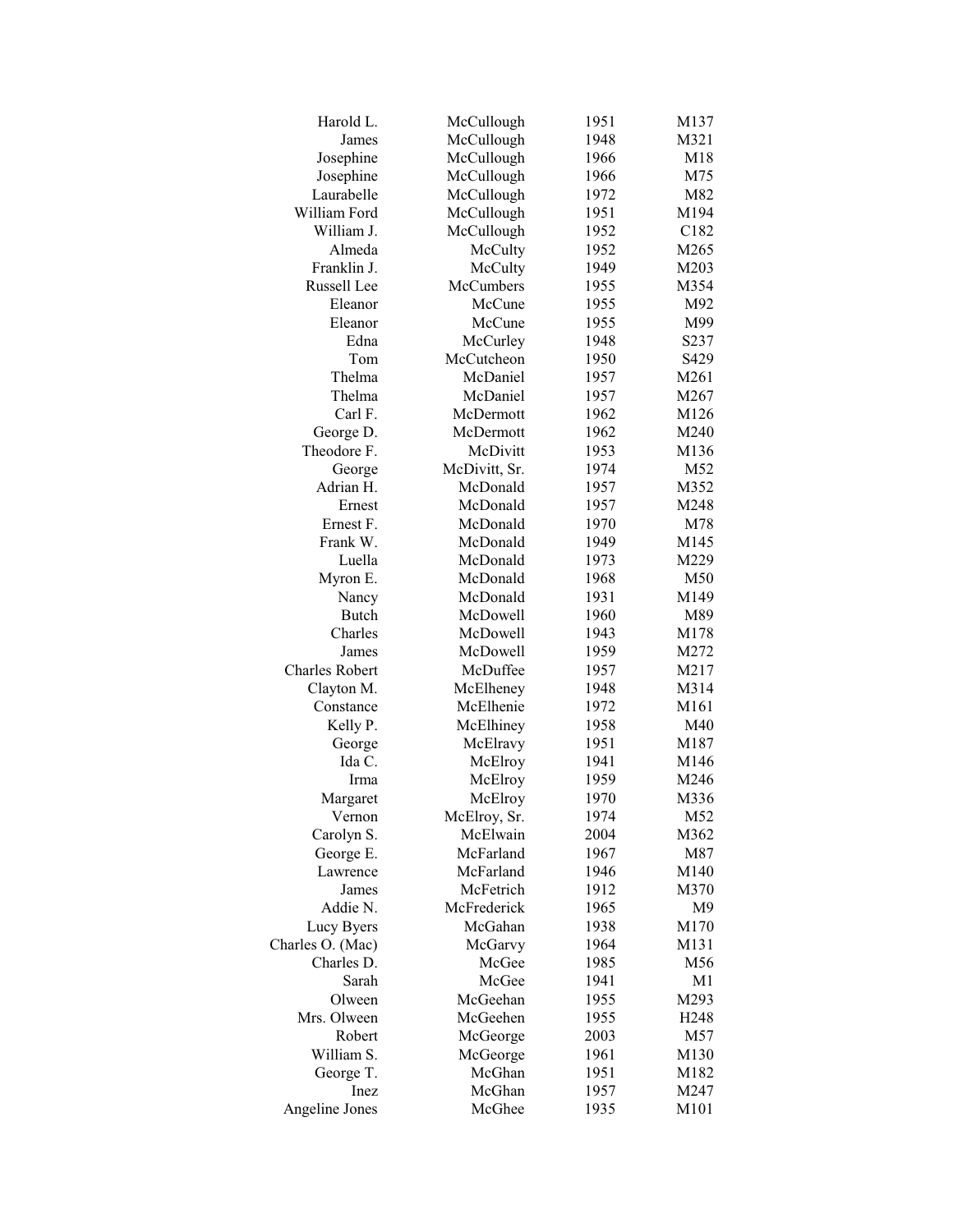| Barney             | McGill     | 1934 | M318           |                 |
|--------------------|------------|------|----------------|-----------------|
| James Franklin     | McGill     | 1939 | M159           |                 |
| James Franklin     | McGill     | 1939 | M32            |                 |
| Raymond S          | McGill     | 1969 | M <sub>9</sub> |                 |
| Mary               | McGilvrey  | 1957 | M7             |                 |
| Robert G.          | McGilvrey  | 1958 | M343           |                 |
| Essie M.           | McGinley   | 1951 | G161           |                 |
| Dayton L.          | McGinnis   | 1967 | M126           |                 |
| Harry B.           | McGinnis   | 1943 | M165           |                 |
| Mrs. Ralph         | McGinnis   | 1956 | M355           |                 |
| Robert             | McGlenn    | 1958 | G135           |                 |
| Truman H. (George) | McGlothin  | 1972 | M225           |                 |
| E. D. "Hi"         | McGowan    | 1947 | M140           |                 |
| Harriet            | McGowan    | 1940 | M36            |                 |
| Winifred           | McGowan    | 1969 | M8             |                 |
| Bertha             | McGown     | 1957 | M365           |                 |
| Okey L.            | McGown     | 1951 | M245           |                 |
| Harry M.           | McGranahan | 1962 | M180           |                 |
| Jane Ann           | McGreehan  | 1970 | M180           |                 |
| Jane Ann           | McGreehan  | 1970 | M55            |                 |
| Alamanda           | McGregor   | 1936 | M101           |                 |
| Amanda             | McGregor   | 1956 | M276           |                 |
| Everett V.         | McGregor   | 1950 | M99            |                 |
|                    |            | 1978 | M80            |                 |
| Terry              | McGregor   |      |                |                 |
| Alberta            | McGrew     | 1959 | M276           |                 |
| Alvin              | McGrew     | 1953 | M211           |                 |
| Ann Eliza          | McGrew     | 1919 | M368           |                 |
| D.F.               | McGrew     | 1878 | M69            |                 |
| M. S.              | McGrew     | 1932 | M154           |                 |
| Mrs. A. N.         | McGrew     | 1959 | M84            |                 |
| James              | McGue      | 1931 | M151           |                 |
| Mary               | McGue      | 1949 | M143           |                 |
| John               | McGuigan   | 1971 | M225           |                 |
| John P.            | McGuigan   | 1962 | M45            |                 |
| Mary               | McGuigan   | 1954 | M210           |                 |
| <b>Bessie</b>      | McGuire    | 1946 | M159           |                 |
| Edmund             | McGuire    | 1953 | M273           |                 |
| Joseph Warren      | McGuire    | 1934 | M153           |                 |
| Mrs. John          | McGuire    | 1968 | M241           |                 |
| Emma               | McHenry    | 1941 | M38            |                 |
| Vester E.          | McHone     | 1966 | M90            |                 |
| <b>Betty Allen</b> | McIe       | 1967 | M20            |                 |
| Carl               | McIntire   | 1963 | M46            |                 |
| Carl R.            | McIntire   | 1963 | M43            |                 |
| Doris E.           | McIntire   | 1981 | M224           |                 |
| James W.           | McIntire   | 1956 | M348           |                 |
| Arch               | McIntosh   | 1963 | M323           |                 |
| David              | McIntosh   | 1883 | M291-292       |                 |
| Elva Keys          | McIntosh   | 1932 | M153           |                 |
| Ernest C.          | McIntosh   | 1971 | M227           |                 |
| G. Fred            | McIntosh   | 1968 | M138           |                 |
| Harriet Smith      | McIntosh   | 1883 | M291           |                 |
| Minnie Roosa       | McIntosh   | 1951 | M366           |                 |
| Mrs. Jones         | McIntosh   | 1913 | M369           |                 |
| Paskal             | McIntosh   |      | M168           |                 |
|                    |            |      |                | not an obituary |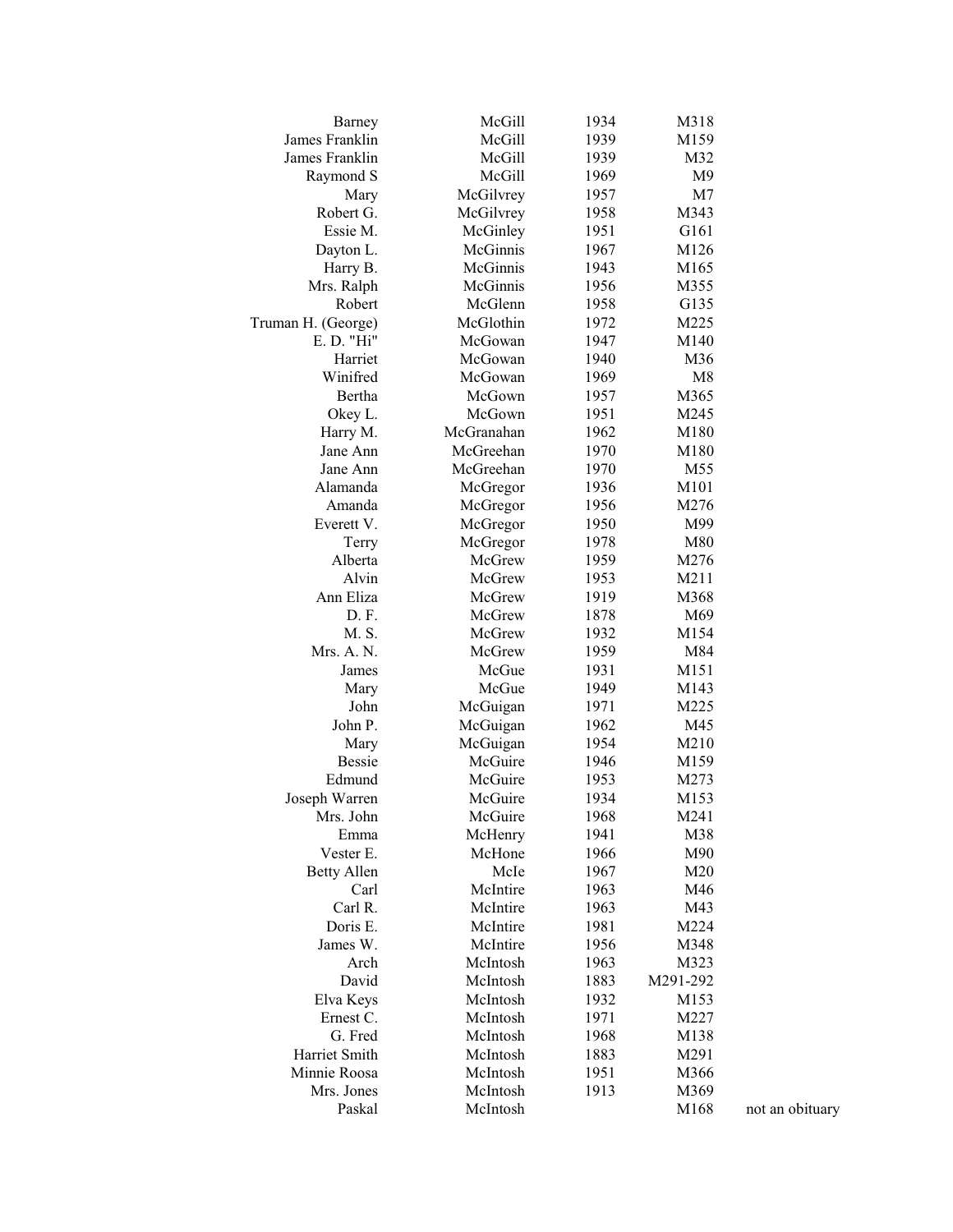| Ransom Ebenezer  | McIntosh   | 1896       | M369 |                 |
|------------------|------------|------------|------|-----------------|
| Ransom Ebenezer  | McIntosh   | 1896       | M370 |                 |
| Arthur           | McIntyre   | 1949       | M37  |                 |
| Blanche L.       | McIntyre   | 1978       | M51  |                 |
| Caroline         | McIntyre   | 1946       | M142 |                 |
| Charles          | McIntyre   | 1955       | M136 |                 |
| Gertrude E.      | McIntyre   | 1971       | M334 |                 |
| Gladys           | McIntyre   | 1957       | M6   |                 |
| Gladys           | McIntyre   | 1957       | M7   |                 |
| Lester           | McIntyre   | 1960       | M77  |                 |
| Marguerite       | McIntyre   | 1969       | M10  |                 |
| Mrs. Charles     | McIntyre   | 1955       | M182 |                 |
| Will F.          | McIntyre   | 1971       | M334 |                 |
| Bon A            | McKay      | 1958       | M134 |                 |
| Celia C.         | McKay      | 1961       | M332 |                 |
| Dorothy Pearl    | McKay      | 2004       | M358 |                 |
| Grace            | McKay      | 1954       | M191 |                 |
| Grace            | McKay      | 1954       | M271 |                 |
| Jessie           | McKay      | 1938       | M201 |                 |
| Karl L.          | McKay      | 1960       | M75  |                 |
| Mary             | McKay      | 1941       | M34  |                 |
| Paul             | McKay      | 1964       | M75  |                 |
| Paul             | McKay      | 1964       | M76  |                 |
| Clarence         | McKean     | 1945       | M147 |                 |
| Clarence         | McKean     | 1945       | M148 |                 |
| Anna J.          | McKee      | 1956       | M268 |                 |
| Dortha           | McKee      | 1956       | M352 |                 |
| James W.         | McKee      | 1949       | M143 |                 |
| Minnie           | McKee      | 1941       | M141 |                 |
| Minnie           | McKee      | 1941       | M148 |                 |
| Bob              | McKeever   | 1934       | M178 |                 |
| Fred             | McKelvey   | 1951       | M365 |                 |
| Harvey           | McKelvey   | 1953       | M85  |                 |
| Josephine Imhoff | McKelvey   | 1954       | M275 |                 |
| Nettie           | McKelvey   | 1949       | M104 |                 |
| Thurman          | McKelvey   | 1957       | M73  |                 |
| William          | McKelvey   |            | M168 | not an obituary |
| Lester           | McKenize   | 1928       | M299 |                 |
| Alberta          | McKenzie   | 1945       | M269 |                 |
| Lester           | McKenzie   | 1930       | M297 |                 |
| Merle Pake       | McKenzie   | 1956       | M73  |                 |
| Patsy Ann        | McKenzie   | 1948       | M321 |                 |
| Robert           | McKeown    | 1970       | M230 |                 |
| Lucy             | McKibben   | 1956       | K135 |                 |
| Spencer Lee      | McKimmie   | 1955       | M99  |                 |
| Alice            | McKinley   | 1939       | M298 |                 |
| Helen M.         | McKinley   | 1957       | M210 |                 |
| Ira F.           | McKinley   | 1932       | M296 |                 |
| Alma P           | McKinnon   | 1962       | M75  |                 |
| James Sylvester  | McKinstry  | 1969       | M236 |                 |
| Betty V.         | McKiterick | 1972       | M10  |                 |
| Margaret M.      | McKnight   | 1970       | M118 |                 |
| Clara            | McKown     | 1939       | M30  |                 |
| F.H.             | McLain     | $\ddot{?}$ | M68  |                 |
| Donald M.        | McLaughlin | 1972       | M228 |                 |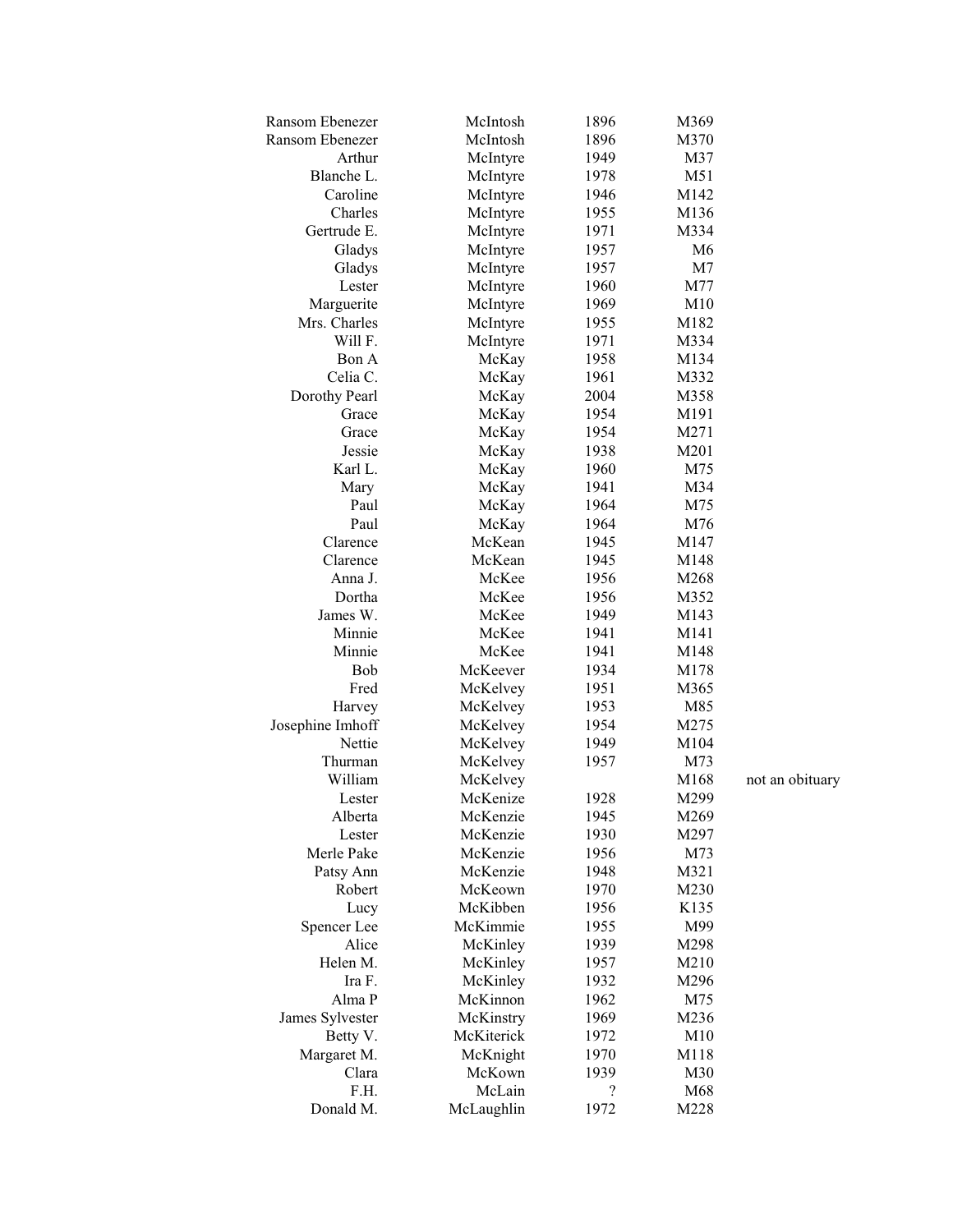| John                      | McLaughlin | 1945  | M <sub>3</sub>  |
|---------------------------|------------|-------|-----------------|
| Ruby O.                   | McLaughlin | 1960  | M50             |
| Henry                     | McLean     | 1866? | M29             |
| Daniel                    | McMahon    | 1945  | M17             |
| Delia                     | McMahon    | 1928  | M311(2)         |
| Mary                      | McMahon    | 1948  | M140            |
| Terrence                  | McMahon    | 1948  | M178            |
| Terrence A.               | McMahon    | 1948  | M277            |
| W.R.                      | McMahon    | 1960  | M131            |
| Edith                     | McManigal  | 1957  | M261            |
| Charles                   | McMann     | 1956  | M262            |
| Bert                      | McManus    | 1946  | M103            |
| Nancy Jane                | McMillan   | 1932  | M151            |
| E. E.                     | McMillian  | 1967  | M49             |
| Pearlie Louise            | McMillian  | 1971  | M24             |
| Emma                      | McMillin   | 1937  | M159            |
| <b>Steven Paul</b>        | McMillion  | 1970  | M55             |
| Edith                     | McMullen   | 1956  | M344            |
| Harry "Pete"              | McMullen   | 1952  | M212            |
| Harry E.                  | McMullen   | 1952  | M18             |
| Infant boy                | McMullen   | 1958  | M73             |
| J.O.                      | McMullen   | 1947  | M146            |
| J. O.                     | McMullen   | 1947  | M91             |
| Mrs. John (Anna)          | McMullen   | 1941  | M143            |
| <b>Florence Truesdell</b> | McNair     | 1956  | M359            |
| Clyde                     | McNeely    | 1973  | M52             |
| Etta                      | McNeil     | 1938  | M152            |
| Mary                      | McNeill    | 1953  | M265            |
| Jane                      | McNelis    | 1946  | M147            |
| Henry C.                  | McNew      | 1958  | M135            |
| Robert E.                 | McNulty    | 1971  | M227            |
| Joseph H.                 | McPeek     | 1941  | M38             |
| William E.                | McPhee     | 1953  | M257            |
| Brian L.                  | McPherson  | 1970  | M26             |
| Arnold C.                 | McPike     | 1958  | M188            |
| Charles H                 | McQuaide   | 1968  | M49             |
| Elizabeth                 | McQuaide   | 1950  | M98             |
| Thomas L.                 | McQuaide   | 1967  | M <sub>21</sub> |
| David                     | McQuain    | 1955  | M92             |
| Ricky                     | McQuain    | 1961  | M76             |
| Robert                    | McQuown    | 1972  | M25             |
| William                   | McShaffrey | 1939  | M32             |
| Anna                      | McTighe    | 1939  | M31             |
| Mathew                    | McTighe    | 1902  | M27             |
| Charles                   | McVay      | 1931  | M318            |
| Clark M.                  | McVay      | 1962  | M84             |
| Elizabeth                 | McVay      | 1969  | M48             |
| Robert                    | McVeigh    | 1948  | M313            |
| Robert                    | McVeigh    | 1948  | M313            |
| Harold                    | McVey      | 1982  | M357            |
| Hazel                     | McVey      | 1955  | M86             |
| Susie                     | Meacam     | 1948  | M4              |
| <b>Edward Troxel</b>      | Meacham    | 1970  | M24             |
| Ella                      | Meacham    | 1938  | M170            |
| H. Earl                   | Meacham    | 1955  | M181            |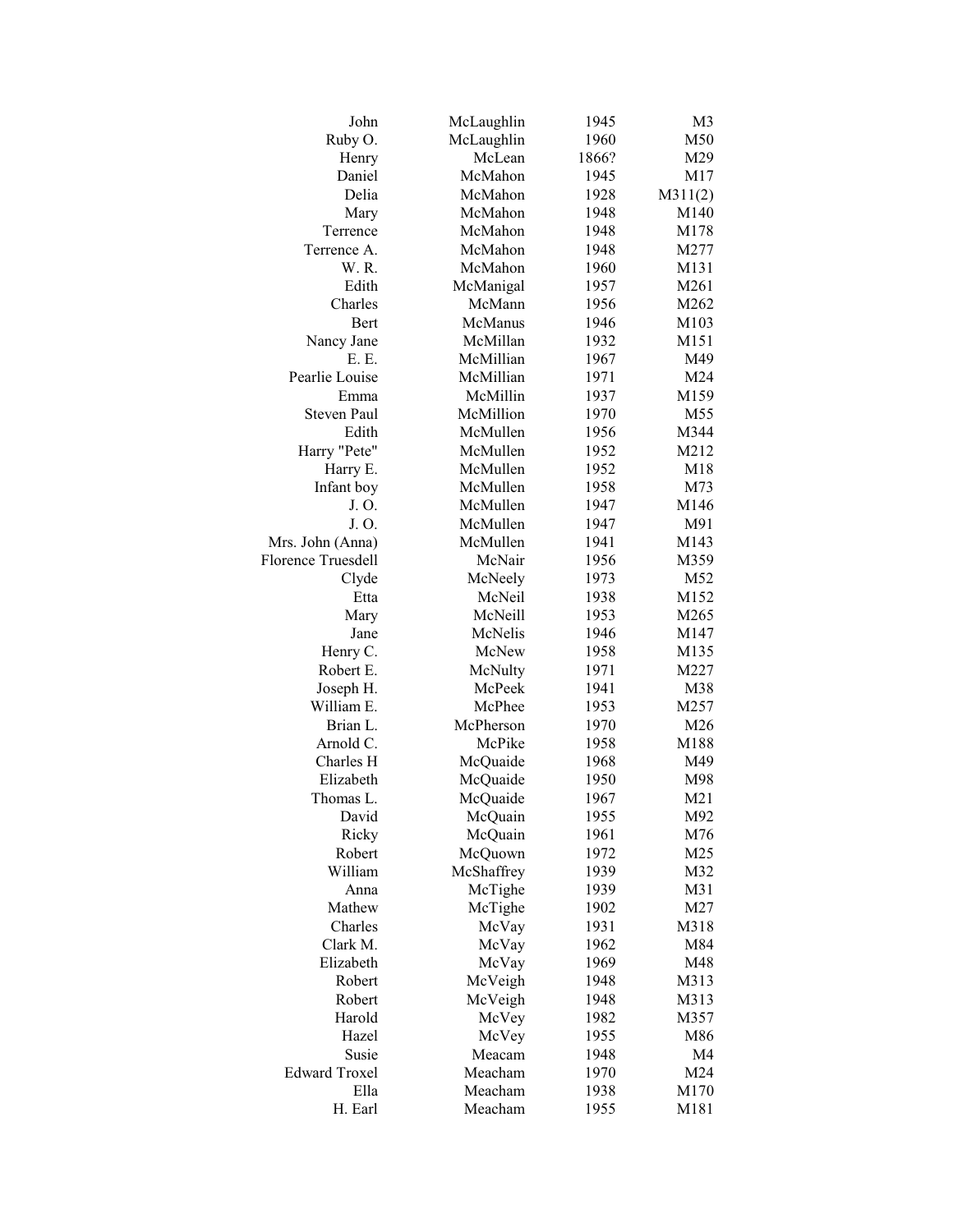| H. Earl              | Meacham      | 1955 | M192           |
|----------------------|--------------|------|----------------|
| Harry W.             | Meacham      | 1960 | M250           |
| Jennie B.            | Meacham      | 1959 | M251           |
| Lowell H.            | Meacham      | 1962 | M83            |
| Madeline             | Meacham      | 1954 | M191           |
| Madeline M.          | Meacham      | 1954 | M181           |
| Margaret             | Meacham      | 1948 | M327           |
| Mary H.              | Meacham      | 1963 | M338           |
| Robert D.            | Meacham      | 1978 | M55            |
| Ura D.               | Meacham      | 1933 | M164           |
| <b>Charles Homer</b> | Mead         | 1934 | M283           |
| Myrtle               | Meade        | 1932 | M149           |
| Rose E.              | Meade        | 1959 | M264           |
| John                 | Meadows      | 1957 | M8             |
| H. M.                | Mealy        | 1948 | M <sub>4</sub> |
| Harry M.             | Mealy        | 1948 | M <sub>3</sub> |
| William              | Means        | 1957 | M296           |
| Melville W.          | Mears        | 1951 | M193           |
| Burton H.            | Mease        | 1947 | M255           |
| Stephen M.           | Mecar        | 1961 | M331           |
| Marie                | Medallis     | 1956 | M347           |
| James                | Medley       | 1945 | M17            |
| Lola                 | Medley       | 1959 | M273           |
| Lola                 | Medley       | 1959 | M275           |
| Mabel A.             | Medley       | 1963 | M123           |
| Susan                | Medley       |      | M32            |
| Paul                 | Meduri       | 1934 | M51            |
| Emma A.              | Meek         | 1968 |                |
|                      |              | 1966 | M125           |
| Joseph A.            | Meek         | 1971 | M230           |
| Charles              | Meeker       | 1951 | M366           |
| Paul E.              | Meeker       | 1948 | M202           |
| Wilbur T.            | Meeker       | 1963 | M128           |
| Paul E.              | Meeker, III  | 1948 | M252           |
| Harry H.             | Meese        | 1932 | M102           |
| Adrian Leroy         | Mehaffey     | 1969 | M9             |
| Alonzo               | Mehlenbacher | 1974 | M79            |
| Eugene Robert        | Mehling      | 2004 | M361           |
| Emma                 | Mehlmann     | 1971 | M333           |
| Infant boy           | Mehlmann     | 1950 | M186           |
| Winifred G.          | Meholick     | 1978 | M53            |
| Hazel                | Meier        | 1948 | M327           |
| Hazel                | Meier        | 1948 | M328           |
| Robert Ray           | Meier        | 1956 | M355           |
| James L.             | Meikle       | 1947 | M314           |
| Libbie               | Meineke      | 1969 | M49            |
| W. G.                | Meinke       | 1958 | M121           |
| W. G.                | Meinke       | 1958 | M251           |
| John                 | Meisenhelder | 1963 | M330           |
| Edward A             | Meisser      | 1955 | M341           |
| E. Walter            | Meissner     | 1945 | M2(2)          |
| Florence             | Meister      | 1971 | M226           |
| Mary                 | Melen        | 1907 | M69            |
| Leon                 | Mellen       | 1968 | M206           |
| Leon E.              | Mellen       | 1968 | M249           |
| <b>Bessie</b>        | Mellin       | 1953 | M86            |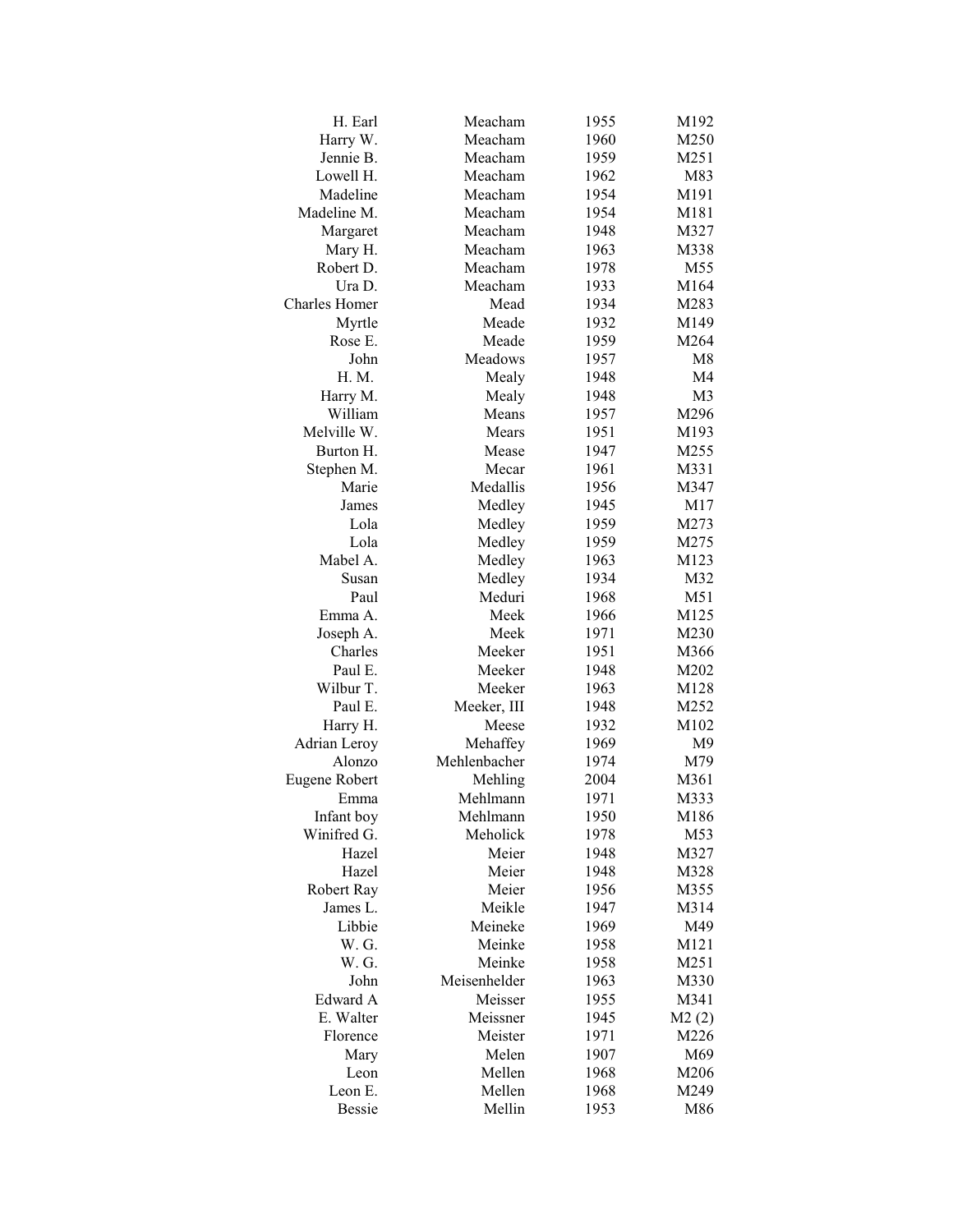| Isaac                        | Mellin             | 1957         | M351         |
|------------------------------|--------------------|--------------|--------------|
| Mildred                      | Mellin             | 1955         | M244         |
| Bertha                       | Mellor             | 1952         | M41          |
| John A. (Jack)               | Mellor             | 1946         | M164         |
| Emmitt                       | Mellott            | 1956         | M346(2)      |
| Eva                          | Meloney            | 1942         | M140         |
| Eva                          | Meloney            | 1942         | M37          |
| Anna M.                      | Meloy              | 1955         | M348         |
| <b>Bessie</b>                | Meloy              | 1937         | M1           |
| Clyde C.                     | Meloy              | 1951         | M212         |
| Fred                         | Meloy              | 1966         | M46          |
| Permelia                     | Meloy              | 1953         | M85          |
| Robert                       | Meloy              | 1938         | M318         |
| Warren H.                    | Meloy              | 1934         | M315         |
| Watren Roy                   | Meloy              | 1954         | M198         |
| Anna                         | Meluch             | 1959         | M248         |
| William H.                   | Memmer             | 1960         | M234         |
| George                       | Mencer             | 1958         | M343         |
| George J.                    | Mencer             | 1966         | M45          |
| Harry                        | Mendel             | 1948         | M277         |
| Thomas Corwin                | Mendenhall         | 1924         | M307 &       |
|                              |                    |              | M309-M310    |
| Guy                          | Mendiola           | 1970         | M79          |
| Adam                         | Mendyka            | 1953         | M200         |
| Mack                         | Menefee            | 1969         | M21          |
| Jan Alan                     | Mengel             | 2008         | M358         |
| Lottie Armstrong             | Mennell            | 1954         | M199         |
| Allena                       | Menough            | 1951         | M350         |
| James                        | Menough            | 1978         | M180         |
| John                         | Menough            | 1931         | M102         |
| Margaret                     | Menough            | 1918         | M311         |
| Harvey A.                    | Mentzer            | 1958         | M347         |
| Raymond                      | Mentzer            | 1956         | M258         |
| Raymond I.                   | Mentzer            | 1956         | M98          |
| Anna                         | Mercer             | 1959         | M267         |
| Dotha M.                     | Meriam             | 1964         | M90          |
| Theodore F.                  | Meriam             | 1916         | M253-254     |
| John                         | Merk               | 1973         | M117         |
| Charles                      | Merkel             | 1946         | M147         |
| Mabel A.                     | Merkel             | 1951         |              |
| Katherine                    | Merkle             | 1953         | M133<br>M366 |
| Lenore                       | Merkle             | 1934         |              |
| Arthur T                     | Merrell            |              | M315(2)      |
| Arthur T.                    |                    | 1951         | M261         |
|                              | Merrell            | 1951         | M366         |
| Charles Eugene<br>Charles W. | Merrell<br>Merrell | 1905<br>1908 | M65<br>M65   |
|                              | Merrell            |              | M6           |
| Edwin                        | Merrell            | 1957         |              |
| Fred H.                      |                    | 1936         | M31          |
| Fred H.                      | Merrell            | 1936         | M317         |
| Fred H.                      | Merrell            | 1936         | M317         |
| Joanne                       | Merrell            | 1945         | M269         |
| Julia                        | Merrell            | 1908         | M66          |
| Kathryn B.                   | Merrell            | 1963         | M87          |
| Kathryn R.                   | Merrell            | 1963         | M76          |
| Lute V.                      | Merrell            | 1953         | M365         |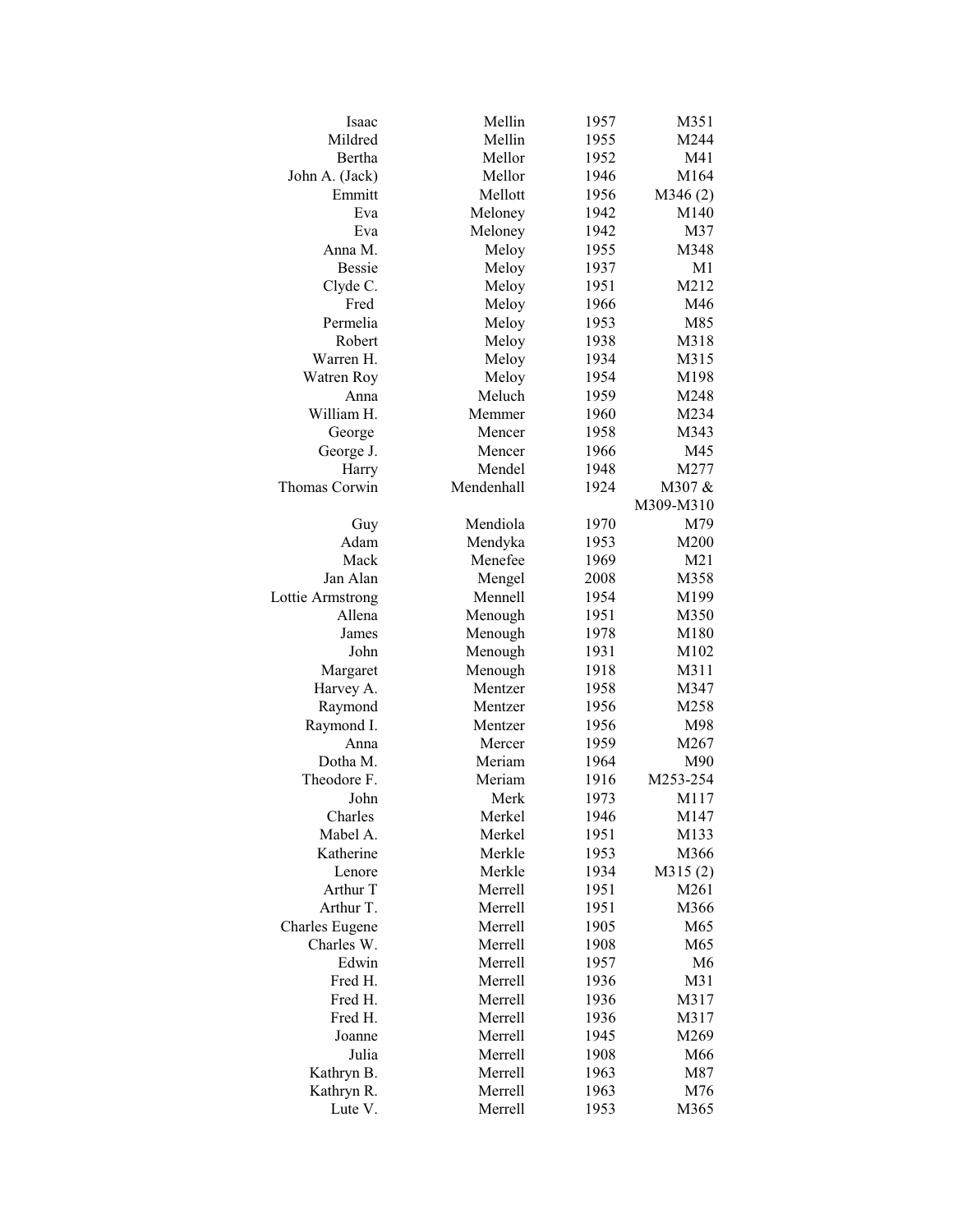| Mary L.           | Merrell   | 1956       | M169    |                 |
|-------------------|-----------|------------|---------|-----------------|
| Mary L.           | Merrell   | 1956       | M347    |                 |
| May               | Merrell   | 1909       | M65     |                 |
| Nettie            | Merrell   | 1954       | M187    |                 |
| Noah              | Merrell   | 1908       | M66     |                 |
| Sarah             | Merrell   | 1918       | M150    |                 |
| Harriet           | Merriam   | 1950       | M257    |                 |
| Frank             | Merrian   | 1947       | M277    |                 |
| Auren B.          | Merrill   | 1959       | M352    |                 |
| Frank             | Merrill   | 1916       | M201    |                 |
| Ida               | Merrill   | 1951       | M190    |                 |
| Martha            | Merrill   | 1912       | M65     |                 |
| Mildred           | Merrill   | 1964       | M76     |                 |
| Wallace           | Merrill   | 1933       | M158    |                 |
| Alfred            | Merriman  | 1952       | M345(2) |                 |
| David W.          | Merriman  | 1952       | M205    |                 |
| Edward W.         | Merriman  | 1954       | M247    |                 |
| Harriet           | Merriman  | 1950       | M257    |                 |
| Harriett          | Merriman  | 1950       | M197(2) |                 |
| Hattie            | Merriman  | 1947       | M255    |                 |
| Mary S            | Merriman  | 1958       | M352    |                 |
| John              | Merriot   | 1964       | M325(2) |                 |
| John              | Merryman  | 1938       | M282    |                 |
| Stephen Lyon      | Mershon   | 1938       | M159    |                 |
| Frank E.          | Merts     | 1938       | M160    |                 |
| Glenna            | Merts     | 1963       | M125    |                 |
| Margaret Holcomb  | Merts     | 1934       | M178    |                 |
| Willie            | Merts     | 1871       | C216    |                 |
| Willie            | Merts     | $\ddot{?}$ | M368    |                 |
| Alfred D.         | Merwin    | 1958       | M100    |                 |
| Emma J.           | Merwin    | 1939       | M159    |                 |
| Emma J.           | Merwin    | 1939       | M33     |                 |
| Ethel Mae         | Merwin    | 1970       | M260    |                 |
| Harry E.          | Merwin    | 1953       | M246    |                 |
| Ora               | Merwin    | 1953       | M199    |                 |
| Raymond N.        | Merwin    | 1959       | M198    |                 |
| Rodall            | Merwin    | 1947       | M256    |                 |
| Royal N.          | Merwin    | 1967       | M124    |                 |
| Jennie            | Merydith  | 1948       | M269    |                 |
| Roleigh           | Merydith  | 1948       | M277    |                 |
| Roleigh R.        | Merydith  | 1948       | M139    |                 |
| Frank             | Mesaros   | 1952       | M207    |                 |
| Frank             | Mesaros   | 1968       | M9      |                 |
| Karol             | Mesaros   | 1953       | M243    |                 |
| Katherine         | Mesaros   | 1957       | M100    |                 |
| Frank             | Mescall   | 1955       | M184    |                 |
| Marvin            | Mesler    | 1963       | M131    |                 |
| Arthur            | Messenger | 1929       | M369    |                 |
| Arthur W.         | Messenger | 1933       | M31     |                 |
| Clement           | Messenger | 1914       | M367    |                 |
| Elizabeth Chaffee | Messenger | 1913       | M370    |                 |
| Evaline           | Messenger | 1956       | M121    | Not an obituary |
| Jerome            | Messenger | abt 1899   | M369    |                 |
| John              | Messenger | 1946       | M142    |                 |
| Lee               | Messenger | 1939       | M31     |                 |
|                   |           |            |         |                 |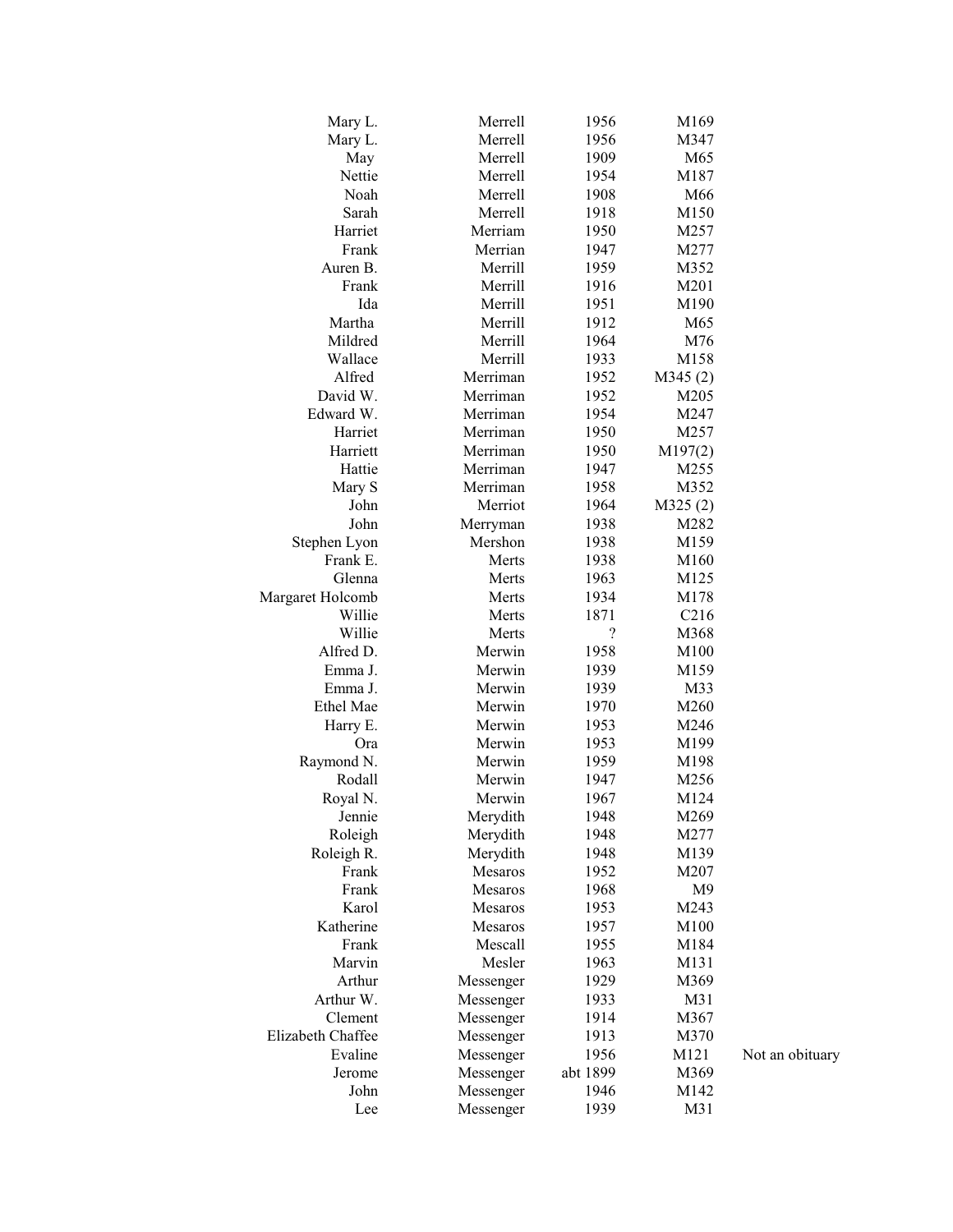| Lee                 | Messenger      | 1939 | M32    |
|---------------------|----------------|------|--------|
| Phebe               | Messenger      | 1894 | M368   |
| Voyla               | Messenger      | 1892 | M368   |
| Voyla               | Messenger      | 1978 | M28    |
| Clement             | Messenger, Sr. | 1891 | M368   |
| Alta                | Messenheimer   | 1957 | M267   |
| Joseph              | Messersmith    | 1957 | M81    |
| Joseph A.           | Messersmith    | 1957 | M100   |
| Mrs Walter          | Messersmith    | 1949 | M203   |
| Mary                | Messick        | 1947 | M280   |
| Gaetano             | Messina        | 1957 | M276   |
| Anna                | Messino        | 1946 | M36    |
| Ervine              | Messmore       | 1947 | M144   |
| Erwin               | Messmore       | 1959 | M273   |
| Alvie               | Metcalf        | 1960 | M75    |
| James L.            | Metcalf        | 1969 | M206   |
| Roy D.              | Metcalf        | 1957 | M12    |
| William             | Metcalf        | 1952 | M271   |
| George              | Metsak         | 1946 | M91    |
| Helen               | Metsak         | 1953 | M185   |
| Henry E.            | Mettendors     | 1916 | M29(2) |
| <b>Edmund Smith</b> | Mettler        | 1957 | M247   |
| Emma                | Metz           | 1953 | M274   |
| Evangeline          | Metz           | 1956 | M246   |
| <b>Ethel Bertha</b> | Metzger        | 1949 | M37    |
| Grace               | Metzler        | 1934 | M151   |
| Grace               | Metzler        | 1934 | M152   |
| Effie               | Mewhiney       | 1951 | M135   |
| Effie               | Mewhiney       | 1951 | M256   |
| Edward              | Mewhinney      | 1937 | M201   |
| Donavin             | Meyer          | 1951 | M186   |
| Eleanor             | Meyer          | 1934 | M317   |
| Frank H.            | Meyer          | 1948 | M313   |
| John H.             | Meyer          | 1960 | M89    |
| Katherine           | Meyer          | 1967 | M127   |
| Kathleen Ann        | Meyer          | 1959 | M183   |
| Lavina              | Meyer          | 1972 | M54    |
| Rosetta R.          | Meyer          | 1952 | M211   |
| Carolyn             | Meyers         | 1932 | M156   |
| Carrie              | Meyers         | 1932 | M297   |
| Eleanor             | Meyers         | 1934 | M101   |
| Elvira              | Meyers         | 1930 | J4     |
| Infant girl         | Meyers         | 1965 | M129   |
| Dominic             | Mezzatesta     | 1957 | M198   |
| Dominic             | Mezzatesta     | 1957 | M248   |
| Florence            | Mezzatesta     | 1951 | M136   |
| Florence            | Mezzatesta     | 1951 | M137   |
| Alvin J.            | Michael        | 1948 | M313   |
| Alvin J.            | Michael        | 1948 | M313   |
| <b>Betty</b>        | Michael        | 1952 | M207   |
| Fred                | Michael        | 1955 | K131   |
| Fred                | Michael        | 1955 | M133   |
| Fred W.             | Michael        | 1955 | M134   |
| George              | Michael        | 1948 | M203   |
| Henry J.            | Michael        | 1963 | M238   |
|                     |                |      |        |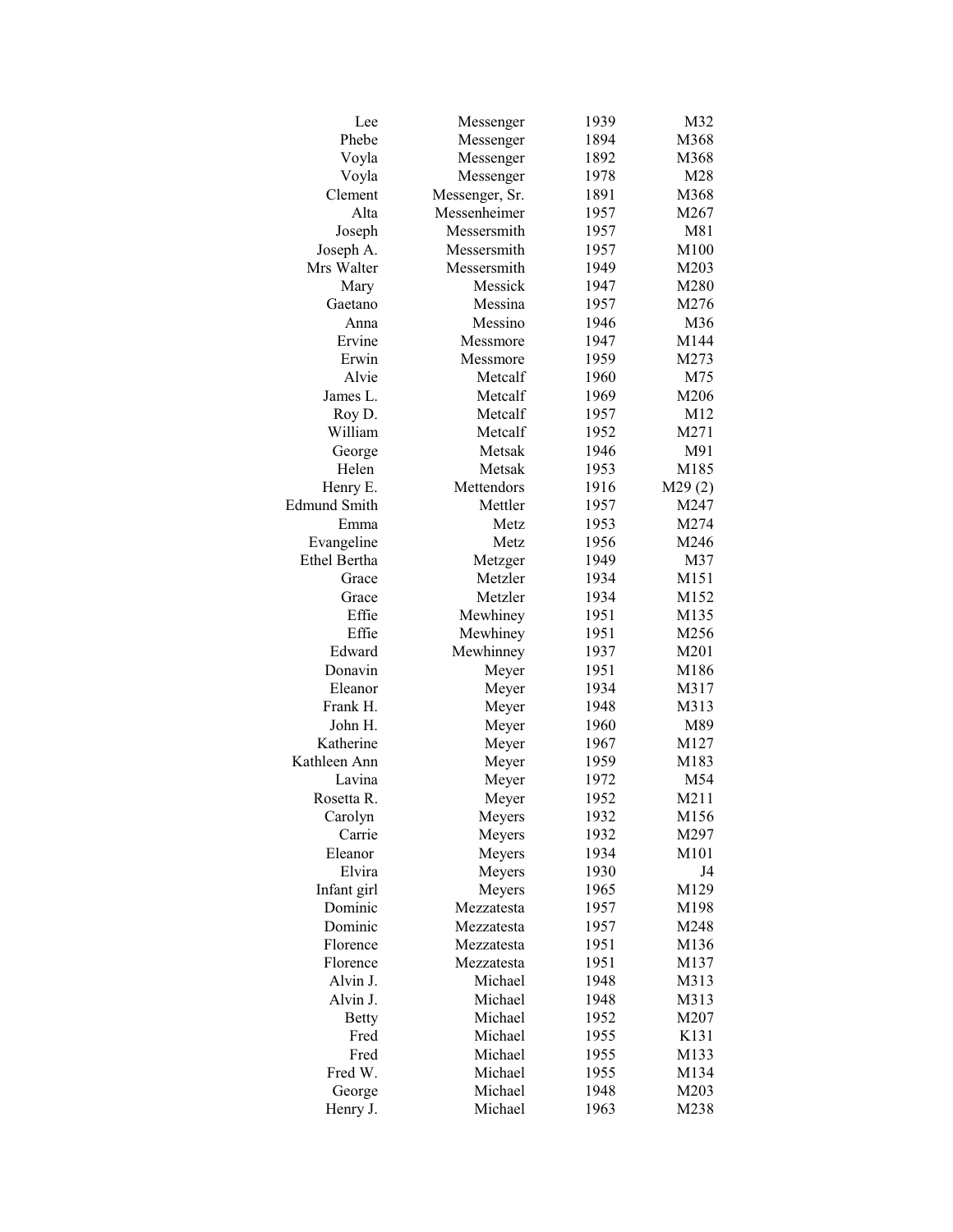| Mary              | Michael    | 1950 | M276    |
|-------------------|------------|------|---------|
| John              | Michalski  | 1963 | M337    |
| John              | Michalsky  | 1963 | M332    |
| David             | Michelli   | 1959 | M275    |
| Earl E.           | Michener   | 1957 | M7      |
| Fred H.           | Mickey     | 1955 | M136    |
| Harold            | Mickle     | 1957 | M73     |
| Harry S.          | Micle      | 1948 | M141    |
| Enos              | Middleton  | 1955 | M86     |
| Jessie            | Middleton  | 1942 | M91     |
| Lewis H.          | Middleton  | 1957 | M267    |
| Maude             | Middleton  | 1946 | M144    |
| Sophia Tochterman | Midgley    | 1934 | M158    |
| Tochterman        | Midgley    | 1934 | M153    |
| William           | Miechowski | 1957 | M248    |
| Philip            | Mikes      | 1935 | M308    |
| Joseph            | Mikulin    | 1954 | M185    |
| Grover            | Milbee     | 1970 | M179    |
| Henry             | Milbrecht  | 1947 | M140    |
| Juanita Grace     | Milbrecht  | 1948 | M202    |
| James Richard     | Milburn    | 1953 | M187    |
| Albert H.         | Miles      | 1978 | M55     |
| John              | Miles      | 1957 | M94     |
| Nona              | Miles      | 1967 | M44     |
|                   | Miles      |      |         |
| Nona              |            | 1967 | M87     |
| Steve M.          | Mileski    | 1962 | M195    |
| Pauline           | Milewsi    | 1938 | M316    |
| John              | Milewski   | 1935 | M299    |
| John              | Milewski   | 1935 | M297    |
| Stanley           | Milewski   | 1967 | M48     |
| Catherine Ann     | Miley      | 1951 | M264    |
| JoAnn             | Miley      | 1953 | M246    |
| Robert            | Miley      | 1955 | M345(2) |
| Nicholas          | Milich     | 1939 | M163    |
| Ella              | Milikan    | 1949 | M204    |
| Janet Ruth        | Milk       | 1969 | M125    |
| Frances           | Milkon     | 1959 | M137    |
| E. L.             | Millar     | 1960 | M284    |
| John J.           | Millard    | 1965 | M77     |
| May               | Millard    | 1949 | M313    |
| Robert O          | Millard    | 1972 | M161    |
| Adolph            | Miller     | 1956 | M354    |
| Albert            | Miller     | 1953 | M208    |
| Alexander A.      | Miller     | 1932 | M155    |
| Alma              | Miller     | 1957 | M272    |
| Alma C.           | Miller     | 1953 | M134    |
| Aloysius          | Miller     | 1953 | M248    |
| Alta S.           | Miller     | 1972 | M161    |
| Alvera            | Miller     | 1958 | M351    |
| Anna              | Miller     | 1948 | M3(2)   |
| Anna M.           | Miller     | 1953 | M39     |
| Anne N.           | Miller     | 1964 | M331    |
| Arthur E          | Miller     | 1960 | M231    |
| Barbara           | Miller     | 1946 | M103    |
| <b>Belle Goss</b> | Miller     | 1938 | M318    |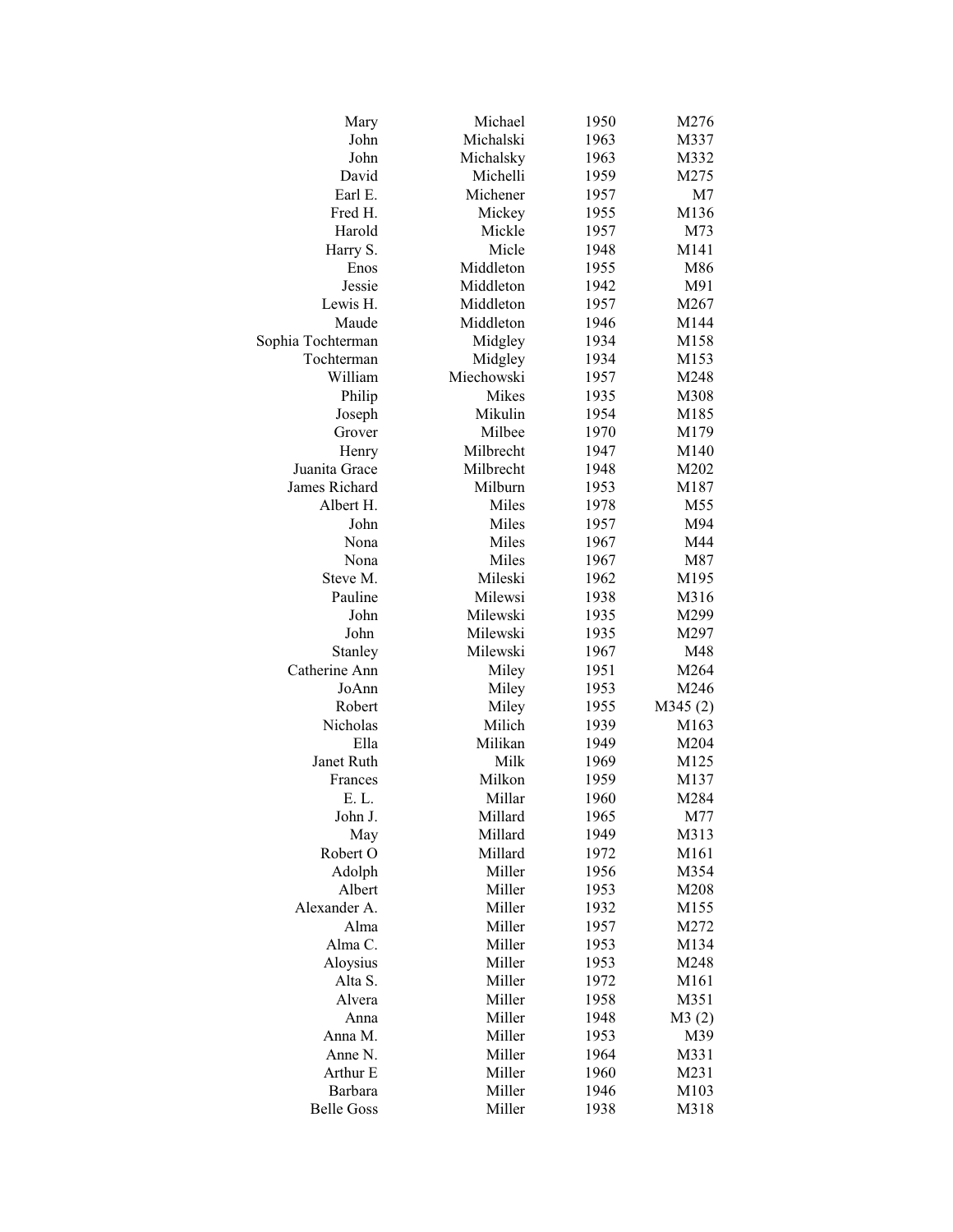| <b>Bessie</b><br>Miller<br>1955<br>M192<br>Miller<br>Blanche<br>1967<br>M75(2)<br>Miller<br>C. Elmer<br>1945<br>M148<br>Miller<br>C. Elmer<br>1945<br>M177<br>Calvin<br>Miller<br>1932<br>M152<br>Caroline M.<br>Miller<br>1970<br>M335<br>Miller<br>1946<br>Catherine<br>S300<br>Charles<br>Miller<br>1950<br>M267<br>Miller<br>1956<br>Charles A.<br>M169<br>Charles A.<br>Miller<br>1958<br>M74<br>Miller<br>1958<br>Charles A.<br>M96<br>Miller<br>Charles E.<br>1954<br>M244<br>Miller<br>1958<br>Charles E.<br>M73<br>Miller<br>1958<br>Charles E.<br>M86<br>Miller<br>Charles E.<br>1969<br>M250<br>Miller<br>1955<br>M350<br>Charles J.<br>Charles Junior<br>Miller<br>1969<br>M249<br>Miller<br>Charles S<br>1941<br>M279<br>Clara<br>Miller<br>1953<br>M365<br>Miller<br>Clayton<br>1967<br>M48<br>Cornelius<br>Miller<br>1934<br>M316<br>Miller<br>Cyril<br>1946<br>M278<br>Cyril J.<br>Miller<br>1946<br>M144<br>David<br>Miller<br>1947<br>M143<br>David D.<br>Miller<br>1946<br>M145<br>Miller<br>Donald<br>1952<br>M185<br>Donald<br>Miller<br>1952<br>M205<br>Miller<br>E. E.<br>1935<br>M101<br>Miller<br>E.E.<br>1935<br>M102<br>Edith H.<br>Miller<br>1971<br>M53<br>Miller<br>Edna<br>1968<br>M206<br>Miller<br>Edna Lyda Daum<br>1953<br>K47<br>Edward C.<br>Miller<br>M298<br>1929<br>Miller<br>Edward J.<br>1957<br>M96<br>Miller<br>Edward J.<br>1974<br>M79<br>Miller<br><b>Edward Starr</b><br>1932<br>M152<br>Elizabeth<br>Miller<br>1932<br>M151<br>Elizabeth<br>Miller<br>1951<br>M275<br>Elizabeth J.<br>Miller<br>1963<br>M196<br>Miller<br>1950<br>M98<br>Emma<br>Miller<br>Emma Burnett<br>1932<br>M15<br>Miller<br>Emma E.<br>1947<br>M269<br>Miller<br>Emma Jane<br>1936<br>M33<br>Miller<br>Ernest<br>1967<br>M164<br>Miller<br>Ernest W.<br>1952<br>M185<br>Miller<br>1968<br>M325<br>Eva<br>Miller<br>Fannie May<br>1949<br>M144<br>Florence D.<br>Miller<br>1958<br>M270-271<br>Florence Smith<br>Miller<br>1933<br>S141<br>Frances Chapman<br>Miller<br>1934<br>M163<br>Miller<br>Frances Chapman<br>1934<br>M177<br>Frances L.<br>Miller<br>1947<br>M166<br>Francis L.<br>Miller<br>1947<br>M165<br>Miller<br>Fred G.<br>1960<br>M234 | Bernice | Miller | 1972 | M10 |
|--------------------------------------------------------------------------------------------------------------------------------------------------------------------------------------------------------------------------------------------------------------------------------------------------------------------------------------------------------------------------------------------------------------------------------------------------------------------------------------------------------------------------------------------------------------------------------------------------------------------------------------------------------------------------------------------------------------------------------------------------------------------------------------------------------------------------------------------------------------------------------------------------------------------------------------------------------------------------------------------------------------------------------------------------------------------------------------------------------------------------------------------------------------------------------------------------------------------------------------------------------------------------------------------------------------------------------------------------------------------------------------------------------------------------------------------------------------------------------------------------------------------------------------------------------------------------------------------------------------------------------------------------------------------------------------------------------------------------------------------------------------------------------------------------------------------------------------------------------------------------------------------------------------------------------------------------------------------------------------------------------------------------------------------------------------------------------------------------------------------------------------------------------------------------------|---------|--------|------|-----|
|                                                                                                                                                                                                                                                                                                                                                                                                                                                                                                                                                                                                                                                                                                                                                                                                                                                                                                                                                                                                                                                                                                                                                                                                                                                                                                                                                                                                                                                                                                                                                                                                                                                                                                                                                                                                                                                                                                                                                                                                                                                                                                                                                                                |         |        |      |     |
|                                                                                                                                                                                                                                                                                                                                                                                                                                                                                                                                                                                                                                                                                                                                                                                                                                                                                                                                                                                                                                                                                                                                                                                                                                                                                                                                                                                                                                                                                                                                                                                                                                                                                                                                                                                                                                                                                                                                                                                                                                                                                                                                                                                |         |        |      |     |
|                                                                                                                                                                                                                                                                                                                                                                                                                                                                                                                                                                                                                                                                                                                                                                                                                                                                                                                                                                                                                                                                                                                                                                                                                                                                                                                                                                                                                                                                                                                                                                                                                                                                                                                                                                                                                                                                                                                                                                                                                                                                                                                                                                                |         |        |      |     |
|                                                                                                                                                                                                                                                                                                                                                                                                                                                                                                                                                                                                                                                                                                                                                                                                                                                                                                                                                                                                                                                                                                                                                                                                                                                                                                                                                                                                                                                                                                                                                                                                                                                                                                                                                                                                                                                                                                                                                                                                                                                                                                                                                                                |         |        |      |     |
|                                                                                                                                                                                                                                                                                                                                                                                                                                                                                                                                                                                                                                                                                                                                                                                                                                                                                                                                                                                                                                                                                                                                                                                                                                                                                                                                                                                                                                                                                                                                                                                                                                                                                                                                                                                                                                                                                                                                                                                                                                                                                                                                                                                |         |        |      |     |
|                                                                                                                                                                                                                                                                                                                                                                                                                                                                                                                                                                                                                                                                                                                                                                                                                                                                                                                                                                                                                                                                                                                                                                                                                                                                                                                                                                                                                                                                                                                                                                                                                                                                                                                                                                                                                                                                                                                                                                                                                                                                                                                                                                                |         |        |      |     |
|                                                                                                                                                                                                                                                                                                                                                                                                                                                                                                                                                                                                                                                                                                                                                                                                                                                                                                                                                                                                                                                                                                                                                                                                                                                                                                                                                                                                                                                                                                                                                                                                                                                                                                                                                                                                                                                                                                                                                                                                                                                                                                                                                                                |         |        |      |     |
|                                                                                                                                                                                                                                                                                                                                                                                                                                                                                                                                                                                                                                                                                                                                                                                                                                                                                                                                                                                                                                                                                                                                                                                                                                                                                                                                                                                                                                                                                                                                                                                                                                                                                                                                                                                                                                                                                                                                                                                                                                                                                                                                                                                |         |        |      |     |
|                                                                                                                                                                                                                                                                                                                                                                                                                                                                                                                                                                                                                                                                                                                                                                                                                                                                                                                                                                                                                                                                                                                                                                                                                                                                                                                                                                                                                                                                                                                                                                                                                                                                                                                                                                                                                                                                                                                                                                                                                                                                                                                                                                                |         |        |      |     |
|                                                                                                                                                                                                                                                                                                                                                                                                                                                                                                                                                                                                                                                                                                                                                                                                                                                                                                                                                                                                                                                                                                                                                                                                                                                                                                                                                                                                                                                                                                                                                                                                                                                                                                                                                                                                                                                                                                                                                                                                                                                                                                                                                                                |         |        |      |     |
|                                                                                                                                                                                                                                                                                                                                                                                                                                                                                                                                                                                                                                                                                                                                                                                                                                                                                                                                                                                                                                                                                                                                                                                                                                                                                                                                                                                                                                                                                                                                                                                                                                                                                                                                                                                                                                                                                                                                                                                                                                                                                                                                                                                |         |        |      |     |
|                                                                                                                                                                                                                                                                                                                                                                                                                                                                                                                                                                                                                                                                                                                                                                                                                                                                                                                                                                                                                                                                                                                                                                                                                                                                                                                                                                                                                                                                                                                                                                                                                                                                                                                                                                                                                                                                                                                                                                                                                                                                                                                                                                                |         |        |      |     |
|                                                                                                                                                                                                                                                                                                                                                                                                                                                                                                                                                                                                                                                                                                                                                                                                                                                                                                                                                                                                                                                                                                                                                                                                                                                                                                                                                                                                                                                                                                                                                                                                                                                                                                                                                                                                                                                                                                                                                                                                                                                                                                                                                                                |         |        |      |     |
|                                                                                                                                                                                                                                                                                                                                                                                                                                                                                                                                                                                                                                                                                                                                                                                                                                                                                                                                                                                                                                                                                                                                                                                                                                                                                                                                                                                                                                                                                                                                                                                                                                                                                                                                                                                                                                                                                                                                                                                                                                                                                                                                                                                |         |        |      |     |
|                                                                                                                                                                                                                                                                                                                                                                                                                                                                                                                                                                                                                                                                                                                                                                                                                                                                                                                                                                                                                                                                                                                                                                                                                                                                                                                                                                                                                                                                                                                                                                                                                                                                                                                                                                                                                                                                                                                                                                                                                                                                                                                                                                                |         |        |      |     |
|                                                                                                                                                                                                                                                                                                                                                                                                                                                                                                                                                                                                                                                                                                                                                                                                                                                                                                                                                                                                                                                                                                                                                                                                                                                                                                                                                                                                                                                                                                                                                                                                                                                                                                                                                                                                                                                                                                                                                                                                                                                                                                                                                                                |         |        |      |     |
|                                                                                                                                                                                                                                                                                                                                                                                                                                                                                                                                                                                                                                                                                                                                                                                                                                                                                                                                                                                                                                                                                                                                                                                                                                                                                                                                                                                                                                                                                                                                                                                                                                                                                                                                                                                                                                                                                                                                                                                                                                                                                                                                                                                |         |        |      |     |
|                                                                                                                                                                                                                                                                                                                                                                                                                                                                                                                                                                                                                                                                                                                                                                                                                                                                                                                                                                                                                                                                                                                                                                                                                                                                                                                                                                                                                                                                                                                                                                                                                                                                                                                                                                                                                                                                                                                                                                                                                                                                                                                                                                                |         |        |      |     |
|                                                                                                                                                                                                                                                                                                                                                                                                                                                                                                                                                                                                                                                                                                                                                                                                                                                                                                                                                                                                                                                                                                                                                                                                                                                                                                                                                                                                                                                                                                                                                                                                                                                                                                                                                                                                                                                                                                                                                                                                                                                                                                                                                                                |         |        |      |     |
|                                                                                                                                                                                                                                                                                                                                                                                                                                                                                                                                                                                                                                                                                                                                                                                                                                                                                                                                                                                                                                                                                                                                                                                                                                                                                                                                                                                                                                                                                                                                                                                                                                                                                                                                                                                                                                                                                                                                                                                                                                                                                                                                                                                |         |        |      |     |
|                                                                                                                                                                                                                                                                                                                                                                                                                                                                                                                                                                                                                                                                                                                                                                                                                                                                                                                                                                                                                                                                                                                                                                                                                                                                                                                                                                                                                                                                                                                                                                                                                                                                                                                                                                                                                                                                                                                                                                                                                                                                                                                                                                                |         |        |      |     |
|                                                                                                                                                                                                                                                                                                                                                                                                                                                                                                                                                                                                                                                                                                                                                                                                                                                                                                                                                                                                                                                                                                                                                                                                                                                                                                                                                                                                                                                                                                                                                                                                                                                                                                                                                                                                                                                                                                                                                                                                                                                                                                                                                                                |         |        |      |     |
|                                                                                                                                                                                                                                                                                                                                                                                                                                                                                                                                                                                                                                                                                                                                                                                                                                                                                                                                                                                                                                                                                                                                                                                                                                                                                                                                                                                                                                                                                                                                                                                                                                                                                                                                                                                                                                                                                                                                                                                                                                                                                                                                                                                |         |        |      |     |
|                                                                                                                                                                                                                                                                                                                                                                                                                                                                                                                                                                                                                                                                                                                                                                                                                                                                                                                                                                                                                                                                                                                                                                                                                                                                                                                                                                                                                                                                                                                                                                                                                                                                                                                                                                                                                                                                                                                                                                                                                                                                                                                                                                                |         |        |      |     |
|                                                                                                                                                                                                                                                                                                                                                                                                                                                                                                                                                                                                                                                                                                                                                                                                                                                                                                                                                                                                                                                                                                                                                                                                                                                                                                                                                                                                                                                                                                                                                                                                                                                                                                                                                                                                                                                                                                                                                                                                                                                                                                                                                                                |         |        |      |     |
|                                                                                                                                                                                                                                                                                                                                                                                                                                                                                                                                                                                                                                                                                                                                                                                                                                                                                                                                                                                                                                                                                                                                                                                                                                                                                                                                                                                                                                                                                                                                                                                                                                                                                                                                                                                                                                                                                                                                                                                                                                                                                                                                                                                |         |        |      |     |
|                                                                                                                                                                                                                                                                                                                                                                                                                                                                                                                                                                                                                                                                                                                                                                                                                                                                                                                                                                                                                                                                                                                                                                                                                                                                                                                                                                                                                                                                                                                                                                                                                                                                                                                                                                                                                                                                                                                                                                                                                                                                                                                                                                                |         |        |      |     |
|                                                                                                                                                                                                                                                                                                                                                                                                                                                                                                                                                                                                                                                                                                                                                                                                                                                                                                                                                                                                                                                                                                                                                                                                                                                                                                                                                                                                                                                                                                                                                                                                                                                                                                                                                                                                                                                                                                                                                                                                                                                                                                                                                                                |         |        |      |     |
|                                                                                                                                                                                                                                                                                                                                                                                                                                                                                                                                                                                                                                                                                                                                                                                                                                                                                                                                                                                                                                                                                                                                                                                                                                                                                                                                                                                                                                                                                                                                                                                                                                                                                                                                                                                                                                                                                                                                                                                                                                                                                                                                                                                |         |        |      |     |
|                                                                                                                                                                                                                                                                                                                                                                                                                                                                                                                                                                                                                                                                                                                                                                                                                                                                                                                                                                                                                                                                                                                                                                                                                                                                                                                                                                                                                                                                                                                                                                                                                                                                                                                                                                                                                                                                                                                                                                                                                                                                                                                                                                                |         |        |      |     |
|                                                                                                                                                                                                                                                                                                                                                                                                                                                                                                                                                                                                                                                                                                                                                                                                                                                                                                                                                                                                                                                                                                                                                                                                                                                                                                                                                                                                                                                                                                                                                                                                                                                                                                                                                                                                                                                                                                                                                                                                                                                                                                                                                                                |         |        |      |     |
|                                                                                                                                                                                                                                                                                                                                                                                                                                                                                                                                                                                                                                                                                                                                                                                                                                                                                                                                                                                                                                                                                                                                                                                                                                                                                                                                                                                                                                                                                                                                                                                                                                                                                                                                                                                                                                                                                                                                                                                                                                                                                                                                                                                |         |        |      |     |
|                                                                                                                                                                                                                                                                                                                                                                                                                                                                                                                                                                                                                                                                                                                                                                                                                                                                                                                                                                                                                                                                                                                                                                                                                                                                                                                                                                                                                                                                                                                                                                                                                                                                                                                                                                                                                                                                                                                                                                                                                                                                                                                                                                                |         |        |      |     |
|                                                                                                                                                                                                                                                                                                                                                                                                                                                                                                                                                                                                                                                                                                                                                                                                                                                                                                                                                                                                                                                                                                                                                                                                                                                                                                                                                                                                                                                                                                                                                                                                                                                                                                                                                                                                                                                                                                                                                                                                                                                                                                                                                                                |         |        |      |     |
|                                                                                                                                                                                                                                                                                                                                                                                                                                                                                                                                                                                                                                                                                                                                                                                                                                                                                                                                                                                                                                                                                                                                                                                                                                                                                                                                                                                                                                                                                                                                                                                                                                                                                                                                                                                                                                                                                                                                                                                                                                                                                                                                                                                |         |        |      |     |
|                                                                                                                                                                                                                                                                                                                                                                                                                                                                                                                                                                                                                                                                                                                                                                                                                                                                                                                                                                                                                                                                                                                                                                                                                                                                                                                                                                                                                                                                                                                                                                                                                                                                                                                                                                                                                                                                                                                                                                                                                                                                                                                                                                                |         |        |      |     |
|                                                                                                                                                                                                                                                                                                                                                                                                                                                                                                                                                                                                                                                                                                                                                                                                                                                                                                                                                                                                                                                                                                                                                                                                                                                                                                                                                                                                                                                                                                                                                                                                                                                                                                                                                                                                                                                                                                                                                                                                                                                                                                                                                                                |         |        |      |     |
|                                                                                                                                                                                                                                                                                                                                                                                                                                                                                                                                                                                                                                                                                                                                                                                                                                                                                                                                                                                                                                                                                                                                                                                                                                                                                                                                                                                                                                                                                                                                                                                                                                                                                                                                                                                                                                                                                                                                                                                                                                                                                                                                                                                |         |        |      |     |
|                                                                                                                                                                                                                                                                                                                                                                                                                                                                                                                                                                                                                                                                                                                                                                                                                                                                                                                                                                                                                                                                                                                                                                                                                                                                                                                                                                                                                                                                                                                                                                                                                                                                                                                                                                                                                                                                                                                                                                                                                                                                                                                                                                                |         |        |      |     |
|                                                                                                                                                                                                                                                                                                                                                                                                                                                                                                                                                                                                                                                                                                                                                                                                                                                                                                                                                                                                                                                                                                                                                                                                                                                                                                                                                                                                                                                                                                                                                                                                                                                                                                                                                                                                                                                                                                                                                                                                                                                                                                                                                                                |         |        |      |     |
|                                                                                                                                                                                                                                                                                                                                                                                                                                                                                                                                                                                                                                                                                                                                                                                                                                                                                                                                                                                                                                                                                                                                                                                                                                                                                                                                                                                                                                                                                                                                                                                                                                                                                                                                                                                                                                                                                                                                                                                                                                                                                                                                                                                |         |        |      |     |
|                                                                                                                                                                                                                                                                                                                                                                                                                                                                                                                                                                                                                                                                                                                                                                                                                                                                                                                                                                                                                                                                                                                                                                                                                                                                                                                                                                                                                                                                                                                                                                                                                                                                                                                                                                                                                                                                                                                                                                                                                                                                                                                                                                                |         |        |      |     |
|                                                                                                                                                                                                                                                                                                                                                                                                                                                                                                                                                                                                                                                                                                                                                                                                                                                                                                                                                                                                                                                                                                                                                                                                                                                                                                                                                                                                                                                                                                                                                                                                                                                                                                                                                                                                                                                                                                                                                                                                                                                                                                                                                                                |         |        |      |     |
|                                                                                                                                                                                                                                                                                                                                                                                                                                                                                                                                                                                                                                                                                                                                                                                                                                                                                                                                                                                                                                                                                                                                                                                                                                                                                                                                                                                                                                                                                                                                                                                                                                                                                                                                                                                                                                                                                                                                                                                                                                                                                                                                                                                |         |        |      |     |
|                                                                                                                                                                                                                                                                                                                                                                                                                                                                                                                                                                                                                                                                                                                                                                                                                                                                                                                                                                                                                                                                                                                                                                                                                                                                                                                                                                                                                                                                                                                                                                                                                                                                                                                                                                                                                                                                                                                                                                                                                                                                                                                                                                                |         |        |      |     |
|                                                                                                                                                                                                                                                                                                                                                                                                                                                                                                                                                                                                                                                                                                                                                                                                                                                                                                                                                                                                                                                                                                                                                                                                                                                                                                                                                                                                                                                                                                                                                                                                                                                                                                                                                                                                                                                                                                                                                                                                                                                                                                                                                                                |         |        |      |     |
|                                                                                                                                                                                                                                                                                                                                                                                                                                                                                                                                                                                                                                                                                                                                                                                                                                                                                                                                                                                                                                                                                                                                                                                                                                                                                                                                                                                                                                                                                                                                                                                                                                                                                                                                                                                                                                                                                                                                                                                                                                                                                                                                                                                |         |        |      |     |
|                                                                                                                                                                                                                                                                                                                                                                                                                                                                                                                                                                                                                                                                                                                                                                                                                                                                                                                                                                                                                                                                                                                                                                                                                                                                                                                                                                                                                                                                                                                                                                                                                                                                                                                                                                                                                                                                                                                                                                                                                                                                                                                                                                                |         |        |      |     |
|                                                                                                                                                                                                                                                                                                                                                                                                                                                                                                                                                                                                                                                                                                                                                                                                                                                                                                                                                                                                                                                                                                                                                                                                                                                                                                                                                                                                                                                                                                                                                                                                                                                                                                                                                                                                                                                                                                                                                                                                                                                                                                                                                                                |         |        |      |     |
|                                                                                                                                                                                                                                                                                                                                                                                                                                                                                                                                                                                                                                                                                                                                                                                                                                                                                                                                                                                                                                                                                                                                                                                                                                                                                                                                                                                                                                                                                                                                                                                                                                                                                                                                                                                                                                                                                                                                                                                                                                                                                                                                                                                |         |        |      |     |
|                                                                                                                                                                                                                                                                                                                                                                                                                                                                                                                                                                                                                                                                                                                                                                                                                                                                                                                                                                                                                                                                                                                                                                                                                                                                                                                                                                                                                                                                                                                                                                                                                                                                                                                                                                                                                                                                                                                                                                                                                                                                                                                                                                                |         |        |      |     |
|                                                                                                                                                                                                                                                                                                                                                                                                                                                                                                                                                                                                                                                                                                                                                                                                                                                                                                                                                                                                                                                                                                                                                                                                                                                                                                                                                                                                                                                                                                                                                                                                                                                                                                                                                                                                                                                                                                                                                                                                                                                                                                                                                                                |         |        |      |     |
|                                                                                                                                                                                                                                                                                                                                                                                                                                                                                                                                                                                                                                                                                                                                                                                                                                                                                                                                                                                                                                                                                                                                                                                                                                                                                                                                                                                                                                                                                                                                                                                                                                                                                                                                                                                                                                                                                                                                                                                                                                                                                                                                                                                |         |        |      |     |
|                                                                                                                                                                                                                                                                                                                                                                                                                                                                                                                                                                                                                                                                                                                                                                                                                                                                                                                                                                                                                                                                                                                                                                                                                                                                                                                                                                                                                                                                                                                                                                                                                                                                                                                                                                                                                                                                                                                                                                                                                                                                                                                                                                                |         |        |      |     |
|                                                                                                                                                                                                                                                                                                                                                                                                                                                                                                                                                                                                                                                                                                                                                                                                                                                                                                                                                                                                                                                                                                                                                                                                                                                                                                                                                                                                                                                                                                                                                                                                                                                                                                                                                                                                                                                                                                                                                                                                                                                                                                                                                                                |         |        |      |     |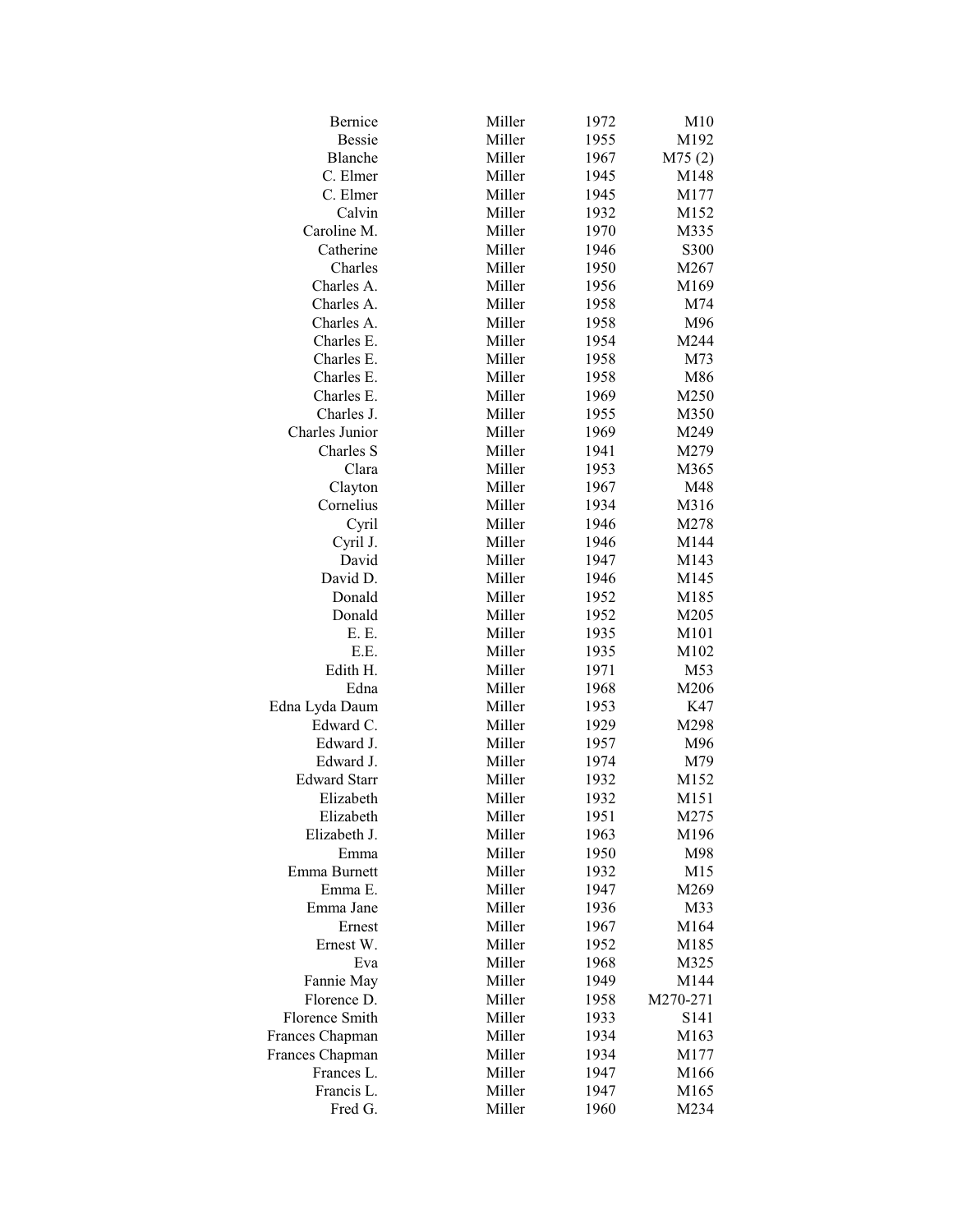| Fred J.          | Miller | 1949 | M169    |                |
|------------------|--------|------|---------|----------------|
| Fred J.          | Miller | 1974 | M115    |                |
| George A.        | Miller | 1945 | S345    |                |
| George E.        | Miller | 1970 | M225    |                |
| George W.        | Miller | 1934 | M164    |                |
| George W.        | Miller | 1969 | M48     |                |
| Grant            | Miller | 1935 | M315    |                |
| Granville "Bozo" | Miller | 1972 | M23     |                |
| Grover           | Miller | 1956 | M349    |                |
| Harold T.        | Miller | 1972 | M23     |                |
| Harry            | Miller | 1949 | M328    |                |
| Harry            | Miller | 1951 | M258    |                |
| Harry and Mae    | Miller | 1949 | M280    |                |
| Harry E.         | Miller | 1952 | M207    |                |
| Henry P.         | Miller | 1939 | M170    |                |
| Herbert M.       | Miller | 1953 | M83     |                |
| Herman H.        | Miller | 1974 | M80     |                |
| Howard           | Miller | 1972 | M180    |                |
|                  | Miller | 1931 | M155    | daughter of    |
| Infant girl      |        |      |         | Sherman Miller |
|                  |        |      |         |                |
| Isaac            | Miller | 1972 | M179    |                |
| Isophene         | Miller | 1947 | M147    |                |
| Israel           | Miller | 1948 | M328    |                |
| J. S.            | Miller | 1963 | M138    |                |
| James A.         | Miller | 1961 | M330    |                |
| James Douglas    | Miller | 1938 | M154    |                |
| James G.         | Miller | 1974 | M78     |                |
| James H.         | Miller | 1959 | M272    |                |
| James Ivan       | Miller | 1953 | M85     |                |
| James L.         | Miller | 1962 | M195    |                |
| James P.         | Miller | 1960 | M239    |                |
| James, Dr.       | Miller | 1942 | M178    |                |
| John D.          | Miller | 1970 | M53     |                |
| John G.          | Miller | 1958 | M209    |                |
| John J.          | Miller | 1950 | M360    |                |
| Julia            | Miller | 2000 | M57     |                |
| Katherina        | Miller | 1962 | M236    |                |
| Katherine        | Miller | 1934 | M317    |                |
| Laura            | Miller | 1934 | M153    |                |
| Laura            | Miller | 1934 | M154    |                |
| Laura            | Miller | 1955 | M193    |                |
| Leonard          | Miller | 1929 | M307    |                |
| Leonard          | Miller | 1956 | M350    |                |
| Lewis E.         | Miller | 1956 | M346(2) |                |
| Lois             | Miller | 1955 | M41     |                |
| Louis V.         | Miller | 1958 | M74     |                |
| Louisa           | Miller | 1938 | M159    |                |
| Louise Moore     | Miller | 1940 | M15     |                |
| Lucy N.          | Miller | 1948 | M204    |                |
| Mae B.           | Miller | 1949 | M321    |                |
| Mae B.           | Miller | 1949 | M328    |                |
| Maria Snyder     | Miller | 1907 | M29     |                |
| Marian E.        |        |      |         |                |
|                  | Miller | 1970 | M23     |                |
| Marilyn          | Miller | 1936 | M297    |                |
| Martha M.        | Miller | 1972 | M161    |                |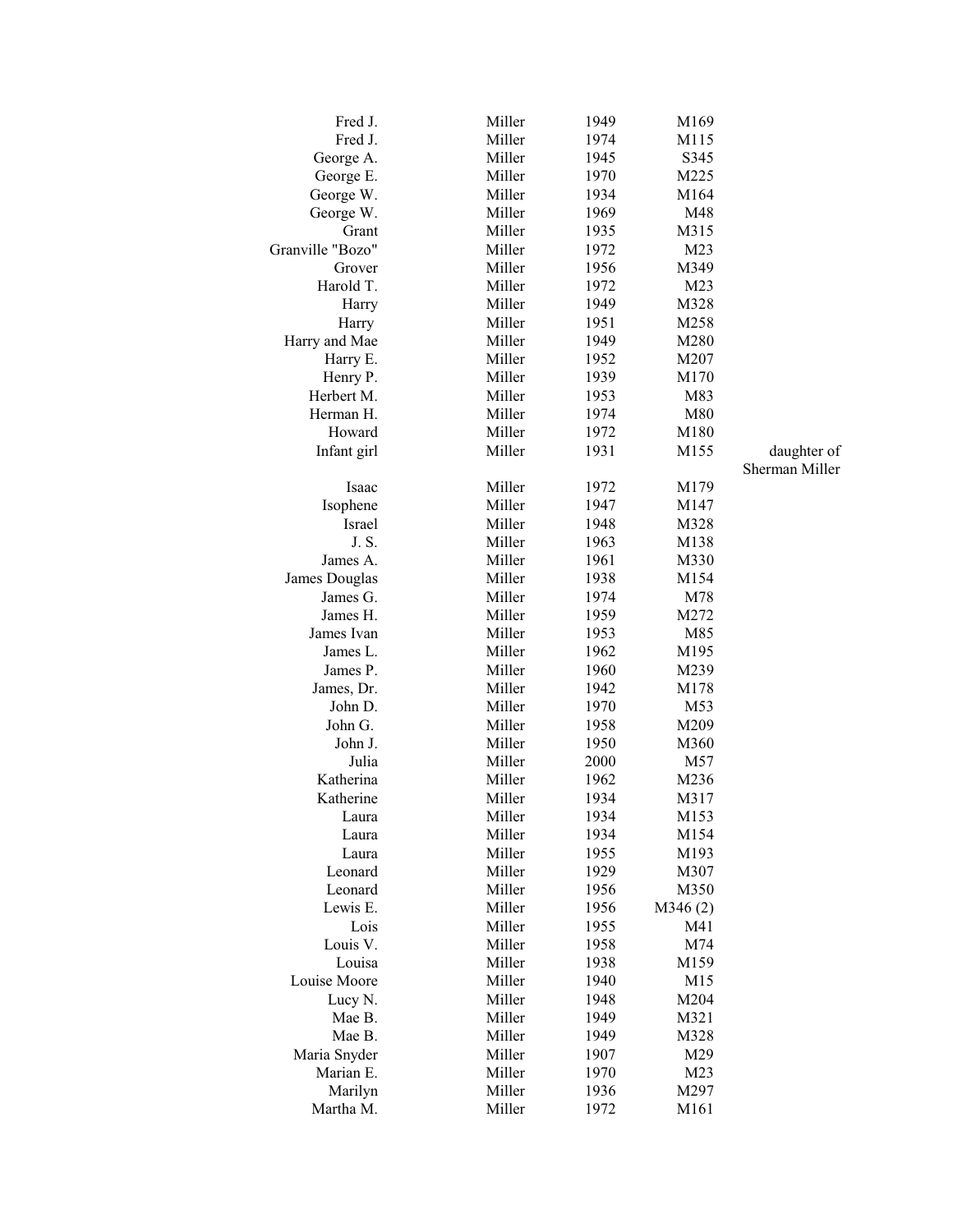| Martin          | Miller      | 1934                | M156           |
|-----------------|-------------|---------------------|----------------|
| Martin L.       | Miller      | 1958                | M74            |
| May Brumbaugh   | Miller      | 1953                | M191           |
| Merry Allen     | Miller      | 1948                | M328           |
| Michael Carl    | Miller      | 1968                | M125           |
| Milton L.       | Miller      | 1966                | M21            |
| Mrs. D. E.      | Miller      | 1955                | M84            |
| Mrs. Fred       |             | Miller 1936 or 1938 | M308           |
| Mrs. William    | Miller      | 1921                | M70            |
| Naomi           | Miller      | 1958                | M356           |
| Nellie          | Miller      | 1971                | M226           |
| Niva Mae        | Miller      | 1947                | M203           |
| Olive           | Miller      | 1938                | M282           |
| Olive A         | Miller      | 1958                | M345(2)        |
| Oliver F.       | Miller      | 1972                | M161           |
| Otis            | Miller      | 1949                | M178           |
| Paul S.         | Miller      | 1958                | M344           |
| Pearl           | Miller      | 1948                | M <sub>4</sub> |
| Perry A.        | Miller      | 1973                | M260           |
| Purl T.         | Miller      | 1936                | M297           |
| Ray             | Miller      | 1970                | M119           |
| Robert          | Miller      | 1914                | M68            |
| Robert F.       | Miller      | 1963                | M323           |
|                 | Miller      |                     |                |
| Robert L.       |             | 1932                | M156           |
| Roland          | Miller      | 1956                | M170           |
| Rose M.         | Miller      | 1983                | M357           |
| Russell E.      | Miller      | 1965                | M124           |
| Sadie Hunsicker | Miller      | 1935                | H327           |
| Samuel Roy      | Miller      | 1959                | M199           |
| Sophia          | Miller      | 1955                | M133           |
| Sophrona        | Miller      | 1965                | M125           |
| Stephen         | Miller      | 1955                | M359           |
| Wallace J.      | Miller      | 1960                | M206           |
| Wallace N.      | Miller      | 1961                | M330           |
| Webb            | Miller      | 1947                | M270           |
| Wilbur          | Miller      | 1946                | M165           |
| Wilbur          | Miller      | 1972                | M161(3)        |
| William B.      | Miller      | 1949                | M177           |
| William H.      | Miller      | 1947                | M139           |
| Atlee J.        | Miller, Jr. | 1957                | M98            |
| Samuel          | Miller, Jr. | 1932                | M153           |
| Samuel          | Miller, Jr. | 1932                | M151           |
| Paul            | Miller, Sr. | 1962                | M237           |
| Robert W        | Millhorn    | 1959                | M353           |
| Eunice          | Milligan    | 1959                | M268           |
| Herman L.       | Millikin    | 1967                | M77            |
| Luella          | Millner     | 1962                | M337           |
| Albertina       | Mills       | 1973                | M10            |
| Alice           | Mills       | 1953                | M274           |
| Arthur          | Mills       | 1967                | M87            |
| Betty G.        | Mills       | 1946                | M178           |
| Emma Gray       | Mills       | 1955                | M181           |
| Gideon          | Mills       | 1902                | M68            |
| Ida             | Mills       | 1941                | M166           |
| Lena C.         | Mills       | 1955                | M349           |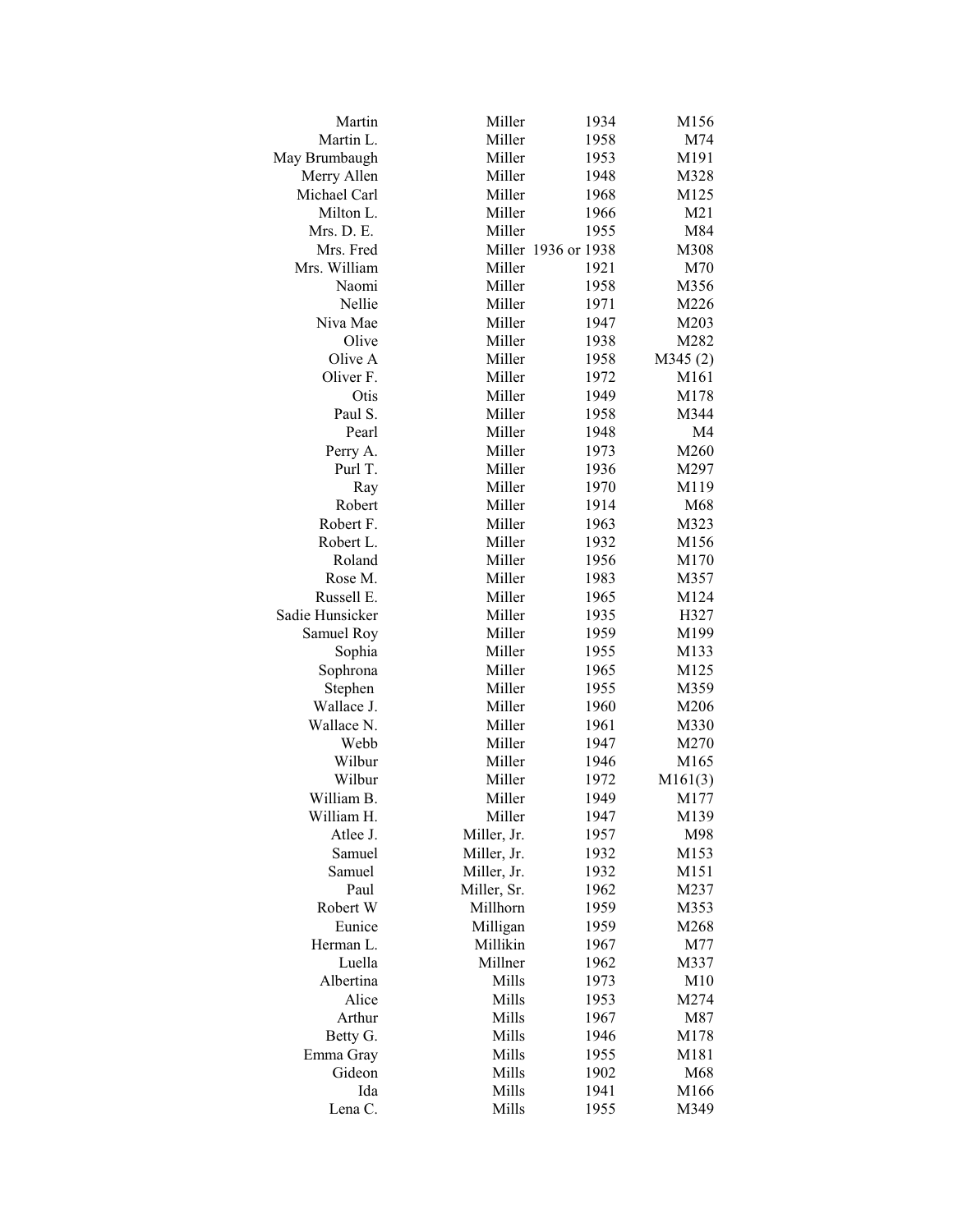| Lorain                  | Mills               | 1906                     | M27            |
|-------------------------|---------------------|--------------------------|----------------|
| Mary E                  | Mills               | 1947                     | M339           |
| Mary Sabra              | Mills               | 1912                     | <b>B374</b>    |
| Mildred S.              | Mills               | 1960                     | M90            |
| Mrs. Albert Godwin      | Mills               | $\overline{\mathcal{C}}$ | M68            |
| Neva                    | Mills               | 1966                     | M50            |
| Barbara                 | Milne               | 1932                     | M158           |
| Nellie                  | Milne               | 1945                     | M <sub>4</sub> |
| Charles                 | Milton              | 1948                     | M204           |
| James                   | Minarchik           | 1961                     | M331           |
| Joe                     | Minarchik           | 1937                     | M15            |
| Addie                   | Minard              | 1952                     | M199           |
| Albert                  | Minard              | 1955                     | M342           |
| Harry D.                | Minard              | 1972                     | M224           |
| James D                 | Minard              | 1968                     | M61            |
| James D.                | Minard              | 1968                     | M43            |
| Maud                    | Minard              | 1957                     | M351           |
| John                    | Mindek              | 1957                     | M <sub>5</sub> |
| George                  | Minderman           | 1949                     | M141           |
| Harry                   | Minegay             | 1929                     | M295           |
| Beatrice                | Miner               | 1951                     | M248           |
| C.M.                    | Miner               | 1948                     | M252           |
| Chall                   | Miner               | 1959                     | M266           |
| David Lee               | Miner               | 1950                     | M192           |
| Elsie L.                | Miner               | 1972                     | S222           |
| Shelvia                 | Miner               | 1949                     | M313           |
| William F.              | Miner               | 1972                     | M227           |
| Julia                   | Miniscalco          | 1947                     | M148           |
| Arthur                  | Mink                | 1952                     | M356           |
| Georgiana               | Mink                | 1953                     | M301           |
| May                     | Mink                | 1947                     | M204           |
| Harry Jude              | Minnick             | 1977                     | M226           |
| Edward E.               | Minor               | 1933                     | M32            |
| Evelyne                 | Minor               | 1974                     | M117           |
| Jeanie                  | Minor               | 1960                     | M239           |
| Louie                   | Minoski             | 1949                     | M4             |
| Willie                  | Mins                | 1956                     | M268           |
| <b>Bart</b>             | Minski              | 1930                     | M156           |
| John E.                 | Minski              | 1985                     | M55            |
| John A.                 | Misch               | 1970                     | M334           |
| Ellen                   | Mishler             | 1957                     | M <sub>5</sub> |
| Ellen                   | Mishler             | 1957                     | M <sub>6</sub> |
| Mary Jane               | Mishler             | 1938                     | M282           |
| Milton B.               | Mishler             | 1940                     | M35            |
| Warren                  | Mishler             | 1950                     | M200           |
| Charles                 | Misjiewski          | 1938                     | M152           |
|                         |                     |                          |                |
| Philip Thomas<br>Lottie | Miskel<br>Misner    | 1957<br>1942             | M100<br>M255   |
|                         | Misner              | 1939                     |                |
| Volney C.               |                     |                          | M163(2)        |
| William E.              | Misner<br>Misovitch | 1974                     | M259           |
| Peter                   |                     | 1945                     | M4             |
| Anthony J.              | Missimi             | 1950                     | M245           |
| Charles                 | Missimi             | 1957                     | M7             |
| Elizabeth               | Missimi             | 2010                     | M176           |
| Anton                   | Mitchell            | 1949                     | M139           |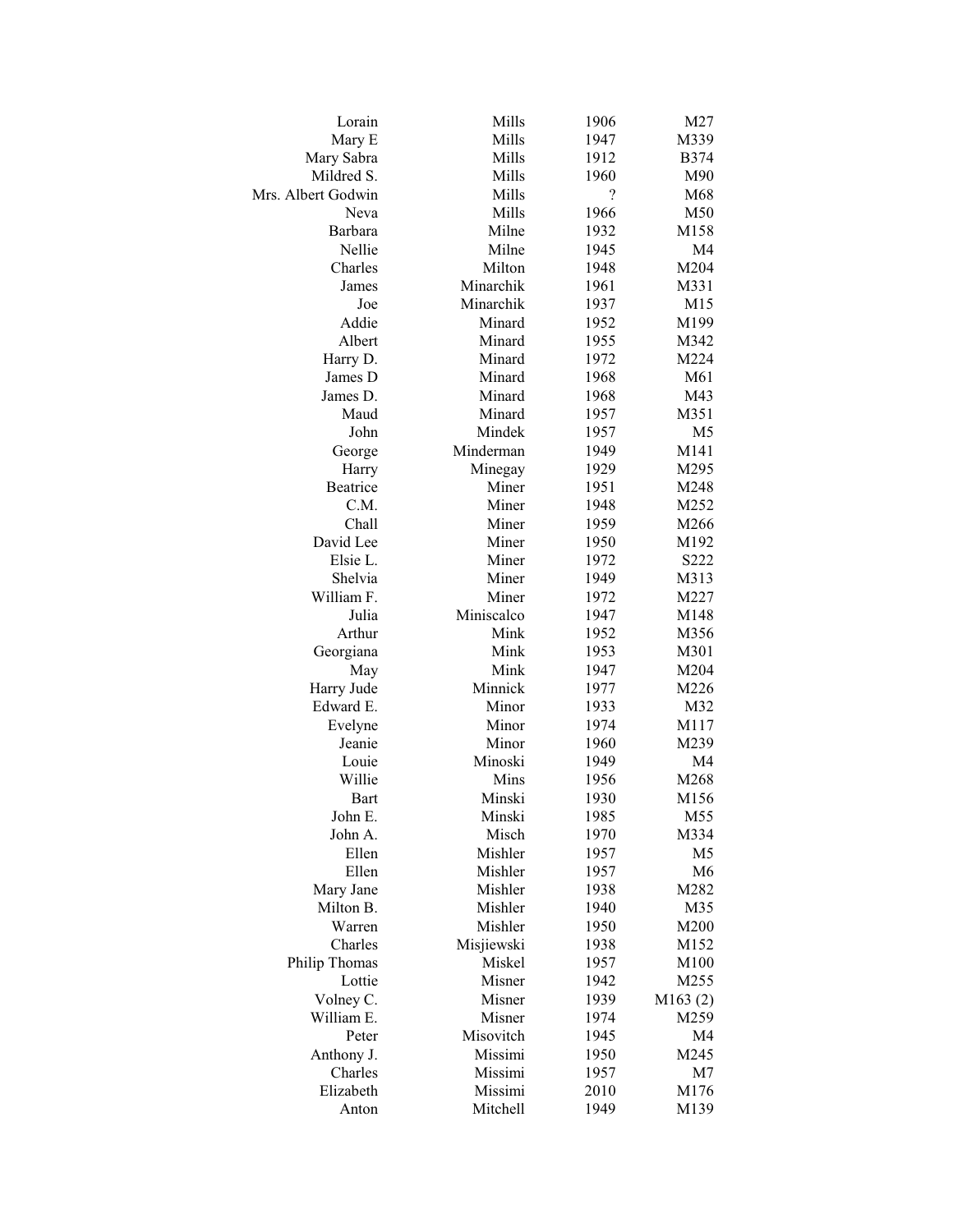| Charles R        | Mitchell      | 1944 | M140           |
|------------------|---------------|------|----------------|
| Clayton          | Mitchell      | 1962 | M235           |
| Clayton E.       | Mitchell      | 1962 | M238           |
| Etta             | Mitchell      | 1947 | M278           |
| Faye Rosalie     | Mitchell      | 1938 | M159           |
| Gale             | Mitchell      | 1941 | D26            |
| Gale Eugene      | Mitchell      | 1941 | M34            |
| George           | Mitchell      | 1946 | M103           |
| Helen G.         | Mitchell      | 1958 | M74            |
| Howard C         | Mitchell      | 1957 | M38            |
| Margaret         | Mitchell      | 1963 | M128           |
| Marshall G       | Mitchell      | 1960 | M231           |
| Matthew William  | Mitchell      | 1934 | M157           |
| Nellie           | Mitchell      | 1951 | M136           |
| Robert           | Mitchell      | 1962 | M236           |
| Robert J.        | Mitchell      | 1948 | M11            |
| Robert William   | Mitchell      | 1971 | M333           |
| Stella M.        | Mitchell      | 1970 | M226           |
| Vesta            | Mitchell      | 1949 | M279           |
| Wesley R.        | Mitchell      | 1973 | M119           |
| Will             | Mitchell      | 1958 | M351           |
| Clairemond       | Mitchell, Sr. | 1971 | M54            |
| Victor C.        | Mitchell, Sr. | 1969 | M88            |
| John             | Mitscher      | 1948 | M321           |
| Charles          | Mittendorf    | 1958 | M120           |
| Ella             | Mittendorf    | 1938 | M160           |
| Ella             | Mittendorf    | 1938 | M283           |
| Charles          | Mittendork    | 1958 | M272           |
| Jesse            | Mittiga       | 1949 | M281           |
| Lilla A.         | Mix           | 1947 | M281           |
| Mary P.          | Mix           | 1969 | M45            |
| William          | Mix           | 1951 | M133           |
| Mary L.          | Mixer         | 1956 | M268           |
| Margaret         | Mizer         | 1945 | M <sub>4</sub> |
| John             | Mlasofsky     | 1948 | M144           |
| Carroll T.       | Moats         | 1974 | M117           |
| Steven           | Moats         | 1959 | M211           |
| A. J.            | Moehle        | 1948 | M202           |
| Allen H.         | Moff          | 1930 | M298(2)        |
| Edwin Lynn       | Moff          | 1957 | M352           |
| Etta M.          | Moff          | 1985 | M56            |
| James P.         | Moff          | 1963 | M51            |
| Maud             | Moff          | 1969 | M88            |
| Russell Franklin | Moff          | 1951 | M187           |
| Isaac            | Moffatt       | 1953 | M211           |
| Thomas           | Moger         | 1958 | M135           |
| Infant boy       | Mohan         | 1963 | M75            |
| Dorcas           | Mohler        | 1940 | M16(2)         |
| Roscoe F.        | Mohler        | 1961 | M324           |
| Mary             | Mohn          | 1946 | T60            |
| Infant boy       | Mohrmann      | 1950 | M73            |
| Elnora           | Moinet        | 1960 | M237           |
| John E.          | Moinet        | 1964 | M123           |
| Mary A.          | Moinet        | 1973 | M10            |
| William J.       | Moinet        | 1947 |                |
|                  |               |      | M33            |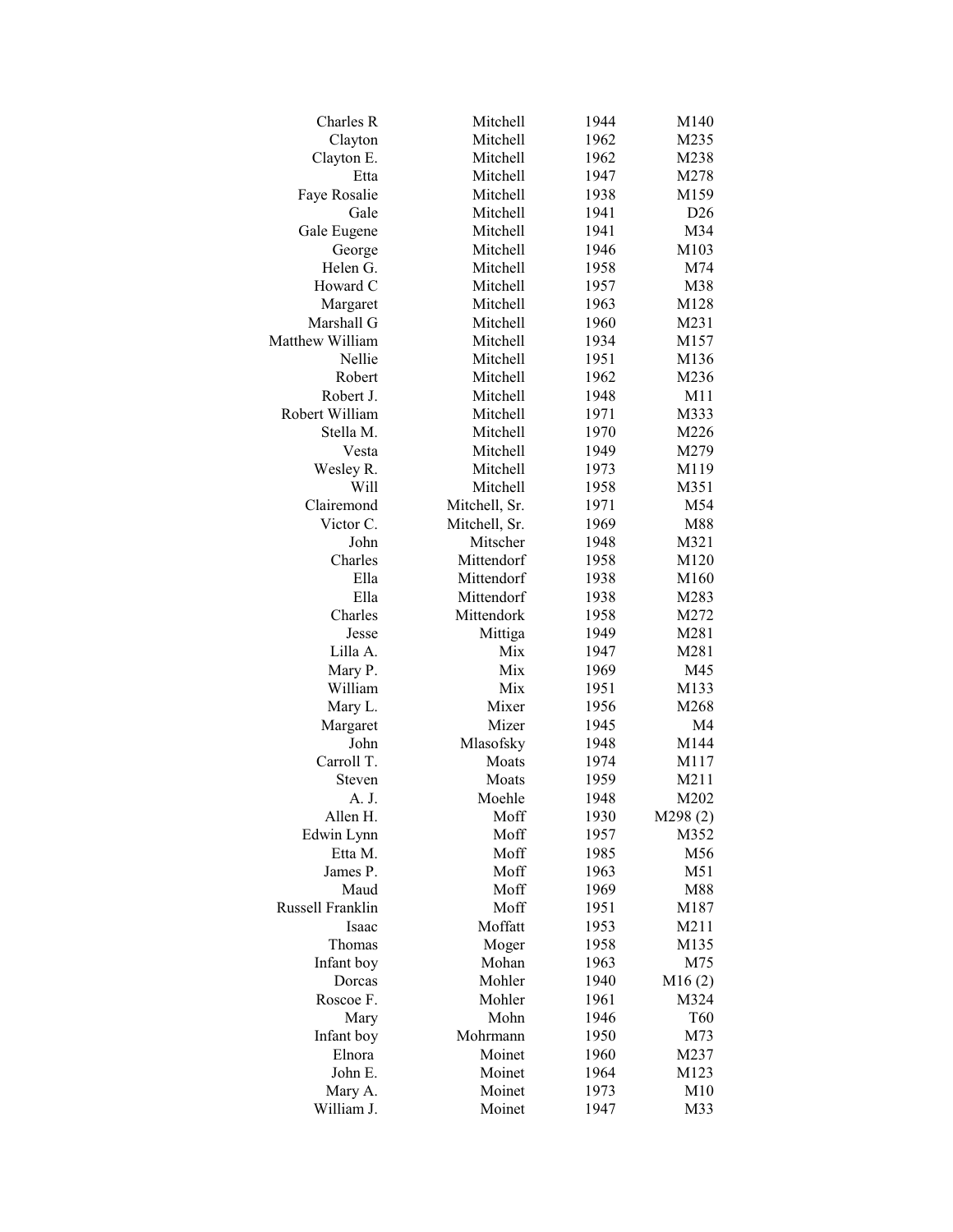| May V.           | Moitie      | 1971 | M333            |
|------------------|-------------|------|-----------------|
| Infant boy       | Mokrohaisky | 1945 | M <sub>1</sub>  |
| Mark             | Mokrohaisky | 1971 | M334            |
| Frank            | Moledor     | 1968 | M332            |
| George J.        | Moledor     | 1956 | M266            |
| John Frank       | Moledor     | 1959 | M197            |
| Margaret         | Moledor     | 1960 | M232            |
| Perry            | Moledor     | 1947 | M148            |
| Perry            | Moledor     | 1947 | M255            |
| Philip           | Moledor     | 1956 | M266            |
| Donna Jean       | Molnar      | 1964 | M88             |
| Gloria Jean      | Molnar      | 1964 | M137            |
| Joe              | Molnar      | 1959 | M261            |
| John             | Molnar      | 1958 | M356            |
| Joseph           | Molnar      | 1959 | M263            |
| Ruth M.          | Molnar      | 2004 | M362            |
| Franklin S.      | Molter      | 1981 | M228            |
| Burlin E.        | Moman       | 1972 | M336            |
| Dorinda          | Moman       | 1951 | M275            |
| Elsie            | Monaco      | 1956 | M354            |
| Frank            | Monaco      | 1955 | M346(2)         |
| Frank            | Monaco      | 1955 | M352            |
| Abbie            | Monahan     | 1951 | M182            |
| Connie Ann       | Monbarren   | 1954 | M186            |
| Harold           | Monbarren   | 1970 | M259            |
| <b>Bridget</b>   | Moncey      | 1953 | M243            |
| Charles          | Moncey      | 1953 | M212            |
| Francis J.       | Moncey      | 1960 | M235            |
| Julius Francis   | Moncey      | 1955 | M39             |
| Raymond          | Moncey      | 1969 | M <sub>20</sub> |
| Fred             | Moncrief    | 1955 | M350            |
| Nelson           | Monette     | 1969 | M19             |
| Augustus         | Monroe      | 1913 | M67             |
| Bernie A.        | Monroe      | 1951 | M208            |
| Charles          | Monroe      | 1930 | M284            |
| Eliza            | Monroe      | 1931 | M318            |
| Eliza M.         | Monroe      | 1931 | M67(2)          |
| Eliza Medora     | Monroe      | 1931 | M69             |
| Elizabeth Liddle | Monroe      | 1941 | M17             |
| Emma             | Monroe      | 1936 | M158            |
| Emma Sammons     | Monroe      | 1949 | M142            |
| Evelyn Charlotte | Monroe      | 1973 | M334            |
| Frank G.         | Monroe      | 1965 | M123            |
| Henry            | Monroe      | 1920 | M67             |
| Herbert          | Monroe      | 1949 | M314(2)         |
| James            | Monroe      | 1919 | M369            |
| Jane             | Monroe      | 1940 | M34             |
| Lee M.           | Monroe      | 1965 | M138            |
| Matilida         | Monroe      | 1939 | M283            |
| Rollin           | Monroe      | 1928 | M67             |
| Rollin           | Monroe      | 1955 | M <sub>5</sub>  |
| Sarah Gola       | Monroe      | 1945 | M35             |
| Earlene          | Monson      | 1980 | M56             |
| Georgia          | Monson      | 1931 | M283            |
| Lucy             | Monson      | 1967 | M46             |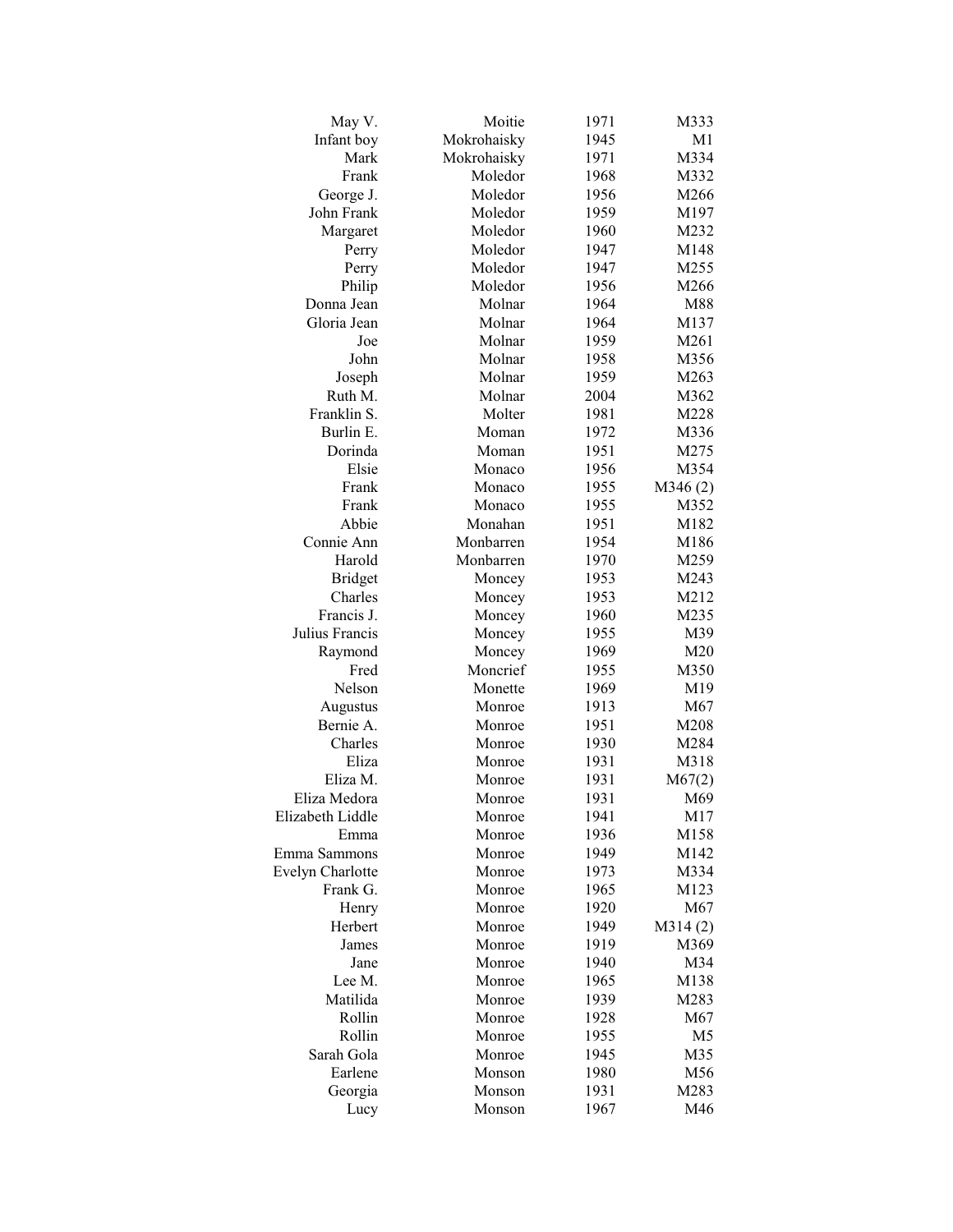| Lucy            | Monson     | 1967 | M51              |
|-----------------|------------|------|------------------|
| Fred            | Montalto   | 1958 | M273             |
| Leo             | Montecalvo | 1950 | M192             |
| Matthew Michael | Montecalvo | 1953 | M287             |
| Nicholas        | Montecalvo | 1950 | M192             |
| Thomas          | Montecalvo | 1967 | M41              |
| Vincenza        | Montecalvo | 1971 | M <sub>25</sub>  |
| Thomas          | Montecavlo | 1967 | M46              |
| Effie           | Montgomery | 1965 | M87              |
| Effie           | Montgomery | 1970 | M55              |
| Elizabeth       | Montgomery | 1969 | M44              |
| Ida Belle       | Montgomery | 1957 | M <sub>5</sub>   |
| Ida Belle       | Montgomery | 1957 | M8               |
| Jonathan Albert | Montgomery | 1956 | M134             |
| Marshall        | Montgomery | 1967 | M128             |
| Mary            | Montgomery | 1940 | M16              |
| Stella          | Montgomery | 1965 | M126             |
| Clara           | Montigney  | 1966 | M324             |
| Robert E.       | Montigney  | 1962 | M249             |
| Henry G.        | Montingney | 1958 | M257             |
| Della Strong    | Montoney   | 1959 | M263             |
| Robert Solomon  | Montoney   | 1948 | M252             |
| Frank J.        | Montoni    | 1949 | M303-304         |
| Marion          | Montoni    | 1969 | M44              |
| Marion          | Montoni    | 1969 | M45              |
| Lutie E.        | Moock      | 1942 | M38              |
| Frank           | Mood       | 1947 | M146             |
| Mildred         | Mood       | 1946 | M103             |
| Edith W.        | Moody      | 1961 | M331             |
| Floyd           | Moody      | 1960 | M250             |
| Cora            | Moon       | 1961 | M332             |
| Ethelbert       | Moon       | 1930 | M157             |
| Fred            | Moon       | 1947 | M <sub>255</sub> |
| Lawrence J.     | Moon       | 1958 | M74              |
| Arthur          | Mooney     | 1970 | M117             |
| Frank           | Mooney     | 1957 | M267             |
| Irwin           | Mooney     | 1931 | M284             |
| Jesse E.        | Mooney     | 1960 | M235             |
| Lura Marie      | Mooney     | 1917 | M109             |
| Lyle P          | Mooney     | 1965 | M123             |
| Sarah           | Mooney     | 1954 | M263             |
| Agnes M.        | Moore      | 1956 | M262             |
| Alexander L.    | Moore      | 1954 | M211             |
| Aline           | Moore      | 1958 | M344             |
| Amanda Foote    | Moore      | 1922 | C <sub>3</sub>   |
| Anna            | Moore      | 1952 | M356             |
| Arlene          | Moore      | 1973 | M260             |
| Augustus        | Moore      | 1907 | M29              |
| Bella           | Moore      | 1949 | M282             |
| Camba           | Moore      | 1963 | M325(2)          |
| Caroline        | Moore      | 1934 | M160             |
| Charles E.      | Moore      | 1971 | M196             |
| Charles J       | Moore      | 1956 | M359             |
| Charles J.      | Moore      | 1956 | M344             |
| Cheney Jason    | Moore      | 1932 | M157             |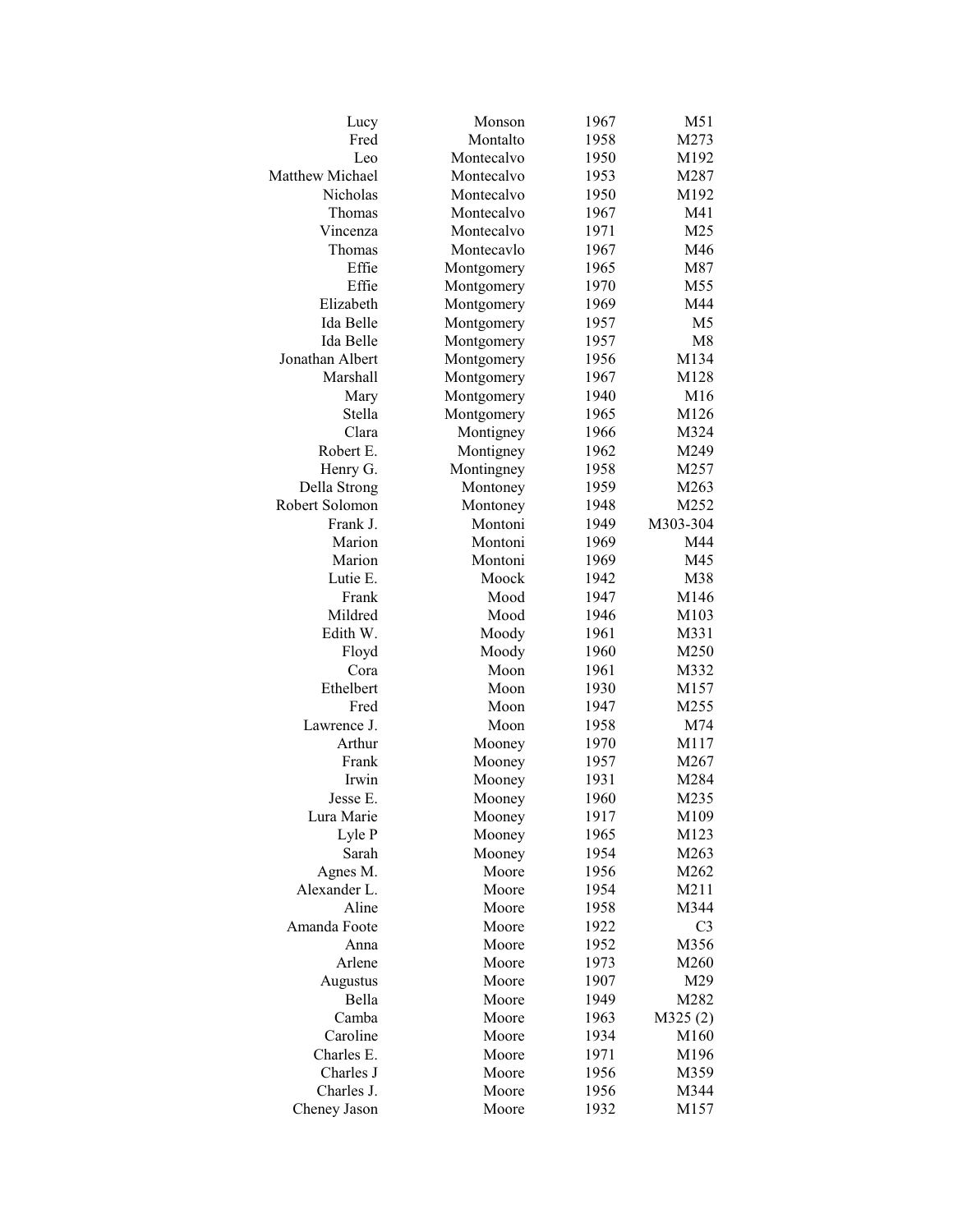| Claire G.          | Moore | 1969 | M76             |
|--------------------|-------|------|-----------------|
| Clyde C.           | Moore | 1929 | M66             |
| Curtiss A.         | Moore | 1960 | M237            |
| D. Ned             | Moore | 1971 | M227            |
| Debra Ann          | Moore | 1957 | M351            |
| Dorothy            | Moore | 1953 | M212            |
| Earl J.            | Moore | 1978 | M <sub>55</sub> |
| Edith I.           | Moore | 1954 | M267            |
| Edward M.          | Moore | 1957 | M296            |
| Ellis Wendall      | Moore | 1948 | M204            |
| Emma               | Moore | 1947 | S241            |
| Emma               | Moore | 1949 | M178            |
| Ernest             | Moore | 1956 | M100            |
| Ernest             | Moore | 1957 | M352            |
| Ethel              | Moore | 1935 | M299            |
| Florence           | Moore | 1969 | M125            |
| Frank              | Moore | 1955 | M184            |
| G. Earl            | Moore | 1961 | M220            |
| Gerald Gene        | Moore | 1948 | M281            |
| Harris Fortney     | Moore | 1945 | M92             |
| Hazel M.           | Moore | 1968 | M49             |
| Hazel M.           | Moore | 1968 | M51             |
| Helen              | Moore | 1953 | M247            |
| Henry              | Moore | 1956 | M353            |
| Henry              | Moore | 1962 | M50             |
| Henry A.           | Moore | 1906 | M150            |
| Howard and Blanche | Moore | 1972 | M13             |
| Infant boy         | Moore | 1955 | M95             |
| James              | Moore | 1955 | M93             |
| James Loren        | Moore | 1930 | M297            |
| Jeanette H.        | Moore | 1967 | M83             |
| Johanna            | Moore | 1950 | M264            |
| Johanna P          | Moore | 1950 | M268            |
| John               | Moore | 1873 | M225            |
| John               | Moore | 1963 | M76             |
| John F             | Moore | 1947 | M148            |
| John W.            | Moore | 1958 | M213-214        |
| Joseph             | Moore | 1934 | M297            |
| Joseph             | Moore | 1934 | M308            |
| Kevin L.           | Moore | 1976 | M25             |
| Larry              | Moore | 1949 | M279(2)         |
| Lela M.            | Moore | 1957 | M261            |
| Leonard W.         | Moore | 1946 | M104            |
| Leonard W.         | Moore | 1946 | M91             |
| Lewie              | Moore | 1946 | M164            |
| Lewie              | Moore | 1946 | M166            |
| Louisa             | Moore | 1932 | M153            |
| Luther             | Moore | 1956 | M353            |
| Mabel              | Moore | 1957 | M247            |
| Madge              | Moore | 1973 | M117            |
| Marie              | Moore | 1966 | M325            |
| Martin L.          | Moore | 1960 | M232            |
| Mary B.            | Moore | 1952 | M192            |
| Mary E.            | Moore | 1949 | M327            |
| Maude Alice        | Moore | 1963 | M162            |
|                    |       |      |                 |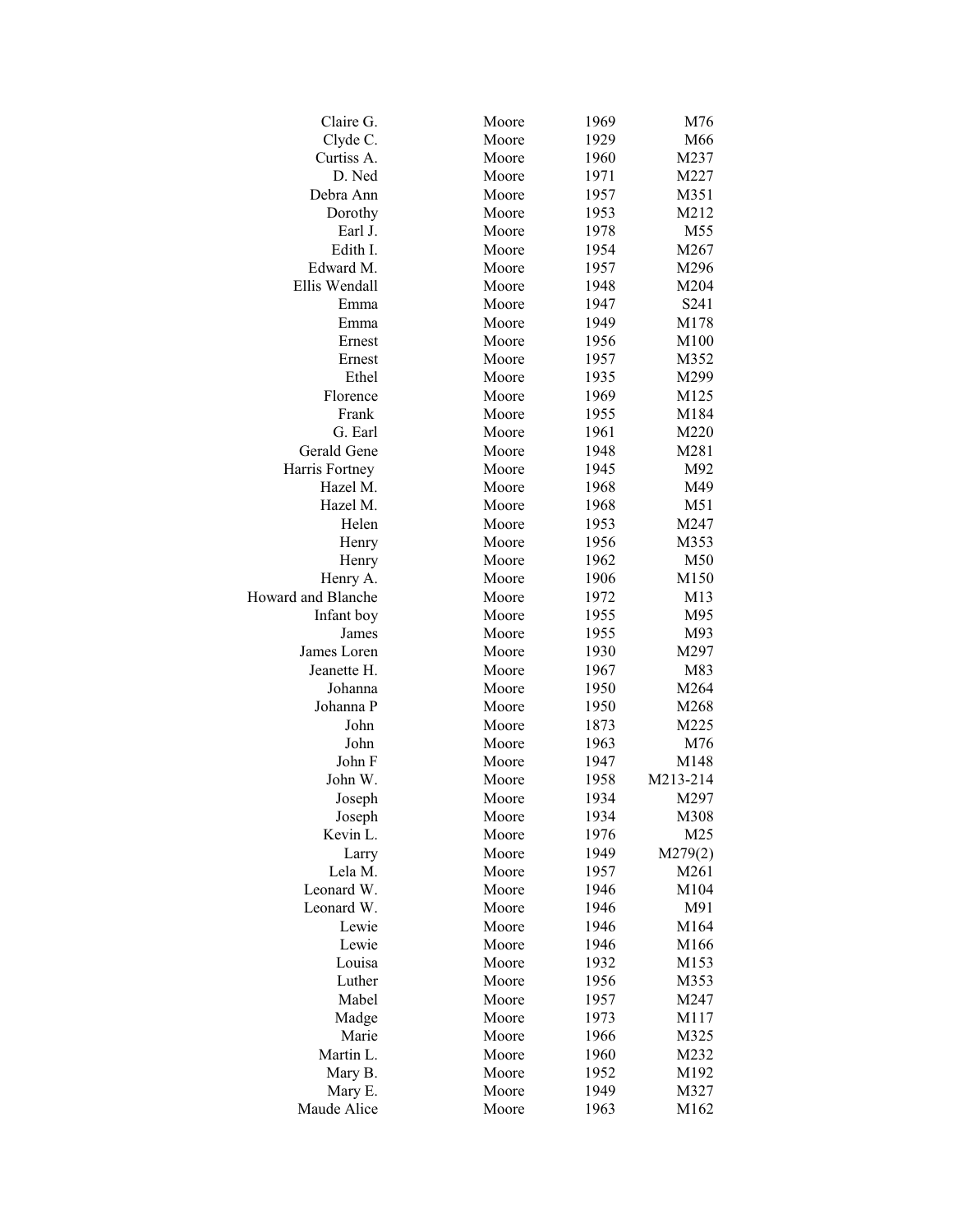| Millard          | Moore      | 1950 | G165-166        |
|------------------|------------|------|-----------------|
| Millard          | Moore      | 1950 | M305-306        |
| Milton H         | Moore      | 1913 | M <sub>15</sub> |
| Moses            | Moore      | 1948 | M204            |
| Mrs. E. L.       | Moore      | 1942 | M321            |
| Mrs. E. L.       | Moore      | 1942 | M278            |
| Ora Catherine    | Moore      | 1952 | M183            |
| Ralph            | Moore      | 1941 | M <sub>1</sub>  |
| Richard P.       | Moore      | 1954 | M263            |
| Robert H         | Moore      | 1965 | M127            |
| Robert W.        | Moore      | 1961 | M331            |
| Robert W.        | Moore      | 1961 | M332            |
| Rose             | Moore      | 1964 | M75             |
| Rose Z.          | Moore      | 1970 | M <sub>23</sub> |
| Samuel F.        | Moore      | 1960 | M239            |
| Sandra           | Moore      | 1953 | M246            |
| Wallace          | Moore      | 1940 | M16             |
| Wililam E. (Red) | Moore      | 1978 | M54             |
| William          | Moore      | 1922 | M27             |
| William A.       | Moore      | 1939 | M32             |
| William R.       | Moore      | 1929 | M297            |
| William R.       | Moore      | 1939 | M32             |
| William Rogers   | Moore      | 1939 | M101            |
| Guy William      | Moore, Sr. | 1972 | M226            |
| Claudia Lynn     | Moorhead   | 1958 | M74             |
| Anna             | Moors      | 1947 | M255            |
| Anna Grace       | Moors      | 1947 | M148            |
| James L.         | Moors      | 1950 | M84             |
| James L.         | Moors      | 1950 | M96             |
| James L.         | Moors      | 1955 | M86             |
| John             | Moors      | 1953 | M40             |
| Mary Ellen       | Moors      | 1968 | M47             |
| Anges            | Moran      | 1950 | M84             |
| Edward L         | Moran      | 1964 | M88             |
| Raymond          | Moran      | 1968 | M42(2)          |
| Thomas           | Moran      | 1907 | M70             |
| Ada E.           | Mordell    | 1953 | M245            |
| Margaret         | Mordew     | 1958 | M271            |
| Joseph           | Mordrew    | 1957 | M100            |
| Camille Rose     | Morehead   | 1958 | M343            |
| Rilla            | Morehead   | 1960 | M87             |
| Rilla            | Morehead   | 1960 | M88             |
| Harry            | Moreland   | 1969 | M21             |
| Katherine        | Moreland   | 1931 | M155            |
| Victor           | Moreland   | 1960 | M89             |
| Anna             | Morelli    | 1963 | M46             |
| George L.        | Morese     | 1958 | M285(4)         |
| Martha Marie     | Moreton    | 1972 | M335            |
| James            | Moretto    | 1968 | M47             |
| James A.         | Moretto    | 1968 | M43             |
| Phillip          | Moretto    | 1969 | M242            |
| Linus            | Morey      | 1912 | M68             |
| Mamie            | Morey      | 1960 | M237            |
| Archie J.        | Morgan     | 1952 | M40             |
| Barbara Sue      | Morgan     | 1968 | M231            |
|                  |            |      |                 |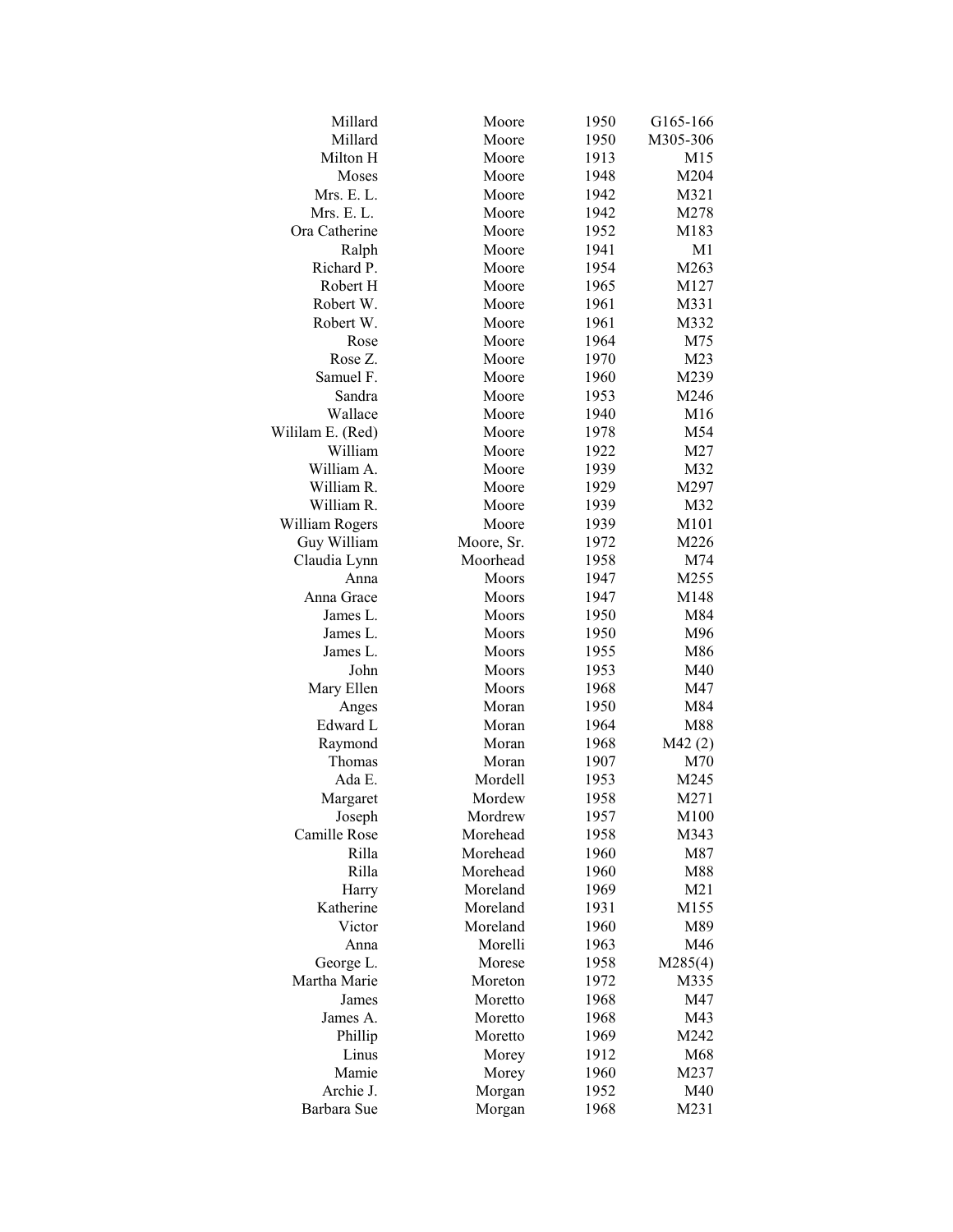| Barbara Sue          | Morgan             | 1968 | M233         |
|----------------------|--------------------|------|--------------|
| Cas                  | Morgan             | 1907 | M28          |
| Catherine            | Morgan             | 1950 | M263         |
| Celia Susan          | Morgan             | 1969 | M47          |
| Charles W.           | Morgan             | 1958 | M272         |
| Edith                | Morgan             | 1953 | M212         |
| Elmer E.             | Morgan             | 1950 | M95          |
| Enoch A.             | Morgan             | 1946 | M141         |
| Etta                 | Morgan             | 1938 | M283(2)      |
| Etta Emma            | Morgan             | 1938 | M31          |
| Evan W               | Morgan             | 1957 | M257         |
| Floyd H.             | Morgan             | 1960 | M235         |
| Lawrence Hess        | Morgan             | 1968 | M337         |
| Lawrence Hess        | Morgan             | 1968 | M338         |
| Lewis                | Morgan             | 1931 | M156         |
| Lewis                | Morgan             | 1934 | M154         |
| Lois                 | Morgan             | 1947 | M270         |
| Ralph "Stick"        | Morgan             | 1951 | M264         |
| Ralph A.             | Morgan             | 1963 | M329         |
| Robert               | Morgan             | 1929 | M68          |
| Rosalie P            | Morgan             | 1971 | M226         |
| Sandra Joan          | Morgan             | 1972 | M259         |
| Seava                | Morgan             | 1959 | M274         |
| Thomas               |                    | 1926 | M30          |
| Thomas               | Morgan             |      | M149         |
| Thomas G.            | Morgan             | 1928 |              |
| W.C.                 | Morgan             | 1932 | M155<br>M150 |
| William E. "Billie"  | Morgan             | 1928 |              |
| William L            | Morgan             | 1950 | M189(3)      |
| Jennie E.            | Morgan             | 1960 | M234         |
|                      | Moriarty           | 1960 | M235         |
| Margaret K.<br>Marie | Moricoli<br>Moricz | 1971 | M227         |
|                      |                    | 2002 | M358         |
| William              | Morlock            | 1970 | M334         |
| Mary                 | Morrell            | 1956 | M360         |
| Dominio              | Morrico            | 1957 | M299         |
| Bertha A.            | Morris             | 1967 | M44          |
| Candice Marie        | Morris             | 1949 | M91          |
| Catherine            | Morris             | 1931 | M101         |
| Catherine            | Morris             | 1931 | M154         |
| Charles              | Morris             | 1967 | M20          |
| Clarence             | Morris             | 1965 | M124         |
| Dewey J.             | Morris             | 1974 | M118         |
| Gary                 | Morris             | 1956 | M268         |
| Goldie               | Morris             | 1956 | M41          |
| Helen Geneva         | Morris             | 1972 | M180         |
| Helen Louise         | Morris             | 1923 | M311         |
| Henry                | Morris             | 1966 | M138         |
| Henry                | Morris             | 1966 | M138         |
| James E.             | Morris             | 1969 | M105         |
| Joseph               | Morris             | 1931 | M201         |
| Joseph               | Morris             | ?    | M360         |
| Lee Roy              | Morris             | 1949 | M140         |
| Leonard Leroy        | Morris             | 1955 | H131-132     |
| Marian               | Morris             | 1943 | M178         |
| Mary E.              | Morris             | 1960 | M242         |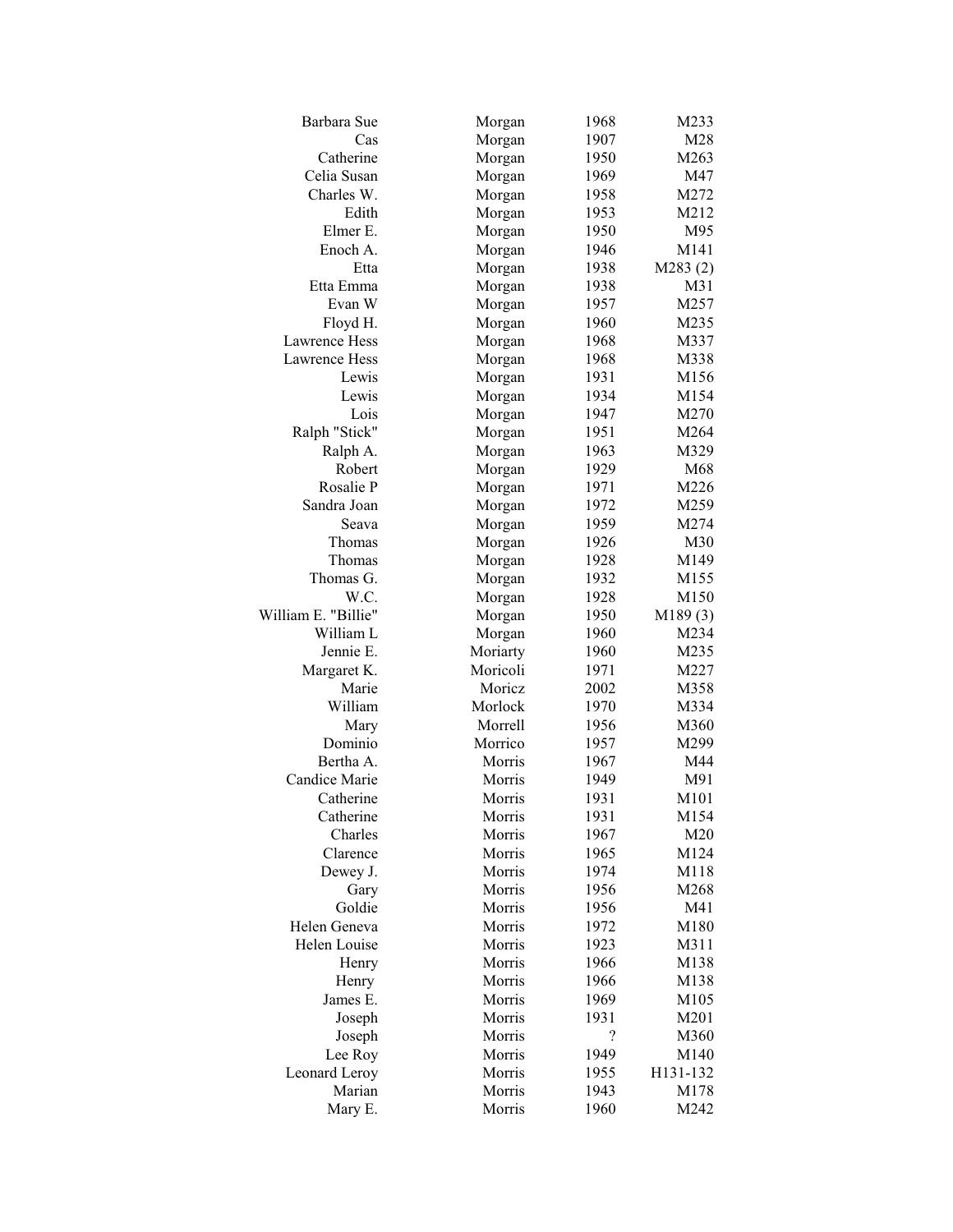| Napoleon        | Morris   | 1952 | M199  |
|-----------------|----------|------|-------|
| Pearl Elizabeth | Morris   | 1948 | M166  |
| Sophia          | Morris   | 1923 | M71   |
| Spencer         | Morris   | 1918 | M369  |
| Thomas Richard  | Morris   | 1969 | M44   |
| Wendy Beth      | Morris   | 1965 | M10   |
| William E.      | Morris   | 1955 | M95   |
| Allen           | Morrison | 1950 | M192  |
| Damon B.        | Morrison | 1970 | M180  |
| George          | Morrison | 1916 | M68   |
| Henry M.        | Morrison | 1941 | M16   |
| John H          | Morrison | 1953 | M86   |
| Lawrence Edward | Morrison | 1953 | M243  |
| Madge           | Morrison | 1956 | M347  |
| Paul            | Morrison | 1945 | M34   |
| Paul            | Morrison | 1951 | M198  |
| Robert J        | Morrison | 1972 | M336  |
| Thomas          | Morrison | 1948 | M3(2) |
| Mike            | Morriss  | 1953 | M198  |
| Anna            | Morrow   | 1955 | M92   |
| Ella            | Morrow   | 1937 | L108  |
| Ella            | Morrow   | 1937 | M315  |
| Grace           | Morrow   | 1951 | M188  |
| Harry           | Morrow   | 1963 | M41   |
| Georgia         | Morse    | 1969 | M48   |
| Loretta Helen   | Morson   | 1951 | M194  |
| James           | Mort     | 1939 | M201  |
| Infant boy      | Morter   | 1971 | M335  |
| Maurice G.      | Morter   | 1962 | M241  |
| Frank           | Mortimer | 1951 | M194  |
| Richard Lewis   | Mortimer | 1951 | M349  |
| Ruth            | Mortimer | 1947 | M256  |
| A.J.            | Morton   | 1943 | M139  |
| Ethel A.        | Morton   | 1959 | M185  |
| Fayette J.      | Morton   | 1941 | M16   |
| Franklin Howard | Morton   | 1951 | M170  |
| Minnie          | Morton   | 1949 | M104  |
| Nellie          | Morton   | 1949 | D89   |
| W. W. "Bill"    | Morton   | 1969 | M49   |
| Chester J.      | Mosca    | 1969 | M241  |
| Craig           | Moser    | 2012 | M363  |
| Grover          | Moser    | 1954 | M245  |
| Grover C.       | Moser    | 1960 | M243  |
| James C.        | Moser    | 1960 | M90   |
| Kathryn         | Moses    | 1963 | M123  |
| Keith G.        | Moses    | 1974 | M259  |
| Keith G.        | Moses    | 1974 | M82   |
| Maud            | Moses    | 1957 | M296  |
| Lora M.         | Mosher   | 1969 | M89   |
| Paul W.         | Mosher   | 2002 | M358  |
| Theodore R      | Mosier   | 1917 | M101  |
| Theodore R.     | Mosier   | 1917 | M283  |
| Agnes           | Moskal   | 1941 | M15   |
| Mary            | Moskal   | 1949 | M281  |
| Paul J.         | Moskal   | 1957 | M17   |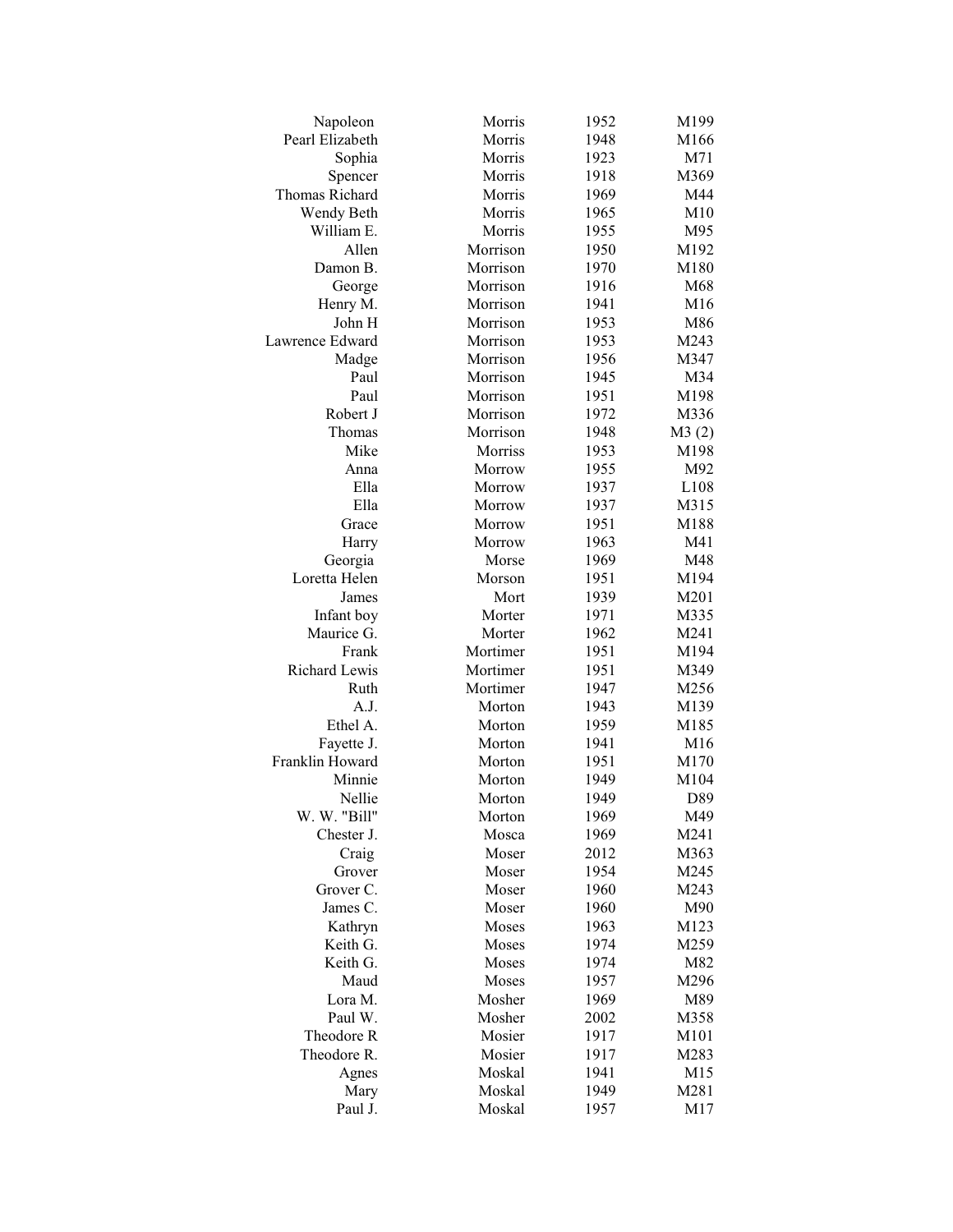| Albert C.        | Moss     | 1957 | M296             |
|------------------|----------|------|------------------|
| Albert C.        | Moss     | 1957 | M299             |
| Cora C.          | Moss     | 1959 | M268             |
| Jacob            | Moss     | 1952 | M210             |
| John W           | Moss     | 1954 | M347             |
| John W.          | Moss     | 1954 | M169             |
| Lora Marie       | Moss     | 1951 | M244             |
| Rose             | Moss     | 1928 | M311             |
| Richard          | Mosser   | 1970 | M54              |
| George Frederick | Mossler  | 1955 | M320             |
| Alda M.          | Mott     | 1972 | M335             |
| Carl M.          | Mott     | 1956 | M169             |
| Cassius W        | Mott     | 1932 | M154             |
| Darius           | Mott     | 1949 | M202             |
| James            | Mott     | 1963 | M338             |
| Viola            | Mott     | 1946 | M142             |
| Lucille          | Mottler  | 1968 | M48              |
| Stella Angeline  | Motton   | 1931 | M316             |
| Clarence         | Motz     | 1955 | M349             |
| Laura            | Moulds   | 1953 | M38              |
| Clifford E.      | Moulton  | 1927 | M101             |
| Clyde            | Moulton  | 1949 | M91              |
| Eunice M.        | Moulton  | 1954 | M193             |
| John E.          | Moulton  | 1951 | M170             |
| John E.          | Moulton  | 1951 | M199             |
| Leon R.          | Moulton  | 1964 | M126             |
| William A.       | Moulton  | 1930 | M156             |
| Lois             | Mountjoy | 1951 | M211             |
| <b>Billy</b>     | Mounts   | 1996 | M357             |
| Arthur W.        | Mowen    | 1963 | M325             |
| Bertha           | Mowen    | 1947 | M <sub>4</sub>   |
| Edna             | Mowen    | 1956 | M345(2)          |
| Frank            | Mowen    | 1956 | M133             |
| Frank            | Mowen    | 1956 | M136             |
| George           | Mowen    | 1936 | M317             |
| Lawrence         | Mowen    | 1956 | M347             |
| Mary Elizabeth   | Mowen    | 1929 | M <sub>150</sub> |
| Wilson D.        | Mowen    | 1960 | M241             |
| Wilhelmine       | Mowery   | 1970 | M260             |
| H. Augusta       | Mowl     | 1948 | M203             |
| Mary             | Mowrey   | 1957 | M209             |
| Arden            | Moyer    | 1957 | M7               |
| Arden Bradley    | Moyer    | 1957 | M8               |
| Bertha           | Moyer    | 1947 | M314             |
| Bertha           | Moyer    | 1978 | M54              |
| Carl W.          | Moyer    | 1933 | M316             |
| Charles          | Moyer    | 1956 | M348             |
| Clayton M.       | Moyer    | 1963 | M238             |
| Emma             | Moyer    | 1951 | M193             |
| Susie            | Moyer    | 1955 | M85              |
| Thomas           | Moyes    | 1949 | M314             |
| John             | Muchisko | 1964 | M127             |
| Isabelle DeSimio | Mueller  | 1956 | M120             |
| Michael John     | Mueller  | 1947 | P7               |
| Jessie           | Muerman  | 1951 | M187             |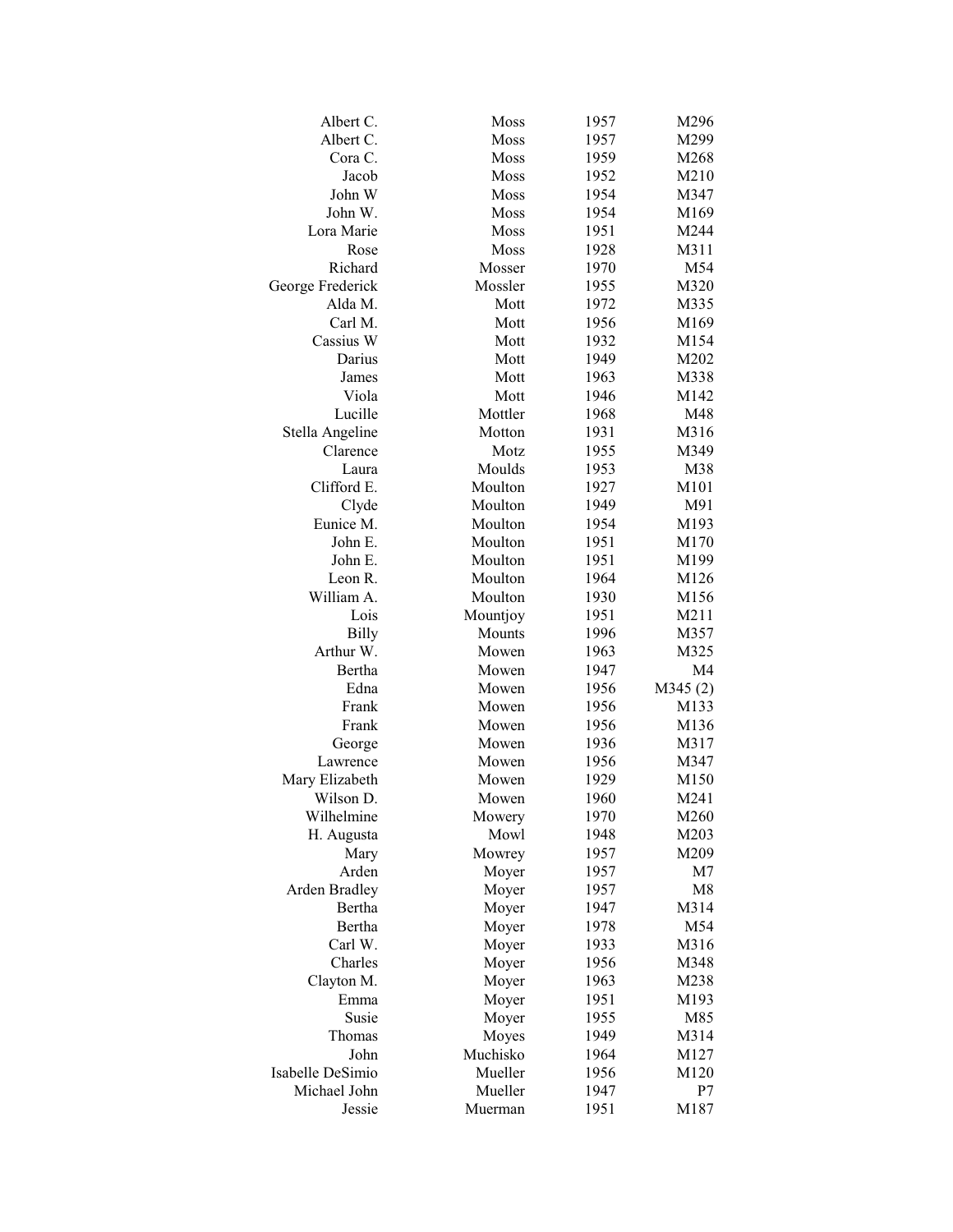| Anton         | Mulac       | 1953 | M177   |
|---------------|-------------|------|--------|
| Anton         | Mulac       | 1953 | M186   |
| Leonard       | Mulinex     | 1964 | M338   |
| Alice         | Mullen      | 1957 | M366   |
| William       | Mullen      | 1971 | M53    |
| Mrs.          | Mullenix    | 1963 | M49    |
| Edward        | Mullett     | 2004 | M362   |
| Frank         | Mullins     | 1971 | M230   |
| Helen Etta    | Mullins     | 1936 | M298   |
| Kevin P.      | Mullins     | 1970 | M260   |
| Infant girl   | Mullis      | 1936 | M317   |
| Annie         | Mulliss     | 1950 | M353   |
| William       | Mulliss     | 1939 | M163   |
| William Percy | Mulliss     | 1958 | M97    |
| Leonard       | Mulneix     | 1964 | M75    |
| William F.    | Mulvihill   | 1968 | M50    |
| Frank         | Munn        | 1926 | M70    |
| Fred          | Munn        | 1967 | M19    |
| Harry R.      | Munn        | 1952 | M265   |
| Minnie        | Munn        | 1953 | M40    |
| Dennis        | Munson, Jr. | 1973 | M117   |
| Emil          | Munz        | 1951 | M207   |
| Rudolph       | Munz        | 1960 | M233   |
| Doris         | Munzenmayer | 1950 | M183   |
| Doris G.      | Munzenmayer | 1950 | M191   |
| James         | Muprhy      | 1968 | M47    |
| Michael       | Murasian    | 1948 | M256   |
| James         | Muratore    | 1970 | M336   |
| David Price   | Murchison   | 1963 | M238   |
| Carl          | Murdock     | 1931 | M149   |
| Catherine     | Murdock     | 1955 | M351   |
| James A.      | Murdock     | 1972 | M179   |
| Rose L.R.     | Murfey      | 1949 | M279   |
| Thomas C.     | Murie       | 1966 | M124   |
| Rosa          | Murlin      | 1957 | M343   |
| David C.      | Murphy      | 1950 | M264   |
| Edward        | Murphy      | 1968 | M48    |
| Edward E.     | Murphy      | 1962 | M129   |
| Emma          | Murphy      | 1957 | M133   |
| Fay           | Murphy      | 1937 | M154   |
| Harry         | Murphy      | 1929 | M30(2) |
| Herman        | Murphy      | 1960 | M234   |
| Herman        | Murphy      | 1960 | M43    |
| Joseph S.     | Murphy      | 1973 | M78    |
| Selby A.      | Murphy      | 1973 | M229   |
| Woodie G.     | Murphy      | 1963 | M325   |
| C. J.         | Murray      | 1951 | M244   |
| Carl J.       | Murray      | 1960 | M243   |
| Clyde         | Murray      | 1940 | M37    |
| Hattie        | Murray      | 1957 | M256   |
| Hilda         | Murray      | 1943 | M92    |
| Jack          | Murray      | 1971 | M335   |
| John          | Murray      | 1946 | M37    |
| Joseph Glenn  | Murray      | 1949 | M321   |
| Louie E       | Murray      | 1949 | M270   |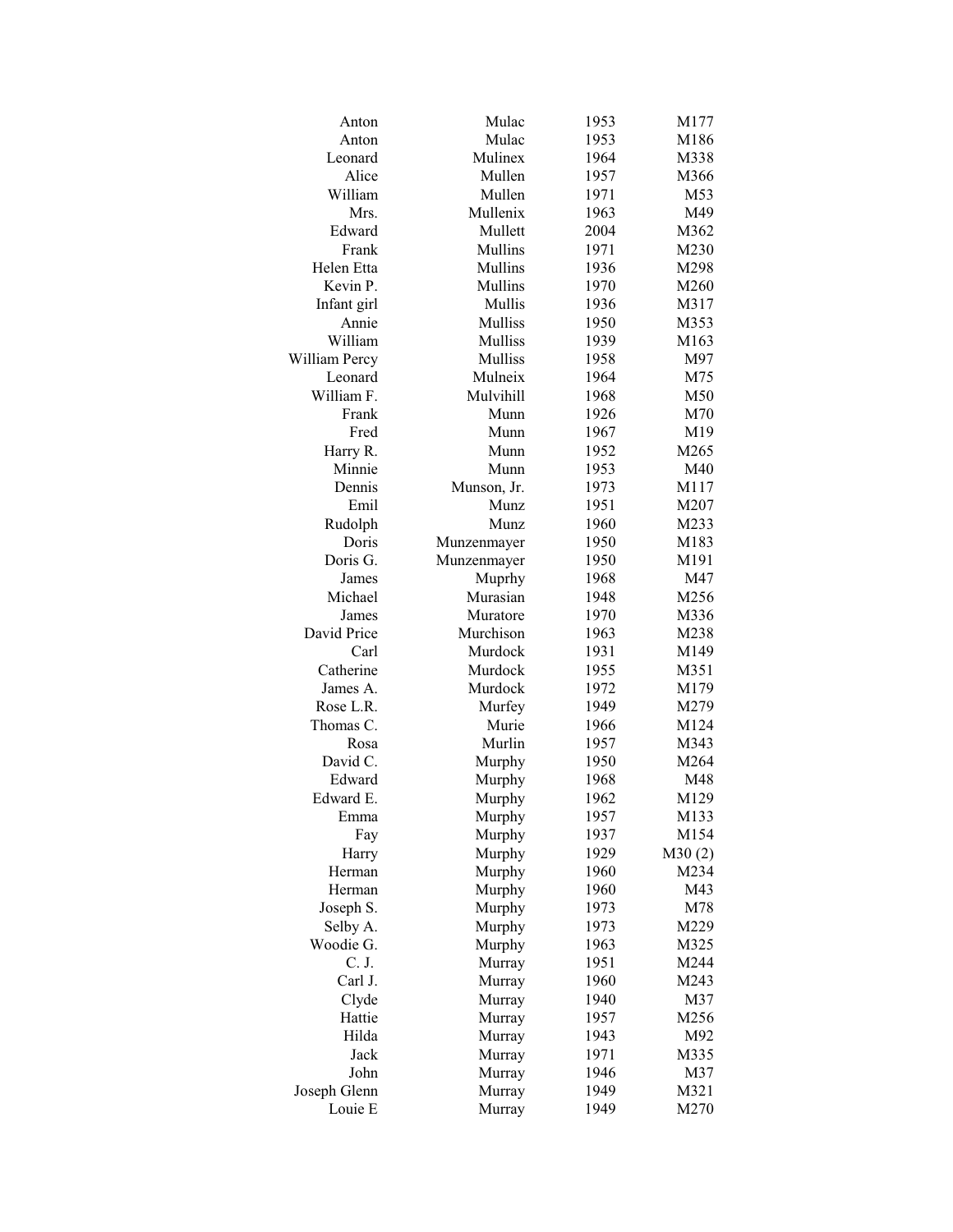| Thomas C           | Murray    | 1948 | M277           |
|--------------------|-----------|------|----------------|
| Wanda R.           | Murray    | 1974 | M52            |
| Esther             | Murvine   | 1959 | M261           |
| Arda               | Musgrove  | 1961 | M195           |
| Carl S.            | Musgrove  | 1958 | M208           |
| Richard D.         | Musgrove  | 1970 | M228           |
| Timothy and John   | Musgrove  | 1969 | M76            |
| Ada E              | Mushrush  | 1967 | M44            |
| Dean               | Musselman | 1949 | M166           |
| Cora               | Musser    | 1948 | M <sub>3</sub> |
| Mary Alice         | Musser    | 1958 | M271           |
| Cora               | Musson    | 1954 | M257           |
| John               | Musson    | 1938 | M282(2)        |
| Mae K.             | Musson    | 1940 | M146           |
| Dorma              | Muster    | 1976 | M26            |
| John               | Muster    | 1946 | M144           |
| Rhea               | Muster    | 2004 | M57            |
| Robert A.          | Muster    | 1954 | M349           |
| Martha             | Muth      | 1957 | M247           |
| Margaret           | Mutter    | 1942 | M314           |
| Carl               | Myer      | 1948 | M <sub>2</sub> |
| Arlow              | Myers     | 1932 | M158           |
| Bert               | Myers     | 1956 | M295           |
| Cass               | Myers     | ?    | M66            |
| Catherine          | Myers     | 1968 | M47            |
| Charles            |           | 1938 | M284           |
| Claudius A.        | Myers     |      |                |
|                    | Myers     | 1963 | M126           |
| Daniel L.          | Myers     | 1929 | M298           |
| Daniel W.          | Myers     | 1953 | M208           |
| David D.           | Myers     | 2004 | M361           |
| David Grant        | Myers     | 1935 | M157           |
| David Grant        | Myers     | 1935 | M368           |
| David Grant        | Myers     | 1935 | M67            |
| Earl B.            | Myers     | 1956 | M41            |
| Edward             | Myers     | 1946 | M104           |
| Edward B.          | Myers     | 1971 | M335           |
| Edward M.          | Myers     | 1933 | M155           |
| Forrest and Dallas | Myers     | 1932 | M152           |
| Fred               | Myers     | 1953 | M244           |
| Fred               | Myers     | 1953 | M245           |
| George             | Myers     | 1951 | M209           |
| Harvey O.          | Myers     | 1968 | M337           |
| Infant girl        | Myers     | 1972 | M336           |
| J.D. "Dick"        | Myers     | 1957 | M6             |
| Jeffe Olen         | Myers     | 1948 | M166           |
| Jesse O.           | Myers     | 1929 | M1             |
| Lela               | Myers     | 1975 | M22            |
| Lela A.            | Myers     | 1975 | M24            |
| Lena               | Myers     | 1956 | M210           |
| Lewis              | Myers     | 1945 | M <sub>2</sub> |
| Lily May           | Myers     | 1932 | M155           |
| Lora Ida           | Myers     | 1930 | M158           |
| Lottie             | Myers     | 1943 | M17            |
| Margaret           | Myers     | 1946 | M144           |
| Margaret           | Myers     | 1955 | M354           |